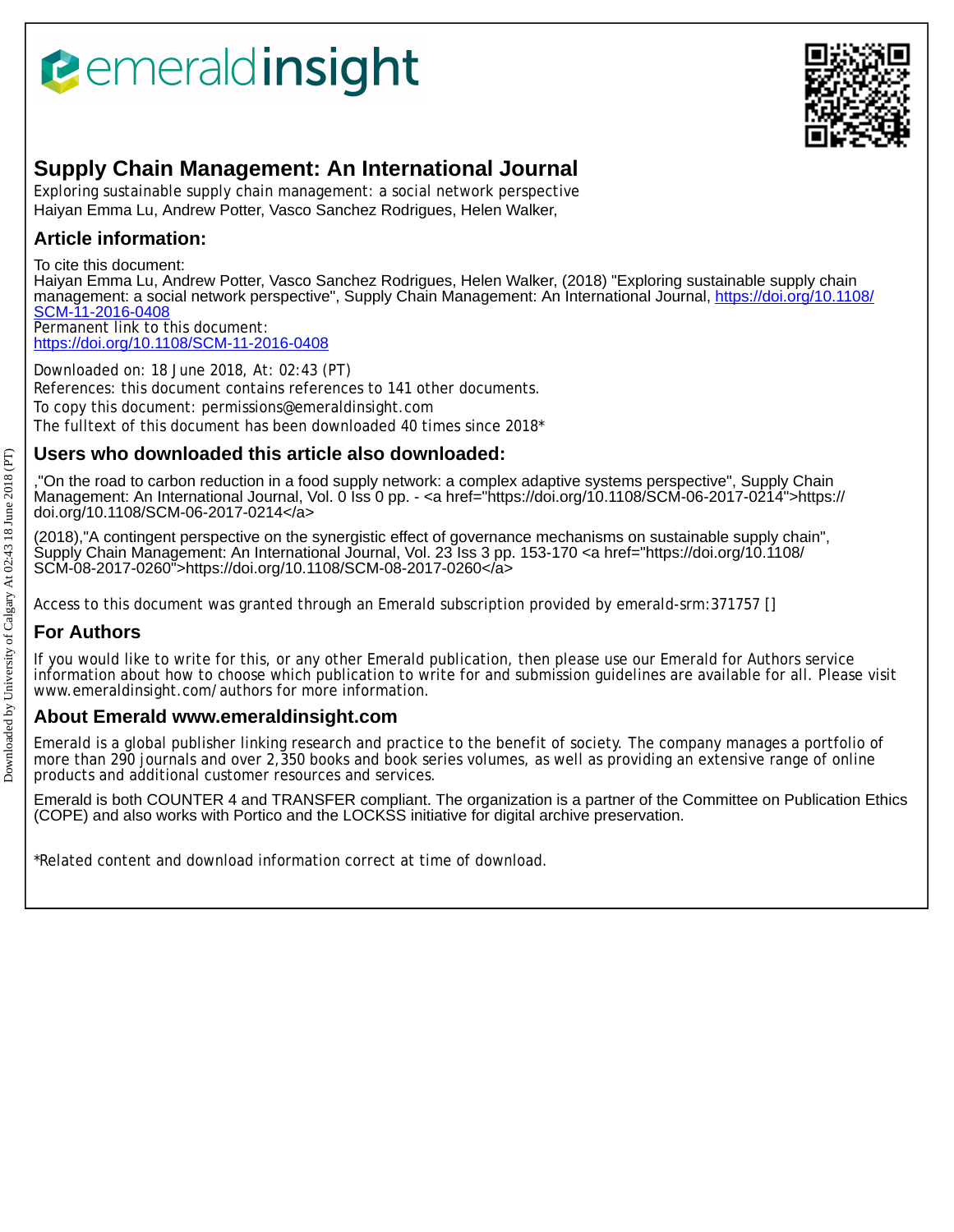# **Exploring sustainable supply chain management: a social network perspective**

*Haiyan Emma Lu* 

Plymouth Business School, University of Plymouth, Plymouth, UK, and Cardiff Business School, Ringgold Standard Institution, Cardiff University, Cardiff, UK

> *Andrew Potter*  Cardiff Business School, Cardiff University, Cardiff, UK

*Vasco Sanchez Rodrigues*  Department of Business, Cardiff University, Cardiff, UK, and

*Helen Walker*  Cardiff Business School, Cardiff University, Cardiff, UK

# **Abstract**

**Purpose** – The implementation of sustainable supply chain management (SCM) calls for an acknowledgement of uncertainty inherent in complex environment. Confucianist society forms social networks in Confucianist society, called guanxi networks, influence economic behaviours and business practices in the workplace. The purpose of this study is to explore how these social networks influence the implementation of sustainable SCM. In doing so, this study aims to critically investigate the constructs of guanxi networks, their impact on flow of supply chain capital and how this leverages the implementation of sustainable SCM.

**Design/methodology/approach** – Two systematic literature reviews are conducted to understand the constructs of social networks in Confucianist culture and their impacts on the flow of supply chain capitals. The reviews also analyse evidence related to the economic, social and environmental practices to reveal the current state of the literature and research gaps. Propositions and a framework are developed to support future research in this area.

**Findings** – The constructs of ganqing, renqing, xinren and mianzi in guanxi networks have expanded the contexts of social networks in Western literature. Guanxi networks increase the flow of supply chain capital and generate trust between players, thus enhancing capabilities to implement sustainable SCM. Guanxi networks also create the mechanism of network governance with which to increase sustainable SCM implementation under the institutional logics of sustainability.

**Research limitations/implications** – The conceptual framework and justification are based on the reviews of current studies in the field. Future empirical study is encouraged to test the propositions, both in Confucianist culture and other countries with culture of social networks.

**Originality/value** – Social networks are socially constructed concepts. The constructs of guanxi networks revealed in this study have developed the knowledge of Western-based social network theory. Besides, arguments from a social network perspective provide an alternative answer to explain increased behavioural commitment and companies' investment in sustainable SCM. This study helps practitioners understand the logic of this social norm and to use it to maximise their operation outputs, including sustainable SCM implementation.

**Keywords** Social capital, Trust, Sustainability, Supply-chain management, Guanxi

**Paper type** Conceptual paper

# **1. Introduction**

With sustainable development, a widely recognised necessity, stakeholders expect environmental and social responsibility to be considered in business operations. Sustainable initiatives have been integrated into various perspectives of supply chain management (SCM) ([Beske and Seuring, 2014\)](#page-14-0), and their implications have been the focus of many studies [\(Beske-](#page-14-1)[Janssen](#page-14-1) *et al.*, 2015; [Carter and Jennings, 2004;](#page-14-2) [Sarkis, 2012\)](#page-16-0).

The current issue and full text archive of this journal is available on Emerald Insight at: **www.emeraldinsight.com/1359-8546.htm** 



Supply Chain Management: An International Journal © Emerald Publishing Limited [ISSN 1359-8546] [DOI [10.1108/SCM-11-2016-0408\]](http://dx.doi.org/10.1108/SCM-11-2016-0408)

However, current studies claim that "a company is no more sustainable than the suppliers from which it sources" [\(Miemczyk](#page-16-1) *et al.*, 2012, p. 478), so sustainable SCM

The authors thank colleagues from the Journal Club in Cardiff Business School for sharing their pearls of wisdom on an earlier version of the manuscript. They would also like to show gratitude to Dr Fotios Petropoulos for providing his insights and expertise in shaping the contributions of the study. They thank the editor and the reviewers for their invaluable comments and assistance with the improvement of flow and justification of the study.

Received 21 November 2016 Revised 21 April 2017 6 January 2018 23 March 2018 3 April 2018 Accepted 3 April 2018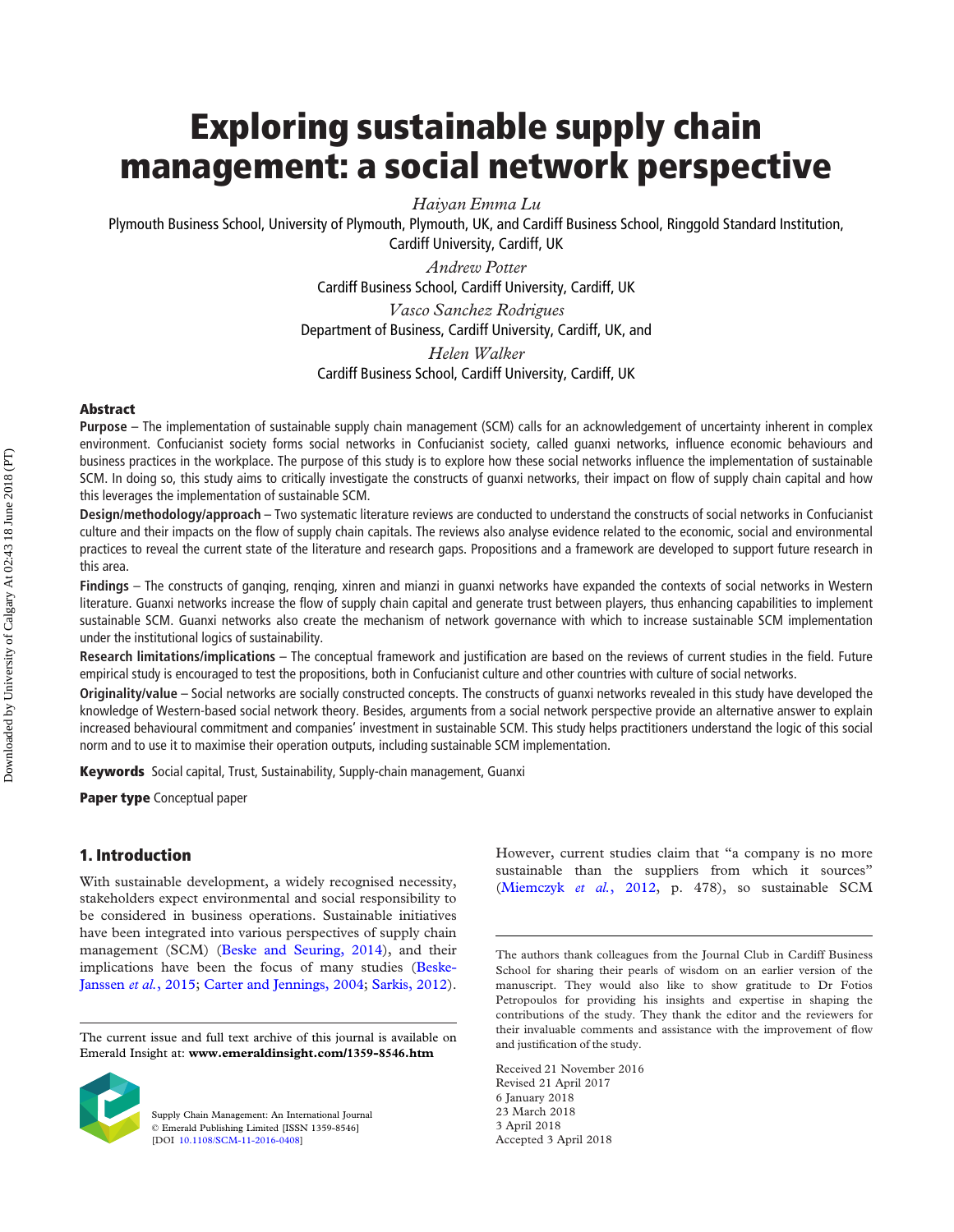performance depends on the level of relationship governance and control of multi-tier suppliers.

To address the complexity of contemporary global value chains, increasing studies have endeavoured to investigate social networks within sustainable SCM ([Beske and Seuring, 2014](#page-14-0); [Miemczyk](#page-16-1) *et al.*, 2012). Network relationships support a high level of collaboration and integration between players ([Adenso-](#page-13-0)Diaz *et al.*[, 2012](#page-13-0); [Creazza](#page-15-0) *et al.*, 2010). Individual ties underlie inter- and intra-organisational relationships, influencing corporate strategy and the "adoption of change" required for sustainable SCM [\(Johnston and Linton, 2000,](#page-15-1) p. 465).

Social networks are multifaceted. Different regions could embrace a variety of social constructs and expectations, such as *wasta* in the Middle East [\(Abosag and Naude, 2014](#page-13-1)). In this regard, this paper focuses on the investigation of guanxi networks – social networks in Confucianist cultures. Guanxi has been widely studied in marketing and management disciplines for its contribution to build mutual trust and reciprocity among people (Gao *et al.*[, 2014](#page-15-2)). In SCM, guanxi networks appear broadly in association with topics such as buyer–supplier relationships (Chen *et al.*[, 2011](#page-14-3); [Giannakis](#page-15-3)  *et al.*[, 2012](#page-15-3)), supply chain integration (Cai *et al.*[, 2010](#page-14-4)) and knowledge sharing [\(Cheng, 2011\)](#page-14-5). However, current studies have not yet fully captured the underlying mechanisms of sustainable SCM from a social network perspective, even though guanxi networks are showed to improve collaboration with suppliers in green SCM (Luo *et al.*, 2014).

As such, this study aims to map a theoretical framework in investigating social networks towards sustainable SCM implementations. Both [Victor \(1991\)](#page-17-0) and [Seuring and Muller](#page-16-2)  [\(2008\)](#page-16-2) have drawn attention to the flow of capital in leveraging sustainability, the former considering sustainable development generally, while the latter focuses on sustainable SCM. The flow of capital enhances capabilities and resource integration to overcome barriers to achieving sustainable development ([Rydin](#page-16-3)  [and Holman, 2004](#page-16-3)). The social network theoretical lens helps to illuminate how relational ties transform human talent and competitive advantages into a flow of information/knowledge, materials, cash, social relations and social control [\(Borgatti and](#page-14-6)  [Li, 2009,](#page-14-6) p. 5). Therefore, the proposed framework in this study helps researchers and practitioners to understand sustainable SCM from a relational tie perspective, thereby contributing to advance knowledge in this area.

The contributions of this study are threefold. First, it develops the holistic constructs of social networks in the context of both SCM and sustainable SCM in Confucianist culture. Second, by visualising the flow of supply chain capital in social networks, the capability for managing supply chain activities is enhanced. Finally, it proposes a theoretical framework from a social network perspective to increase the implementation of sustainable SCM, contributing to the spread of sustainable practices.

Evidence to support the building of the conceptual framework was obtained from two systematic literature reviews: a review of guanxi networks in sustainable SCM, followed by a review of guanxi networks in SCM. Two literature reviews are conducted because only five relevant papers were found in the first review, which gave limited insights of the topic. Therefore, the second one was conducted to shape the understanding of how guanxi networks impact on SCM, and by extension, on sustainable SCM. Compared with previous literature reviews in the field [\(Carter and Easton, 2011;](#page-14-7) [Touboulic and Walker,](#page-17-1)  [2015;](#page-17-1) [Beske-Janssen](#page-14-1) *et al.*, 2015), this study attempts to understand the current state of social network research in sustainable SCM and build the conceptual framework for further research. Aligned with the arguments from [Victor](#page-17-0)  [\(1991\)](#page-17-0) and [Seuring and Muller \(2008\),](#page-16-2) this study takes the flow of supply chain capital into account, revealing the influence of guanxi networks on sustainable SCM implementation. The flow of supply chain capital helps companies for efficient communication and effective use of natural resources and innovative approaches to achieve sustainability. The structure of the paper is as follows: after the introduction, Section 2 gives a brief review of social network theory and its impacts on sustainable SCM. Section 3 gives a detailed description of the research design and findings of the literature review. The main contribution of the paper comes in Section 4, which presents the proposed theoretical framework of guanxi networks in sustainable SCM under the logics of institutional forces. Section 5 discusses the review findings and the linkage of the theoretical framework, and further justifies the academic and practical implications along with potential critiques of the topic. The final section offers concluding thoughts and proposes paths for future research.

# **2. Literature review**

# **2.1 Social network theory and its impact on supply chain management**

In the past century, various sociologists (e.g. Marx, Weber and Parson) started to investigate social networks to describe social activities and organisational behaviours. Social networks have been defined as "a set of nodes (e.g. people or organisations) linked by a set of social relationships of a specified type" [\(Laumann](#page-15-4) *et al.*, 1978, p. 458). These social relationships are "socially constructed" and may include kinship and social obligations, knowledge and recognition of the identity of past and current transactions [\(Berger and Luckmann, 1966](#page-14-8), p. 25). In some regions, such as Asia, social networks are socially, culturally and economically specified ([Chua and Wellman,](#page-14-9)  2015). This study focuses specifically on guanxi in Confucianist societies, which is regarded as the notion of "a relationship" between objects, forces or people. It also has been described as a type of social network that provides a substantial exchange of mutual trust, benefits and reciprocity [\(Park and](#page-16-4)  [Luo, 2001](#page-16-4); [Yang, 1994\)](#page-17-2).

[Grannovetter \(1973,](#page-15-5) p.1360) argues that interpersonal networks provide "the most fruitful micro-macro bridge" to turn small-scale personal interactions into large-scale patterns of influence. Unlike universalism and bureaucracy, where rules and regulated behaviours are classified in certain categories, social networks create the mechanism of particularism, where people care about the ability to predict reliability and embrace the responsibility of each member within the network ([Heimer,](#page-15-6)  [1992](#page-15-6)). Social network literature has clarified the strength of connections as strong ties and weak ties based on the frequency of interaction and similarity between the two nodes [\(Grannovetter,](#page-15-5)  [1973](#page-15-5), [1992\)](#page-15-7).

From social networks and relational points of view, guanxi often is considered a form of social capital that encompasses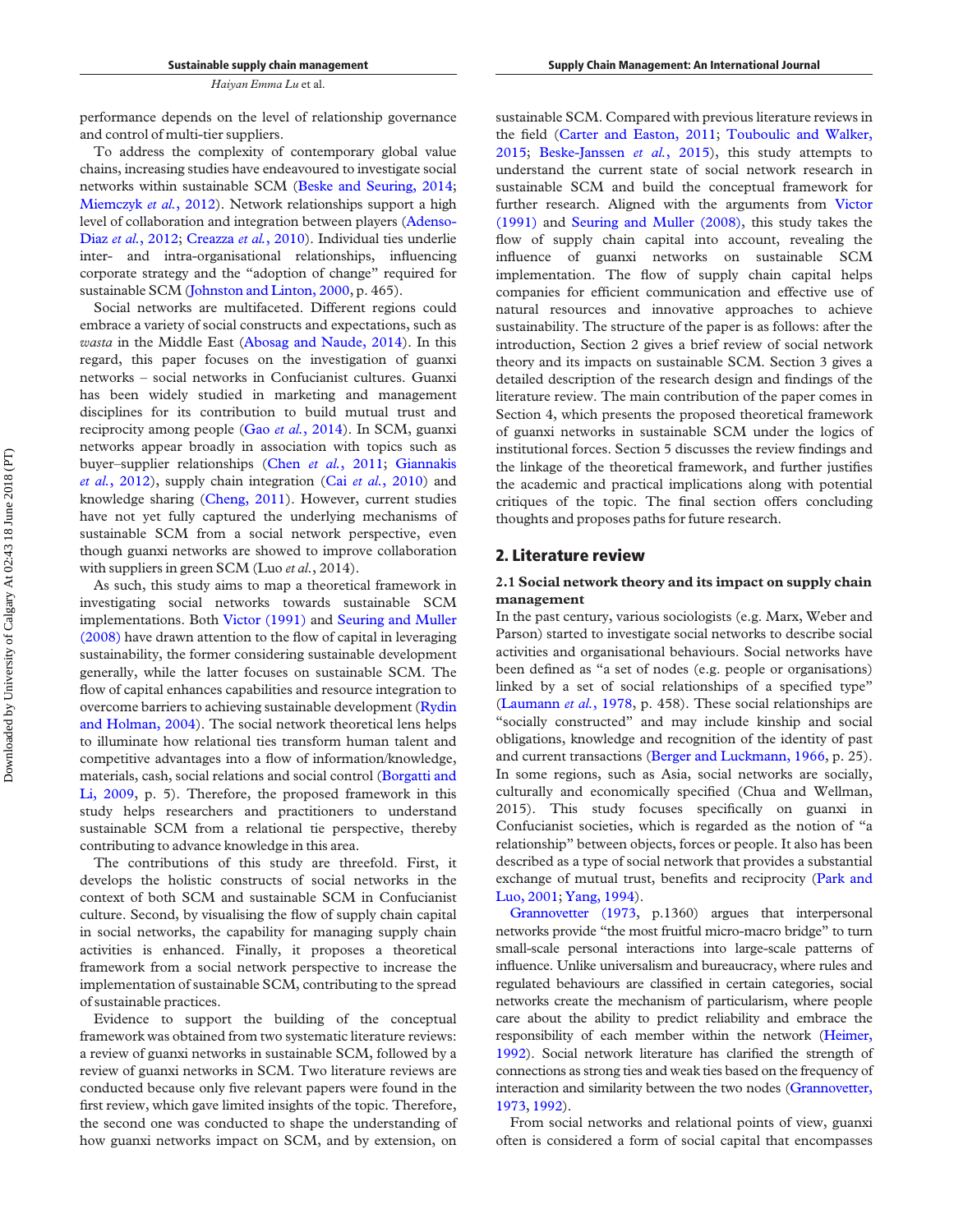mutual trustworthiness [\(Coleman, 1988](#page-15-8)) to reduce opportunistic behaviours [\(Morgan and Hunt, 1994\)](#page-16-5), resulting in higher levels of commitment and improved risk management in supply chains. [Cheng](#page-14-10) *et al.* (2012) explored supply risk management through a relational approach, finding that guanxi networks between the buyer and the supplier improve both communication and trust, thereby reducing supply risk. In addition, a stronger guanxi network generally promotes collaboration in the form of information sharing, skill acquisition and resource accessibility [\(Rydin and Holman,](#page-16-3)  [2004\)](#page-16-3). According to [Xin and Pearce \(1996\)](#page-17-3), Chinese managers tend to obtain needed information from personal ties and social networks, and when choice is lacking, companies are compelled to rely on close partners. The obtained information and resources might not be optimal, but they are the most feasible and reliable options [\(Cai and Yang, 2014\)](#page-14-11).

[Zhuang](#page-17-4) et al. (2008) analysed data from 225 cases and argued that emotional closeness between representatives of channel partners encourages the use of non-coercive power rather than coercive power. [Yang and Wang \(2011\)](#page-17-5) also supported the viewpoint that the stronger the investment in personal ties, the higher the levels of emotional attachment and commitment.

#### **2.2 Sustainable supply chain management**

Many discussions in sustainable development start with the Brundtland report (1987) and the concept of the triple bottom line. In supply chain literature, a number of studies have investigated various practical issues for providing a comprehensive understanding of sustainable SCM (Luo *et al.*, 2014; [Rennings and Wiggering, 1997\)](#page-16-6) with a particular emphasis on environmental and green management [\(Carter](#page-14-7) [and Easton, 2011](#page-14-7); [Cheng, 2011;](#page-14-5) Zhu *et al.*[, 2013](#page-17-6)). [Carter and](#page-14-12) [Rogers \(2008](#page-14-12), p. 368) believe that sustainable SCM is:

[...] the strategic, transparent integration and achievement of an organisation's social, environmental and economic goals (the triple bottom line) in the systemic coordination of key inter-organisational business processes for improving the long-term economic performance of the individual company and its supply chains.

It has emerged as strategically important for organisational culture to achieve long-term performance and address sustainability issues with necessary business capabilities and resources ([Burgess](#page-14-13) *et al.*, [2006;](#page-14-13) [Touboulic and Walker, 2015](#page-17-1)).

To address company strategy and the culture of sustainability in supply chains, proactive firms often require sustainable SCM actions from their suppliers ([Gimenez and](#page-15-9)  [Tachizawa, 2012;](#page-15-9) [Miemczyk](#page-16-1) *et al.*, 2012). Research has shed light on supply chain networks that include inter-connected organisations [\(Adenso-Diaz](#page-13-0) *et al.*, 2012; [Creazza](#page-15-0) *et al.*, 2010). Likewise, sustainability needs to be understood from the network level ([Miemczyk](#page-16-1) *et al.*, 2012; [Vorro](#page-17-7) *et al.*, 2009).

However, in practice, companies can only commit to sustainable development when they have the necessary capabilities. Sufficient capital provides the capability for implementing environmental and social responsibilities ([Victor,](#page-17-0)  [1991\)](#page-17-0). Therefore, this study adopts the definition of *sustainable*  SCM proposed by [Seuring and Muller \(2008,](#page-16-2) p. 1700):

environmental, and social) into account, which are derived from customer and stakeholder requirements.

Given the importance of material, information and capital flow among supply chain players, this study elicits the question of whether relational ties can increase supply chain capital flow to effectively implement sustainable SCM, considering economic, environmental and social responsibilities. According to the literature, "relationship is the essential aspect for achieving collaboration" and optimal performance in a green supply chain [\(Gunasekaran](#page-15-10) *et al.*, 2015, p. 2). Carter and Jennings (2002) used a survey to investigate the influence of social responsibility on supplier performance. Trust and commitment are essential mediators in discussions, and research has found that buyer trust in suppliers positively increases cooperation between buyers and suppliers, improving supplier performance. [Cheng \(2011\)](#page-14-5) has considered the relational benefits of reducing risks and sharing knowledge in green supply chains. Building on the current literature, this study has taken a social network view, endeavouring to explore the influence on sustainable SCM through enhancement of supply chain capital flow.

# **3. Research design**

Two systematic literature reviews were conducted. The review of guanxi networks on sustainable SCM was undertaken in the first phase to consolidate knowledge of the topic and reveal the current research gap. However, this process has yielded limited number of papers. To further investigate the research topic, a second review was undertaken to reveal the role of social networks and their impact on supply chain capital flow, as these arguably support the meeting of environmental and social responsibilities. The review findings ultimately enhance conceptual framework building.

The main objectives of the systematic reviews were as follows:

- � to understand the constructs of guanxi networks;
- � to investigate the influence of supply chain capital flow from the guanxi networks perspective; and
- � to build a conceptual framework to answer the research aim and develop propositions for future research.

To ensure a rigorous approach to the systematic reviews, the research used the method suggested by [Tranfield](#page-17-8) *et al.* (2003), which aims to achieve thoroughness in a replicable process and helps develop the evidence base and minimise research bias. An expert panel of three experienced academic researchers gathered for discussion of the research plan, search terms and research scope. In addition, the research findings were discussed with another six researchers who have conducted empirical studies in China, of which five are experts in the field of green and sustainable SCM, and one has published work in social capital and guanxi in SCM.

First, the review of guanxi networks in sustainable SCM was prepared. There are a broad range of contents related to sustainable SCM in the current literature, including "green supply chain management", "environmental supply chain management", "environmental purchasing and supplier management", "corporate social responsibility" and "supply chain management ethics". Being consistent with the current literature reviews of

The management of material, information, and capital flow, as well as cooperation among companies along the supply chain, while setting goals from all three dimensions of sustainable development (i.e., economic,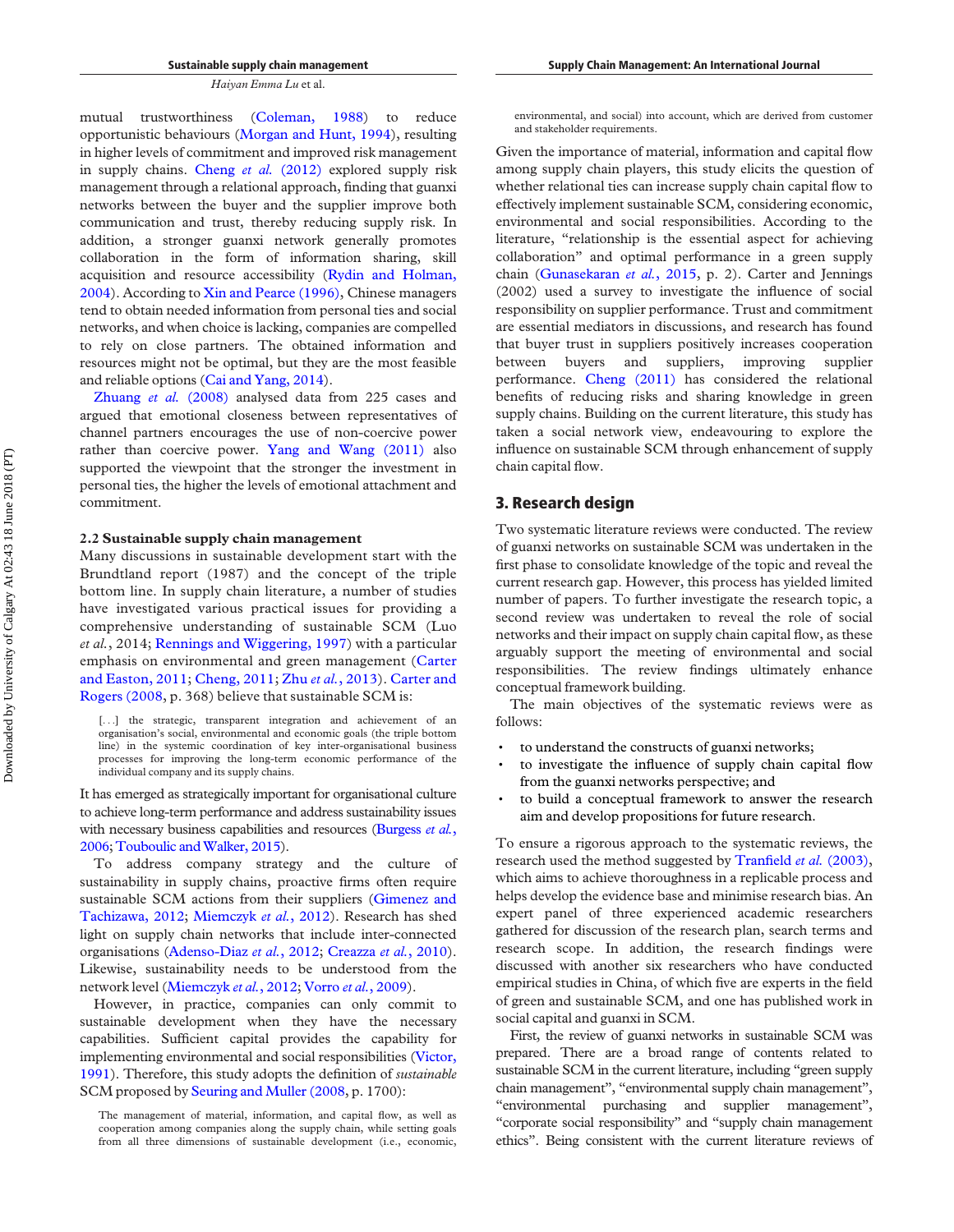sustainable SCM [\(Touboulic and Walker, 2015;](#page-17-1) [Alexander](#page-13-2) *et al.*, [2015\)](#page-13-2), the databases searched included Scopus and ABI/ INFORM Global. Details of the research protocol are given in [Appendix 1](#page-19-0). Finally, four papers were obtained from Scopus and nine papers from ABI. Among these, two papers were duplicates and six of the papers from ABI were removed due to the exclusion criteria. Therefore, in total, five peer-reviewed papers were used in the review of guanxi in sustainable SCM.

Content analysis was applied to analyse the data [\(Seuring](#page-16-7)  [and Gold, 2012\)](#page-16-7), and the results are presented across sustainable SCM themes. Given this initial search, observation shows that the influence of social networks on sustainable SCM requires further elaboration. Thereby, another systematic literature review was conducted to examine the influence of guanxi networks on SCM to acknowledge the impact on supply chain capital flow and support to theoretical framework building.

For the second review, a detailed research protocol is given in [Appendix 2](#page-19-1). To identify publications, papers had to contain guanxi in the title, abstract or keywords, plus one term from a broad range related to supply chain functions (supply, logistics, procurement, production, inventory, warehousing and manufacturing) in any database field. The online databases of selected publishers were searched: Elsevier (Science Direct), Emerald, Taylor & Francis, Sage and Wiley. These publishers covered the most relevant management journals without filtering out other topic-related sources, such as the *Asia Pacific Business Review*. The search was conducted in December 2017, and the timeframe covered from 1995 after initial research indicated no significant studies beforehand. It is acknowledged that other databases can also feature occasional relevant articles [\(Walker](#page-17-9) *et al.*, 2015). Therefore, a Scopus database search with the same criteria confirmed the coverage of sufficient evidence in this study.

The selection process was summarised in [Figure 1.](#page-4-0) In total, 464 papers were in the pool after the initial search, together with 277 papers found in the Scopus database. Cross-checking the duplication of publishers and database, 28 papers from Scopus were added to the sample. To select the most relevant papers, the first filtering criterion was to select the papers which are relevant in the subject areas by checking the title, abstract, keywords, introduction and conclusion. Further, filtering criteria was applied to identity those papers involving

<span id="page-4-0"></span>



**Supply Chain Management: An International Journal** 

substantive connection between guanxi and supply chains. These processes yielded to a final sample of 154 papers.

To synthesise the 154 identified papers, relevant coding categories were used, including basic demographic information, constructs of guanxi networks, impacts on SCM and sustainable SCM. The approach of content analysis was adopted for constructing the findings.

To ensure validity and reliability, information for each category was recorded in an Excel spreadsheet. Additionally, results of pre-coding for first 20 papers were compared within the panel to assess the quality of the searched databases and to verify the coding strategies according to the research questions, which is important in ensuring research quality (Seuring and [Gold, 2012\)](#page-16-7). Discussions with the six external researchers additionally verified the findings in this study.

# **4. Analysis and findings**

A literature review is "a systematic, explicit, and reproducible design for identifying, evaluating, and interpreting the existing body of recorded documents" [\(Fink, 2005,](#page-15-11) p. 3). To analyse review findings, this study applied a content analysis method to capture both qualitative and quantitative primary data and to interpret the underlying meanings of terms and arguments [\(Mayring, 2000](#page-16-8); [Seuring and Gold, 2012](#page-16-7)). This, then, informed the framework developed in Section 5.

# **4.1 The influence of guanxi networks on sustainable supply chain management**

Observations in this study revealed a lack of in-depth insights into the influence of guanxi networks on sustainable SCM. Green SCM seemed to be the main focus of discussion [\(Table I](#page-4-1)). Conceptually, it is argued that guanxi networks could leverage business performance in SCM, including green management (Geng *et al.*[, 2017\)](#page-15-12). Luo *et al.* [\(2015\)](#page-16-9) have addressed this argument with empirical evidence that guanxi mediates the

<span id="page-4-1"></span>**Table I** SSCM themes in guanxi networks

| <b>SSCM themes</b>                            | <b>Guanxi networks</b>                                                                                                                                                                                            | Reference                                        |
|-----------------------------------------------|-------------------------------------------------------------------------------------------------------------------------------------------------------------------------------------------------------------------|--------------------------------------------------|
| <b>Green SCM</b>                              | Moderation for an organization's<br>business and environmental<br>performance                                                                                                                                     | Zhan et al. (2016),<br>Geng <i>et al.</i> (2017) |
| Green supply<br>chain<br>collaboration        | Guanxi positively mediates the<br>relationship and green supply chain<br>collaboration (GSCC); however, a<br>higher level of guanxi among supply<br>chain members may reduce the<br>willingness to implement GSCC | Luo et al. (2015)                                |
| <b>Relational risk</b>                        | Increase the level of tolerated<br>level of risk                                                                                                                                                                  | <b>Cheng (2011)</b>                              |
| Knowledge<br>sharing                          | The unwritten law of reciprocity<br>improve the willingness to share<br>essential knowledge                                                                                                                       | <b>Cheng (2011)</b>                              |
| Purchasers'<br>ethical<br>decision-<br>making | Guanxi can be either positive or<br>negative moderate the purchasers'<br>ethical judgement                                                                                                                        | Zhuang et al.<br>(2014)                          |
| <b>Source: Authors</b>                        |                                                                                                                                                                                                                   |                                                  |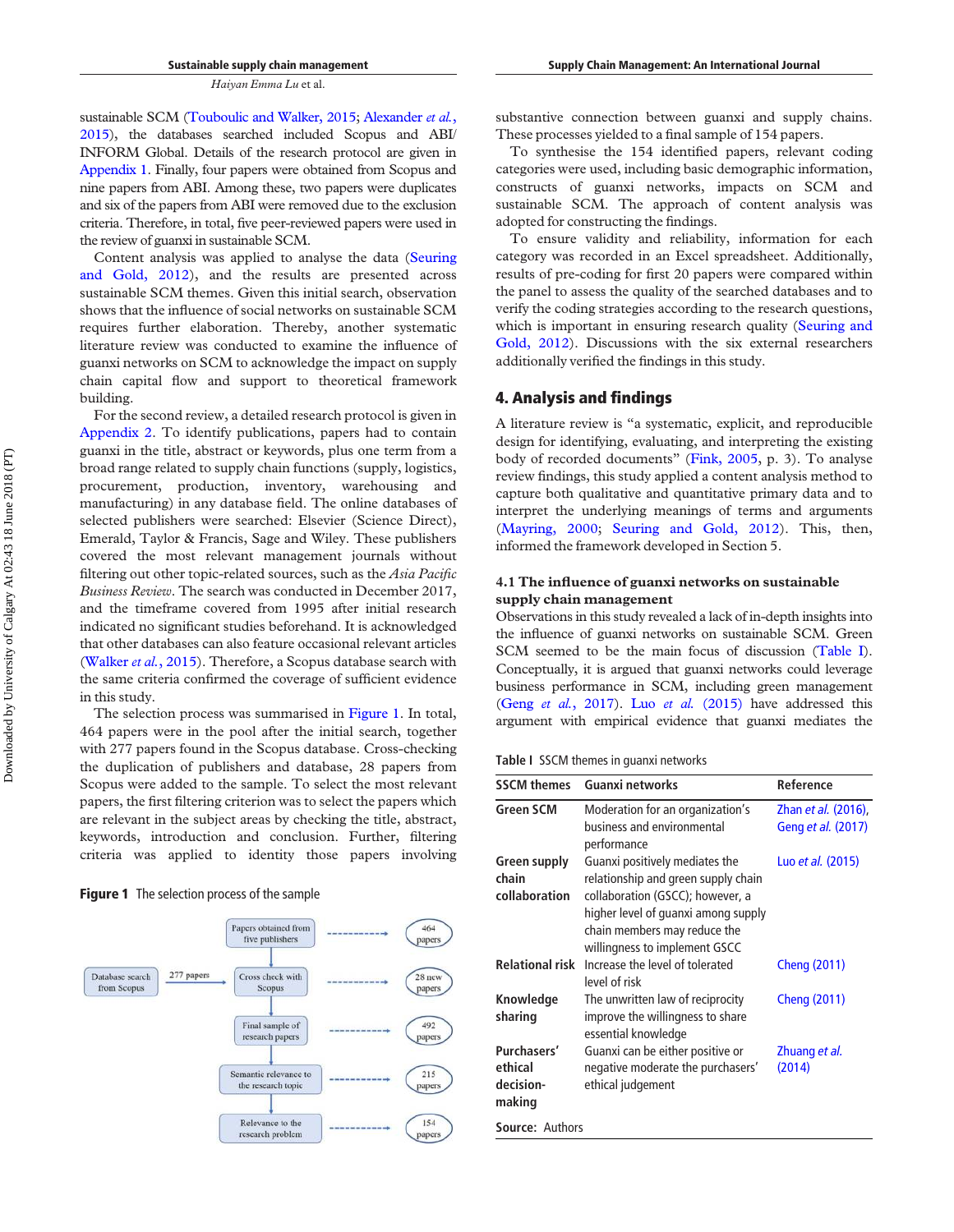buyer–seller relationship and affects decision-making to implement green supply chain collaboration. At micro level, guanxi networks generate an "ethic of sustainability" [\(Hammond](#page-15-13)  [and Glenn, 2004,](#page-15-13) p. 24) to create trust and reciprocity as a social norm. According to Zhan *et al.* [\(2016\)](#page-17-10), guanxi networks in the workplace influence mind-set and attitude, leadership and management style and employee involvement. Therefore, guanxi is an important antecedent to green and lean practice for environmental performance. From a social capital perspective, guanxi networks reduce relational risk among actors, as a result of increasing the willingness of knowledge sharing regarding the green supply chain [\(Cheng, 2011](#page-14-5)).

The impact of guanxi networks is far more multifaceted, with both positive and negative effects on society [\(Chen](#page-14-3) *et al.*, 2011). [Zhuang](#page-17-11) *et al.* (2014) show that guanxi networks might have both of positive and negative impact on purchasers' decisionmaking for ethical procurement, depending on the strength of guanxi policy. Conversely, Luo *et al.* [\(2015\)](#page-16-9) indicate that a higher degree of guanxi among supply chain actors can reduce the willingness to implement green supply chain collaboration. Overall, however, there is insufficient evidence to conclude to what extent guanxi networks act positively or negatively towards sustainable practices in supply chains. This remains an opportunity for further investigation.

Meanwhile, different perspectives on the influence of guanxi networks on the "three pillars" of SCM were gathered in the second review ([Table II](#page-5-0)). Guanxi networks have been particularly found to improve in economic performance, including a reduction in transaction costs (Hsu *et al.*[, 2011\)](#page-15-14), increased market and business performance (Lobo *et al.*[, 2013\)](#page-16-10) and financial profitability (Chen *et al.*[, 2011](#page-14-3)). Guanxi networks are believed to influence long-term business development. Based on an empirical study from Lobo *et al.* [\(2013\)](#page-16-10), vegetable farmers show a tendency to trust and collaborate with buyers sharing the same guanxi networks.

A few studies have also captured some factors of social and/or environmental responsibilities [\(Table II\)](#page-5-0). [Cai and Yang \(2014\)](#page-14-11)  showed the mediating role of guanxi networks in managers' decision-making in green supply chain collaborations. Guanxi networks shaped stakeholders' knowledge and perceptions to influence social and environmental policymaking ([Hills and](#page-15-15)  [Man, 1998\)](#page-15-15). Through collaboration among supply chain actors, guanxi stimulates the upgrading of technology to deal with waste and pollution [\(Hills and Man, 1998](#page-15-15); [Wang and](#page-17-12)  [Woods, 2013](#page-17-12)). Other relevant studies, including [Michailova](#page-16-11)  [and Worm \(2003\)](#page-16-11); [Ling and Li \(2011\)](#page-16-12) and Chen *et al.* [\(2013\)](#page-14-14), have touched on the influence of guanxi networks on the implementation of social responsibilities. These fragmented studies suggest the need for further theoretical development into the influence of guanxi networks on sustainable SCM.

Through both of the literature reviews, this study found that current literature is focussed on environmental practices, consistent with other reviews of sustainable SCM ([Carter and](#page-14-7)  [Easton, 2011](#page-14-7); [Gimenez and Tachizawa, 2012\)](#page-15-9). However, sustainability is more than simply green or environmental management ([Carter and Rogers, 2008](#page-14-12); [Seuring and Muller,](#page-16-2)  [2008\)](#page-16-2). Therefore, this field needs further elaboration; environmental, social and economic responsibilities must be simultaneously considered in the context of social networks and SCM.

<span id="page-5-0"></span>**Table II** Studies of guanxi in SSCM from the review of guanxi in SCM

| <b>Dimensions</b>                                                     | <b>Selected authors</b>                            |
|-----------------------------------------------------------------------|----------------------------------------------------|
| Impacts on economic performance                                       |                                                    |
| <b>Market performance</b>                                             | Chen et al. (2011), Lobo et al.                    |
|                                                                       | (2013), Hsu et al. (2011)                          |
| <b>Financial profitability</b>                                        | Chen et al. (2011)                                 |
| <b>Business performance</b>                                           | Lobo et al. (2013)                                 |
| Cost efficiency and                                                   | Lobo et al. (2013), Hsu et al.                     |
| effectiveness                                                         | (2011)                                             |
| <b>Administrative protection</b>                                      | Hsu et al. (2011)                                  |
| <b>Economic performance</b>                                           | Hsu et al. (2011)                                  |
| <b>Business opportunities</b>                                         | Ling and Li (2011)                                 |
| Impacts on social equity                                              |                                                    |
| <b>Substantial rewards</b>                                            | Michailova and Worm (2003); Park<br>and Luo (2001) |
| <b>Customer satisfaction</b>                                          | Luo et al. (2011)                                  |
| <b>Employee satisfaction</b>                                          | Hong and Engestrom (2004)                          |
| Harmony of the community                                              | Ling and Li (2011)                                 |
| Local residents' health                                               | <b>Wang and Woods (2013)</b>                       |
| <b>Relationship quality with</b><br>stakeholders                      | Chen et al. (2013)                                 |
| <b>Social satisfaction</b>                                            | Chen et al. (2011)                                 |
| <b>Employee working environment</b><br>and human rights               | Herndon (2008)                                     |
| <b>Impacts on environment</b>                                         |                                                    |
| Green supply chain                                                    | Cheng (2011), Cai and Yang (2014)                  |
| Influences implementation and<br>environmental policymaking<br>system | Hills and Man (1998)                               |
| Upgrade technology to deal<br>with wastewater                         | Hills and Man (1998)                               |
| Wastewater, waste gap<br>pollution                                    | Wang and Woods (2013)                              |
| Source: Authors                                                       |                                                    |

### **4.2 The constructs of guanxi**

In the review, the constructs of guanxi networks were deductively developed from previous studies [\(Hwang, 1987](#page-15-16); [Park and Luo, 2001](#page-16-4)), comparing and contrasting terminologies in Western studies of social network theory [\(Table III\)](#page-6-0). The constructs of guanxi networks include four dimensions – *renqing*, *ganqing*, *xinren* and *mianzi* – and the presence of each of these within the selected papers was examined ([Appendix 3](#page-20-0)).

*Renqing* (i.e. reciprocity) is the most common dimension examined in SCM research as reciprocation and exchanging behaviours are fundamental human social processes [\(Robins,](#page-16-13)  [2015\)](#page-16-13). It is the owing of a favour ([Leung and Wong, 2001\)](#page-16-14); when people offer *renqing*, they often expect to receive a favour in turn. The notion of exchanging mutual favours and reciprocity becomes a motive for building business guanxi (Chen *et al.*[, 2011](#page-14-3); Yen *et al.*, 2010). As such, *renqing* includes reciprocity, obligation, favours, behavioural exchange and dependency. Reciprocity generates transactional benefits in a type of bilateral governance of dependency and behavioural exchanges [\(Zhuang](#page-17-13) *et al.*, 2010; [Park and Luo, 2001\)](#page-16-4). It then implies a social mechanism for accessing desirable resources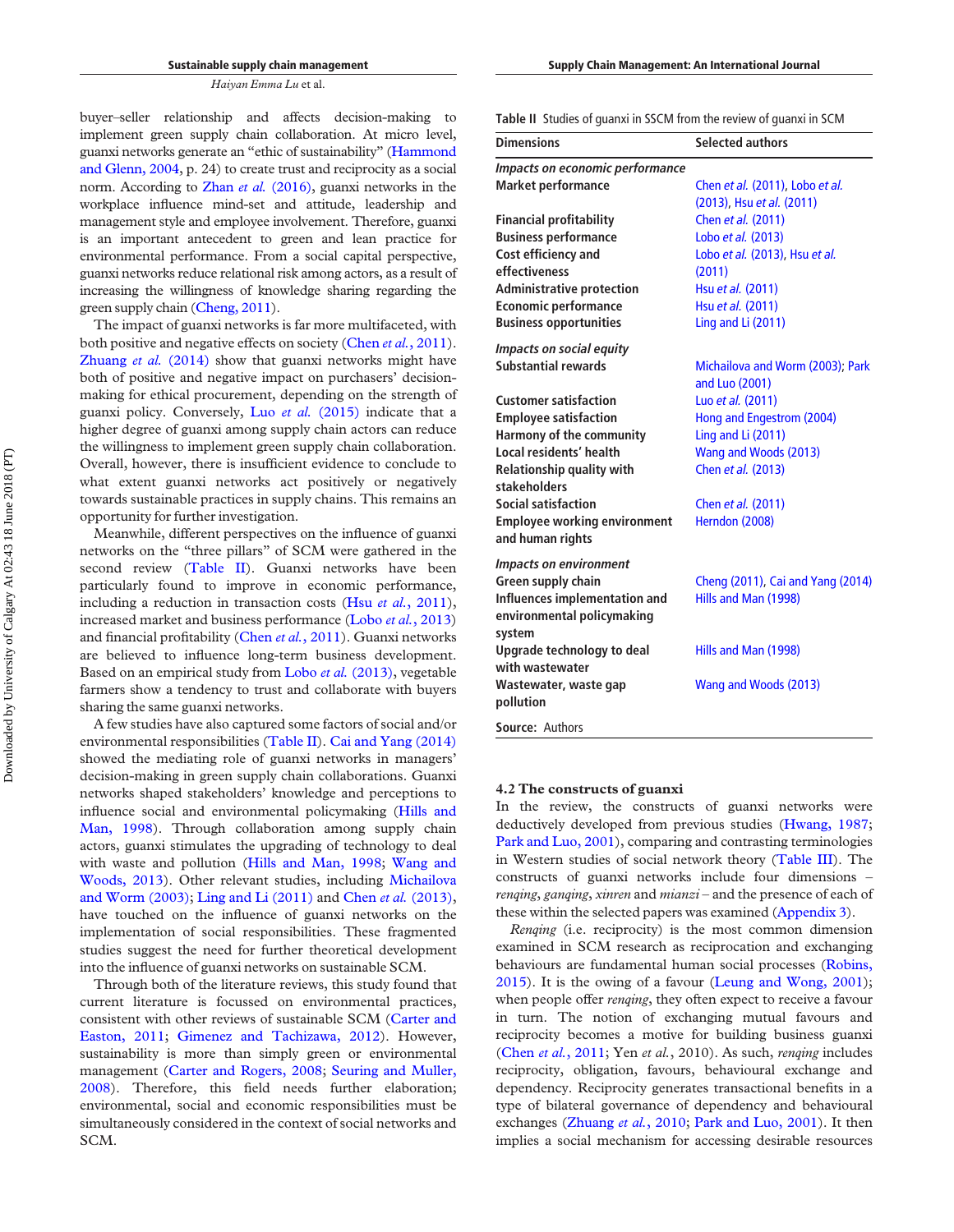<span id="page-6-0"></span>**Table III** Four dimensions of guanxi

| <b>Terms</b>    | <b>Definitions</b>                                                                 | <b>Terms in social</b><br>network study |
|-----------------|------------------------------------------------------------------------------------|-----------------------------------------|
| <b>Renging</b>  | Similar to the concept of owing<br>favours or reciprocity (Chen and<br>Chen. 2004) | Reciprocity                             |
| Ganging         | Implies affection, sentiment, and<br>emotion (Yen et al., 2011)                    | Care orientation                        |
| <b>Xinren</b>   | Relating to trust (Chen and Chen,<br>2004)                                         | Trust                                   |
| Mianzi          | "Face", "facework", impression<br>management (Hwang, 1987)                         | N/A                                     |
| Source: Authors |                                                                                    |                                         |

within a stable and structured social network. In social network studies, reciprocation and exchanging behaviours are fundamental human social processes [\(Robins, 2015\)](#page-16-13). Justice orientation is a moral vision which draws attention to reciprocity and equal respect [\(Heimer, 1992](#page-15-6)). In this regard, reciprocity is less likely to be hierarchical in its function of offering and receiving favours [\(Hwang, 1987](#page-15-16)); however, the influence is significant in deepening and strengthening the buyer-supplier relationship in SCM (Luo *et al.*[, 2015\)](#page-16-9).

*Ganqing* is similar to the context of care orientation in social network studies. It means individuals' mutual empathetic understanding, affection, sharing and emotional identification [\(Yang, 1994](#page-17-2); Yen *et al.*[, 2011\)](#page-17-14). It is the other moral injunction of drawing attention to people's needs and responding with care [\(Heimer, 1992\)](#page-15-6). *Ganqing* describes the quality of a relationship between interactions ([Barnes](#page-13-3) *et al.*, 2011; [Chen](#page-14-15)  [and Chen, 2004](#page-14-15); Yen *et al.*[, 2011](#page-17-14)). [Barnes](#page-13-3) *et al.* (2011) statistically tested the role of *ganqing* in cooperation and coordination in SCM and found that *ganqing* positively influences cooperation between buyers and suppliers, which drives satisfaction and SCM performance. Both mechanisms – justice orientation and care orientation – require people to treat others fairly and not ignore other's needs to continually sustain good guanxi networks.

*Xinren* refers to trust and trustworthiness ([Chen and Chen,](#page-14-15)  [2004;](#page-14-15) Yen *et al.*[, 2011\)](#page-17-14). Findings from the review show that trust is the central value in guanxi networks and has been mostly emphasised in business practices. Cai *et al.* [\(2010\)](#page-14-4) used structural equation modelling to analyse collected data from 398 Chinese organisations and observed the importance of how guanxi affects trust between players, which positively impacts information sharing. In social networks, it is morally right to be trustworthy in economic life ([Grannovetter, 1992](#page-15-7)). Distrust, opportunism and disorder do not disappear in social networks, but the trust embedded in relationships leads individual behaviours to conform to predictable patterns. Good guanxi ties increase predictability with traits such as consistency, responsibility and benevolence [\(Jeffries and Reed, 2000](#page-15-19); [Ring](#page-16-16)  [and Van de Ven, 1994](#page-16-16)), resulting in smoother transaction arrangements ([Wiegel and Bamford, 2015\)](#page-17-15) and the reduction of behavioural opportunism (Lu *et al.*[, 2009](#page-16-17)).

*Mianzi* is a crucial concept in Confucian cultures, in which individuals' respect, pride and dignity are important

([Leung](#page-16-18) *et al.*, 2011). *Mianzi* is defined as the "projection of self-image and impression management" ([Hwang, 1987](#page-15-16), p. 960)*. Mianzi* has a hierarchical context [\(Hwang, 1987\)](#page-15-16), representing an individual's social influence based on continuous cultivation of positive social status and long-term mutual satisfaction. Though *mianzi* does not frequently appear in SCM literature, it is an intangible social resource affected by an individual's social position and, in turn, impacts on one's ability to obtain material wealth when counterparts give "face" ([Park and Luo, 2001;](#page-16-4) [Shou](#page-16-19) *et al.*, [2011\)](#page-16-19). In their empirical study, [Yen and Barnes \(2011\)](#page-17-16) argued that saving "face", in Taiwanese buyers' perceptions, positively impacts buyer–seller relationships in a process evolving over time.

From the previous studies, we argue that the four dimensions of guanxi are interlinked ([Figure 2](#page-6-1)). When *ganqing* is manifested, such as in dining and gift giving, it is a way of exchanging *renqing*  (Yen *et al.*[, 2011](#page-17-14)). *Xinren* is a notion either embedded in *ganqing*  or developed through repeating satisfaction in the exchange of *renqing*. In turn, embracing *xinren* from both parties, in the long term, encourages the exchange of *ganqing* and *renqing* and vice versa [\(Zhuang](#page-17-13) *et al.*, 2010). This is how friendship enhances relational commitments [\(Ling and Li, 2011;](#page-16-12) Chen *et al.*[, 2015](#page-14-16)). As for the relationship between *renqing* and *mianzi*, *mianzi* shows power and prestige, influencing one's ability to grant favours in social networks [\(Hwang, 1987](#page-15-16); Yen *et al.*[, 2011\)](#page-17-14). The higher a person's social status, the more powerful their *mianzi*, resulting in higher levels of trust and the ability to seek *renqing* [\(Barnes](#page-13-3) *et al.*, [2011](#page-13-3); [Chan, 2008;](#page-14-17) [Zhuang](#page-17-13) *et al.*, 2010).

Although previous studies have investigated guanxi through the lens of social network theory ([Hammond and Glenn,](#page-15-13)  [2004\)](#page-15-13), this study contributes by exploring the constructs of social networks further, providing a clearer picture of what guanxi networks are and why they matter in managing supply chain issues. In social network studies, the constructs of trust, reciprocity, justice orientation and care orientation are reflected as *xinren*, *renqing* and *ganqing* in guanxi networks. Likewise, guanxi networks are shaped in specific institutional environments and influenced by individuals' reputations and powers within the networks [\(Chang, 2011\)](#page-14-18). However, guanxi networks extend the constructs of social network studies with the consideration of *mianzi. Mianzi* and "face" giving are essential in Confucianist culture, meaning those within the same social networks must help to prevent each other from losing face. An individual's *mianzi* shows how much social power, perceived social position and prestige he or she controls

<span id="page-6-1"></span>**Figure 2** The constructs of guanxi networks

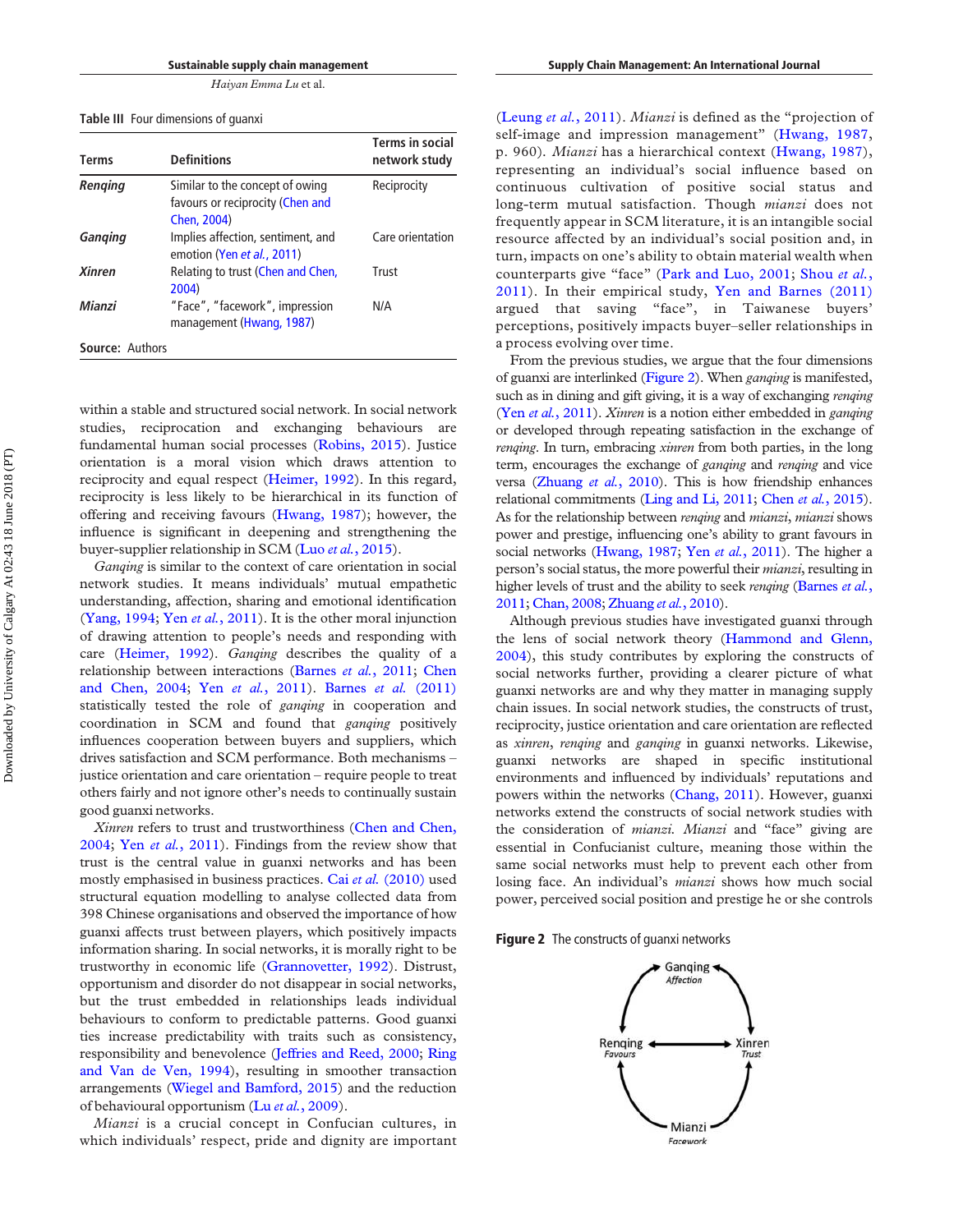[\(Hwang, 1987](#page-15-16)). Therefore, having significant *mianzi* indicates a strong network position, which increases the tolerance level for uncertainty in supply chains (Cai *et al.*[, 2010\)](#page-14-4). There is a need to further explore *mianzi* and its impacts on SCM decision-making.

### **4.3 The influence on supply chain capital**

When discussing the influences of guanxi networks, there is a lack of consensus on whether guanxi remains important when institutional environments are becoming more transparent [\(Standifird and Marshall, 2000\)](#page-16-20). The movement to eradicate corruption and bribery from government might create more sensitivity when interacting with officers [\(Gabriel and Zhao,](#page-15-20)  [2012](#page-15-20)). But in the business environment, it is naive to draw a clear line between formal contracts and social networks. [Grannovetter](#page-15-7)  [\(1992](#page-15-7), p. 33) argued that "economic action and outcomes, like all social action and outcomes, are affected by others" dyadic (pairwise) relations and by the structure of the overall network of relations'. [Hammond and Glenn \(2004\)](#page-15-13) explain, from a social network perspective, how the embeddedness of guanxi created order and predictability through a set of relations including weak ties and strong ties to stabilise the flow of information among ties and allow for adaptation to incremental change. Therefore, this study has taken a social network view and attempted to examine the impact on supply chain capital and sustainability implementation in SCM.

This study has found that guanxi networks influence the flow of social, financial and human capital in SCM, linked to [Burt's](#page-14-19)  [\(1992\)](#page-14-19) study in social network study ([Appendix 4\)](#page-21-0). Social capital lies in relations among people, identifying "certain aspects of social structures by their functions" ([Coleman, 1988](#page-15-8), p. S101). The review shows that guanxi networks substantially influence the flow of social capital in a supply chain. Guanxi networks encourage the exchange of trust, benefits and reciprocity among various stakeholders, including customers, suppliers, work competitors, government institutions and communities. As a result, interpersonal relationships and interactions enhance communication and understanding within supply chains [\(Cai and Yang, 2014\)](#page-14-11). [Cheng](#page-14-10) *et al.* (2012) and [Yang and Wang \(2011\)](#page-17-5) further argued that good guanxi networks in supply chain drive long-term supply chain efficiency and development. These develop and increase confidence in relationships and encourage positive attitudes towards supply chain integration [\(Nonini, 2014](#page-16-21)) and collaboration ([Ramasamy](#page-16-22) *et al.*, 2006; Wang *et al.*[, 2016\)](#page-17-17), thereby improving organisations' capability to respond to customers and solve supply chain problems [\(Wiegel and](#page-17-15)  [Bamford, 2015\)](#page-17-15). Not only do guanxi networks promote integration and collaboration in supply network, a high level of guanxi drives close alliances and partnerships between competitive organisations. For example, [Wong and Tjosvold](#page-17-18)  [\(2010\)](#page-17-18) have collected data from 100 paired competitors in China and found that a high level of guanxi networks can reduce conflicts by encouraging cooperation rather than a competitive approach.

Among the constructs, trust plays a central role in in operational and risk management in SCM. There is consistency amongst papers identified in the review that continuous and consistent interactions cultivate trust to enable a bilateral flow of social transactions and encourage the exchange of information in operational and contractual arrangements (for example, see [Ling and Li, 2011](#page-16-12) or [Ranfagni](#page-16-23)  [and Guercini, 2014](#page-16-23)). This can lead to improved supplier performance [\(Cheng](#page-14-10) *et al.*, 2012). Guanxi networks and trust were addressed in domestic business to reduce institutional and operational risks [\(Berger and Herstein, 2015](#page-14-20); [Cai and Yang,](#page-14-11)  [2014;](#page-14-11) [Wong, 2010](#page-17-19)). [Ranfagni and Guercini \(2014\)](#page-16-23) have also examined the role of guanxi networks to foreign companies. They conducted a case study of the Ferrero Group in China and argued that trust can reduce relational risks between foreign firms and local distributors. Based on the evidence from the review, we argue that trust is a universal context rather than specialised in a particular society, even though the actions of behaving trustworthy could be socially constructed.

Observations in this study show a clear link of guanxi network and financial capital flow in SCM. Financial capital consists of the economic resources used by companies to produce and serve their customers' needs, including factors such as cash in hand, investments and lines of credit (Burt, [1992\)](#page-14-19). This study has considered the supply chain functions and strategic goals which drive for financial capital ultimately. Guanxi networks smooth transactions and reduce operational costs in supply chain activities, which encourages actors to setup long-term strategic planning for supply chain effectiveness and efficiency [\(Berger and Herstein, 2015;](#page-14-20) [Chung](#page-14-21)  *et al.*[, 2015](#page-14-21); [Dorothy](#page-15-21) *et al.*, 2007; [Jia and Zsidisin, 2014;](#page-15-22) [Fearon](#page-15-23)  *et al.*[, 2013](#page-15-23)).

Sustained guanxi networks ease the process of procuring necessary resources [\(Ramasamy](#page-16-22) *et al.*, 2006; [Chen and Wu,](#page-14-22)  [2011\)](#page-14-22). [Chen and Wu \(2011\)](#page-14-22) drew on the insights from social capital theory and, following a survey of 409 firms in China, claimed that guanxi with business partners plays an important role in resource acquisition as a corporate capability. In addition, as a type of social capital, guanxi networks facilitate firms' access to tangible materials and intangible information regarding local supply and demand ([Chan, 2008](#page-14-17); [Chen](#page-14-14) *et al.*, [2013\)](#page-14-14). Besides, mutual understanding and interdependency with suppliers drive flexibility and transparency in procurement processes. [Giannakis](#page-15-3) *et al.* (2012) conducted two surveys and intended to investigate factors that inhibit effective supplier relationship management from Chinese suppliers for Western firms. In their results, guanxi affected the sourcing processes, including supplier search and negotiation process, and the type of contract to be signed for. Similarly, [Kam and Chen \(2011\)](#page-15-24)  found that guanxi networks in buyer and supplier relationships influence order quantities for the sourced products.

In the global supply chains, it is essential to coordinate dispersed supply and manufacturing to achieve efficiency and responsiveness. Often, this is affected by logistics competence and the evidence is mixed on whether guanxi has an influence or not. Previous studies show that in Chinese supply networks, guanxi must be acknowledged in dealing with factors for global logistics competence, including factors in IT infrastructure capacity, manufacturing flexibility, and asset specificity ([Li and](#page-16-24)  [Lin, 2006](#page-16-24)). [Gabriel and Zhao \(2012\)](#page-15-20) further argued that guanxi networks could improve logistics and service performance. Good guanxi in supply network helps firms to acquire timely deliveries, ordering, forecasting [\(Chen and Wu, 2011](#page-14-22); [Giannakis](#page-15-3) *et al.*, 2012) and enriches a company's knowledge pool about customers [\(Chen and Wu, 2011](#page-14-22)). However, critical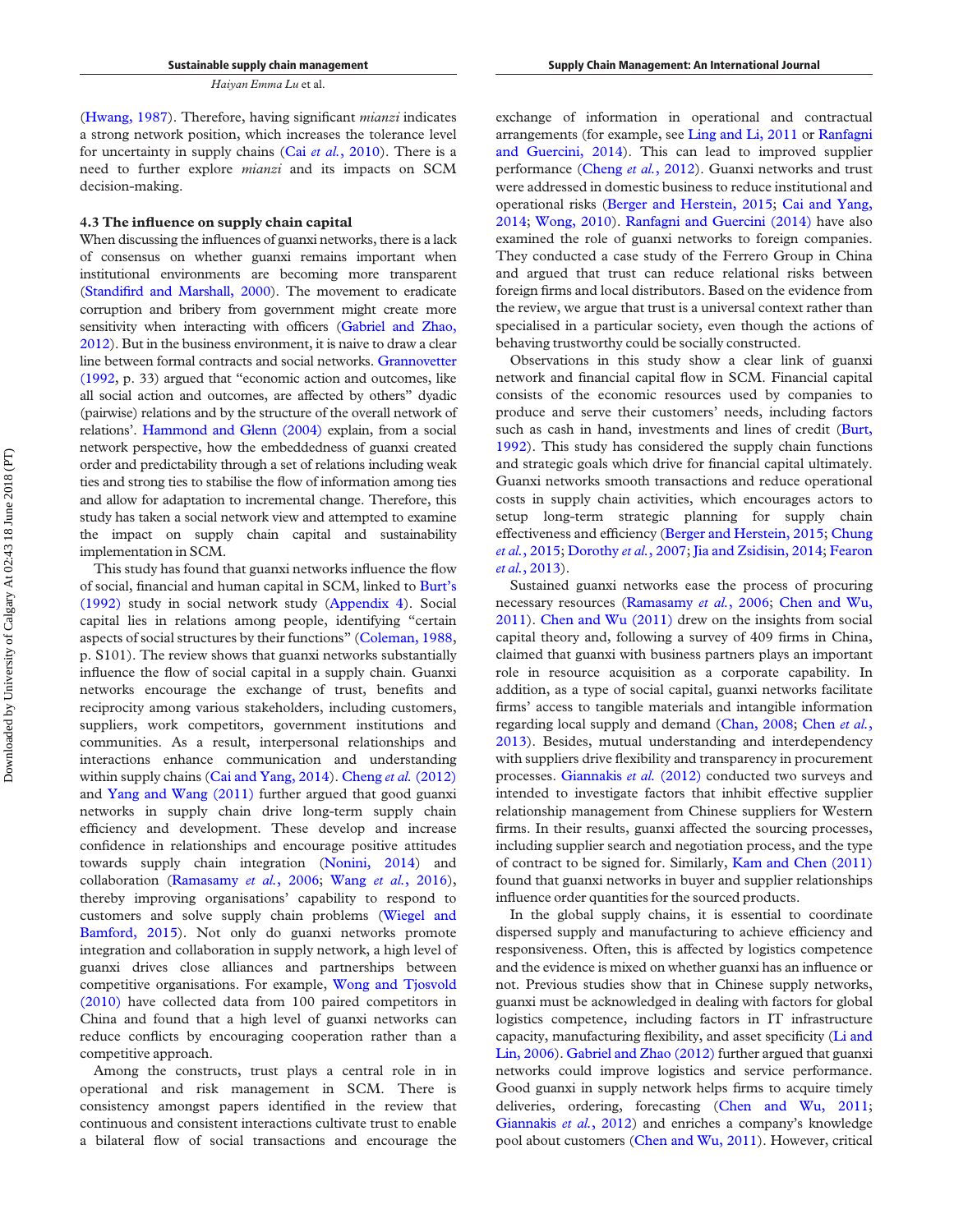views posited that guanxi networks themselves does not directly affect global logistics competence and performance, and it remains uncertain the extent a strong guanxi culture can foster logistics competence in a global context ([Li and Lin, 2006](#page-16-24)).

Besides, good personal relationships between staff and customers raise awareness of the latter's needs. Organisations can then satisfy customers by, for example, producing specialised products and delivering just-in-time (Lu *[et al.](#page-16-17)*, [2009\)](#page-16-17). Thereby, companies fulfil customers' needs better than their competitors and mitigate switching behaviour by customers (Hsu *et al.*[, 2011](#page-15-14)). Though interpersonal relations occur at an individual level, Gu *et al.* [\(2009\)](#page-15-25) argued that, by understanding and managing the boundary-spanning process, organisations can "corporatize" interpersonal connections into corporate relationships and transfer interpersonal trust to interfirm trust. After long-term and harmonious interactions, it is likely that actors will establish strategic goals to configure supply chains [\(Park and Luo, 2001](#page-16-4)) with an emphasis on market effectiveness [\(Chen and Wu, 2011\)](#page-14-22), supply chain flexibility and operational efficiency (Lin *et al.*[, 2012](#page-16-25)).

Guanxi networks also increase the flow of human capital in SCM. Human capital refers to the skills and working capabilities available for certain tasks [\(Burt, 1992\)](#page-14-19). It is less tangible and embodied in the skills and knowledge for individuals. [Coleman \(1988\)](#page-15-8) argues that human capital is created in social capital in the family and community, facilitating productiveness in the workplace. In SCM, human capital is inherent with information and IT technique to improve employees' practicing skills and working capabilities. Based on mutual trust and reciprocity, guanxi networks encourage information sharing and technology integration in supply chains. Chen *et al.* [\(2015\)](#page-14-16) revealed that familial and government ties improve information associability and resource availability, facilitating support for entrepreneurial success, especially in creative industries where guanxi with political leaders influences new investment ventures. Likewise, Cai *[et al.](#page-14-4)*  [\(2010\)](#page-14-4) found that guanxi affects information integration by building trust with trading partners. Through guanxi networks, information and technical support, such as technical innovation and manufacturing technologies, are shared and transferred from a company's staff to its customers and/or suppliers (Luk *et al.*[, 2008\)](#page-16-26). This then improves employees' working capabilities to ensure product quality [\(Wiegel and](#page-17-15)  [Bamford, 2015](#page-17-15)) and production effectiveness ([Chang, 2011](#page-14-18); Choi *et al.*[, 2012;](#page-14-23) [Ling and Li, 2011](#page-16-12)). These studies make the argument for the central role of trust in enabling knowledge transfer and information security, as discussed previously.

Good interpersonal relationships between managers and staff represent harmonious relationships between firms and their employees. Through efficient communication and shared understanding, guanxi gradually cultivates synergistic sentiments among staff members, enhancing cooperating behaviours and institutional loyalty (Wong *et al.*[, 2001\)](#page-17-20). Therefore, relational risks in employee management could be mitigated (Chen *et al.*[, 2013](#page-14-14)). Furthermore, driven by emotional commitments, managers are more likely to provide training to improve technical skills [\(Kam and Chen, 2011\)](#page-15-24), resulting in increased employee working capabilities. It is mutually beneficial for both the companies and their employees. Companies can increase their SCM performance and reduce labour costs through sufficient employee management (Choi *et al.*[, 2012\)](#page-14-23), while employees have a better working environment and more opportunities for obtaining training and improving their working capabilities.

However, to some extent, the practice of guanxi networks and the experience of increasing flow of human capital in SCM could be specialised in individual cases. Hsu *[et al.](#page-15-14)* (2011, p. 488) illustrated that foreign firms face disadvantages with networking in China due to cultural and language barriers. For domestic private firms, compared to government-owned companies, the primary advantage is "flexibility". With fewer restrictions due to rigid financial rules, executives of domestic firms have more freedom to build relationships through guanxi and, therefore, gain higher returns from managerial ties.

Human capital can also enhance financial capital ([Figure 3](#page-8-0)). Supplier management is closely linked with the social capital of buyer and supplier relationships. However, studies have emphasised how guanxi networks improve the capability of suppliers to enhance their operations performance. [Lobo](#page-16-10) *et al*. [\(2013\)](#page-16-10) conducted an empirical study proving that vegetable growers can effectively use good interpersonal relationships to reduce waste and improve the quality and safety of their products. Hsu *et al.* [\(2011\)](#page-15-14) collected in-depth interviews with top executives from economy hotel chains headquartered in China and claimed that guanxi, functioning as managerial ties, facilitates high-quality products and services offered by employees (Hsu *et al.*[, 2011\)](#page-15-14). Good relational ties between employees also drive productivity and product development [\(Ling and Li, 2011](#page-16-12)). Empirical studies show that guanxi networks harmonise working environments and reduce internal conflicts, leading to better performance in a variety of contexts, including lean production ([Wong, 2010\)](#page-17-19), enterprise resource planning (ERP) implementation (Choi *et al.*[, 2012](#page-14-23)) and mass production [\(Chung, 2005](#page-14-24)). Therefore, the social capital of good relationships between players significantly influences actors' behavioural performances and yields financial capital at the organisational level.

SCM studies have raised awareness of the contribution of network and network analysis [\(Capo-Vicedo](#page-14-25) *et al.*, 2010). The goal of studying a social network is to explain why networks benefit, in particular, from effectiveness and efficiency in SCM [\(Borgatti and Li, 2009\)](#page-14-6). High-quality personal ties reduce opportunistic behaviours and promote long-term cooperation

<span id="page-8-0"></span>**Figure 3** The impacts of guanxi networks in SCM

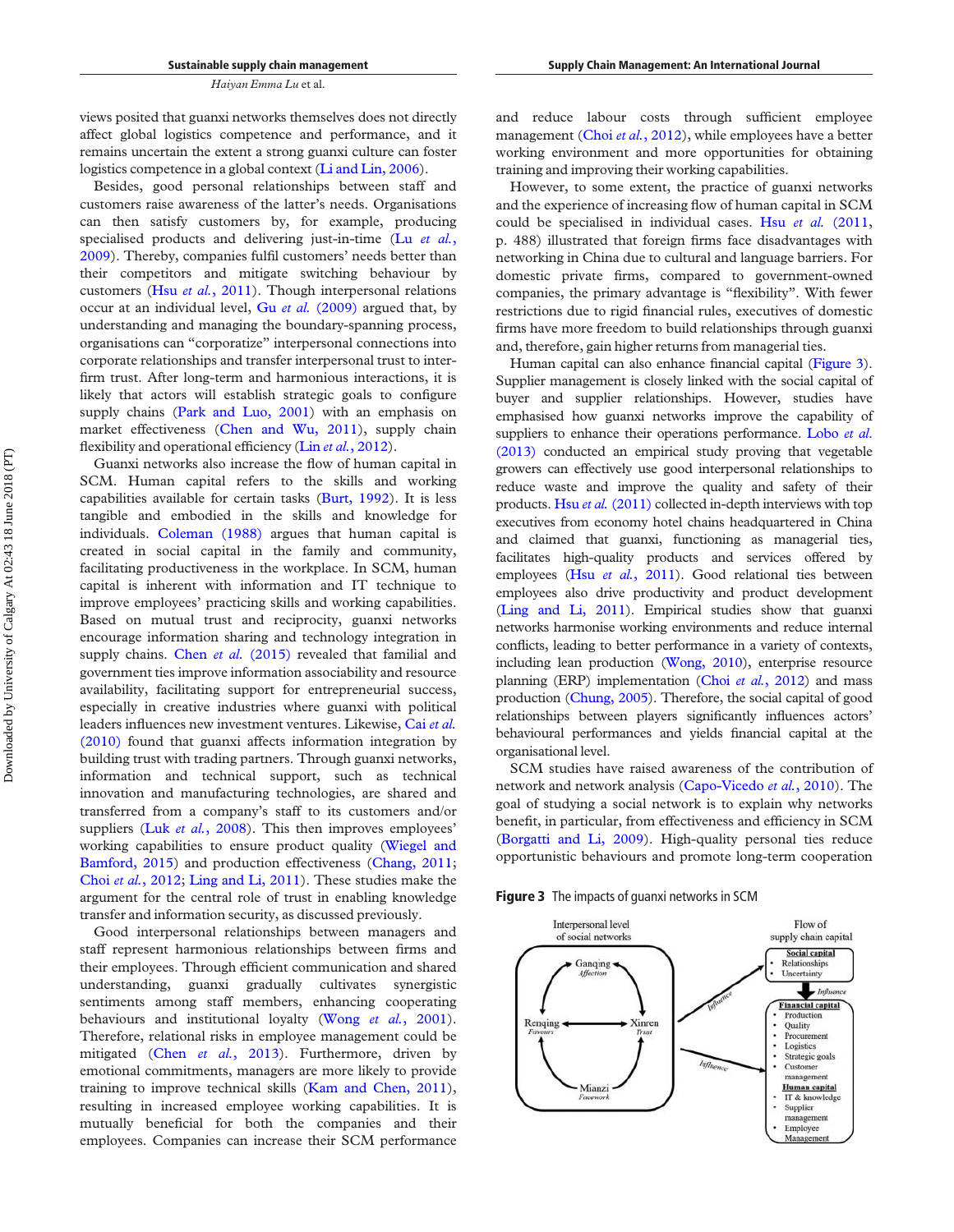and collaboration. Sometimes, close links between individuals are criticised for increasing risks due to locked-in and inappropriate management decision-making [\(Chen](#page-14-3) *et al.*, [2011;](#page-14-3) Shou *et al.*[, 2011](#page-16-19)). The flow of supply chain capital could be substantially increased by firms considering relationships within a network as a whole, rather than being locked-in to dyadic relationships with specific suppliers/customers.

[Herfindahl and Kneese \(1974\)](#page-15-26) raised the importance of human capital to increase productivities and manufacturing outputs. This perspective was later consolidated by [Victor](#page-17-0)  [\(1991\)](#page-17-0) to embrace the three elements of sustainability. Increasing supply chain capital flow enhances a company's capability to implement sustainable SCM and to efficiently use manufactured capitals to substitute for vast consumption of natural capitals. Guanxi networks embed supply chain capital flows in business dealings, although the current research gap has not yet indicated how the flows of capital linked to guanxi network embeddedness can lead to the implementation of sustainable SCM. The purpose of this study is to bridge this gap, further exploring sustainable SCM implementation.

# **5. Theoretical framework building of guanxi networks in sustainable supply chain management**

Theoretical framework building in this section is supported by both the underpinning literature derived from social network theory and the findings from the systematic literature reviews (i.e. constructs of guanxi networks and supply chain capital).

# **5.1 Institutional forces for sustainable supply chain management**

Jones *et al.* [\(1997\)](#page-15-27) argued that, without any particular institutional logic, a social network does not indicate any meaning of a network – a social network is the carrier for institutional logics. In emerging markets, motivations to pursue sustainable SCM include pressures from stakeholders and institutions (Zhu *et al.*[, 2013\)](#page-17-6). Such institutional forces create an institutional logic of sustainable SCM implementation in social networks because all organisations are embedded within the complexity of relational and institutional contexts ([Owen-](#page-16-27)[Smith and Powell, 2008\)](#page-16-27). The elaboration of social networks rapidly spread the institutional logic to various models of connections ([DiMaggio and Powell, 1983\)](#page-15-28), influencing sustainable SCM implementation in decision-making and organisational behaviours. This argument has been reflected in the study from [Zhuang](#page-17-11) *et al.* (2014) which found that guanxi influences actors' decision-making for ethical purchasing. Hence, the social network is the carrier of institutional forces for sustainable SCM. In other words, individual behaviours and decision-making are shaped by macro-institutional requirements. Therefore [\(Figure 4](#page-10-0)), we assert the following:

*P1*. Due to the institutional forces of sustainable SCM, guanxi networks carry institutional logics and imbue them into people's consciousness within the network connections.

# **5.2 Supply chain capital flow in guanxi networks**

The impacts of the extension of individuals' friendship networks are the diffusion and spread of diverse phenomena, information and opportunities within the constructed social networks ([Grannovetter, 1973;](#page-15-5) [Christakis and Fowler,](#page-14-26) [2007](#page-14-26)). As shown in Section 4.3, guanxi networks drive the effective and efficient flow of finance, human and social capital in supply chains. The feature of transferability in guanxi networks enables network extensions and the flow of supply chain capital ([Figure 5\)](#page-10-1). Supposing that guanxi ties A-B and A-D exist, A could act as a bridge to introduce B and D. Likewise, A could be connected to E and C through D and B, respectively. In guanxi literature, this is called transferability [\(Park and Luo, 2001](#page-16-4)), while in social network studies, it is called the connection of weak ties ([Grannovetter,](#page-15-5) [1973](#page-15-5)). The consequence of weak ties (such as E-C) would be more and shorter paths from the creation of the local bridge (such as A-E and A-C) ([Grannovetter, 1973\)](#page-15-5). Capital flow along these pathways in both directions, even though there is not always a balance between them. Through network transferability, companies and their supply chains, on one hand, could better obtain the necessary financial flow to support green SCM implementation ([Cai and Yang, 2014\)](#page-14-11), such as environmentally friendly products development, reverse logistics and product life-cycle control. On the other hand, the extension of network size and enhanced relational ties through guanxi reduce relational risk and uncertainty in supply chain relationships, which then encourages sustainable SCM collaboration (Luo *et al.*[, 2015](#page-16-9)) and stimulates enhancement of human capital in knowledge and technology sharing [\(Cheng, 2011\)](#page-14-5). Therefore, we develop the following proposition:

*P2*. The flow of SC capital in guanxi networks enhances firms' capabilities to respond to the institutional force of sustainable practices, resulting in enhanced sustainable SCM implementation.

## **5.3 Influence of trust in guanxi networks**

The systematic review highlighted trust as a key aspect in guanxi networks and the generation of *xinren* (trust) from *ganqing* (emotional affection), *renqing* (reciprocity) and *mianzi* (saving and building face), referring to [Figure 2](#page-6-1). In social network theory, trust links with the concept of social<br>"generalised morality" (Grannovetter, 1992), where ([Grannovetter, 1992](#page-15-7)), where relationship quality in stable social networks creates the general understanding and social morality of being trustworthy and willing to trust others ([Levin and Cross,](#page-16-28) [2004](#page-16-28)). Trust is in the social justice and generalised morality of exchanging obligations and offering/returning *renqing*  when guanxi partners require it. Besides, the higher the levels of *ganqing* and *mianzi*, the more possibility that one partner will trust another in practice. In this case, on one hand, a person could then build up their trust levels and cultivate social capital; on the other hand, social justice could be generated for relational governance in guanxi networks – once someone breaks the hidden rule, the cost of misfeasance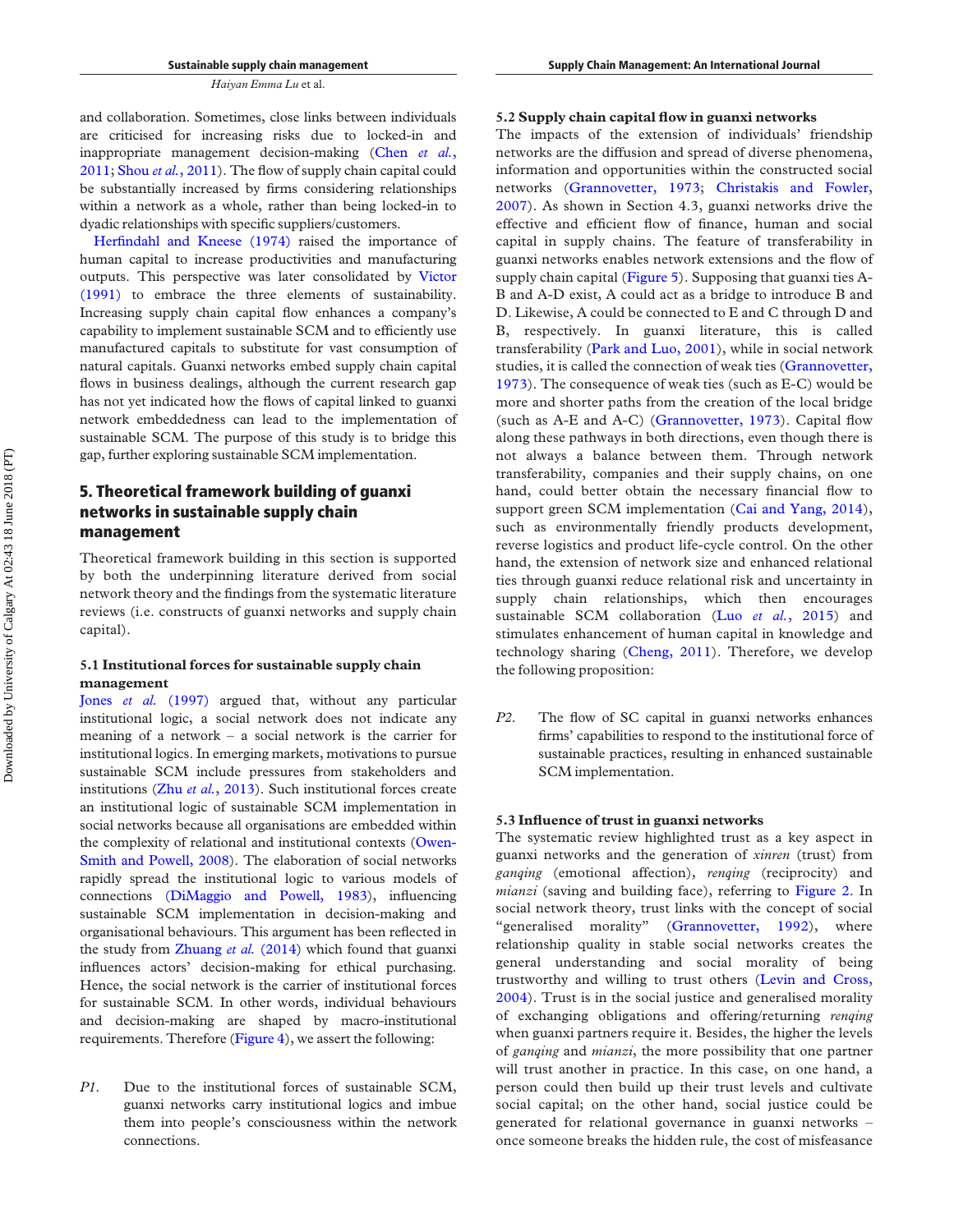

<span id="page-10-0"></span>

<span id="page-10-1"></span>**Figure 5** SC capital flow in guanxi networks



is fairly expensive, and it is difficult to rebuild social networks ([Grannovetter, 1985;](#page-15-29) [Park and Luo, 2001](#page-16-4)).

Investment in sustainability can be specific and complex [\(Gimenez and Tachizawa, 2012](#page-15-9)), which can create hesitation and uncertainty for many companies considering investing in environmental and social responsibilities in SCM. Embedded trust among players does not reduce the risk and vulnerability involved in implementing sustainable SCM but increases the "willingness of a party to be vulnerable" ([Mayer](#page-16-29) *et al.*, 1995, p. 712). The structure of relationships and positions in a network shapes reciprocal influence and the scope of sustainability interactions as well as the depth of understanding, commitment and collaboration (Vurro *et al.*[, 2010](#page-17-21)). Through long-term interaction, players raise a certain degree of understanding and commitment among each other. Relational risks in interorganisational relationships can be mitigated ([Cheng, 2011](#page-14-5)), which then increases the trust level for players to integrate and collaborate for sustainable practices. For example, to reduce environmental impact, players can integrate logistics competency and research and development, share knowledge and upgrade technology. Demonstrating a reputable image and trustworthiness to different stakeholders, companies and their supply chains should provide a good working environment and fair practices, taking responsibility for the wellbeing of community and society. Ultimately, these initiatives would increase social sustainability. Therefore, we argue that:

*P3*. Trust in guanxi networks shapes the understanding of the institutional forces of sustainable practices, and mediates the willingness to implement and results from sustainable SCM.

#### **5.4 Network governance in guanxi networks**

Unlike authority, bureaucratic roles or institutional regulations, guanxi networks generate mechanisms that govern individuals' behaviours in terms of social selection. To be inclusively accepted in social networks, autonomous firms need to adapt, coordinate and safeguard exchanges (Jones *et al.*[, 1997](#page-15-27)). In social networks, people have a tendency to select relationships where they share similar attributes; this trend is termed "homophily" [\(Christakis and Fowler, 2007](#page-14-26); Jones *et al.*[, 1997\)](#page-15-27). If they share values and similarities, players are more likely to be included in guanxi networks. This is also influenced by the hierarchy constructs of *ganqing* and *xinren* ([Mavondo and](#page-16-30)  [Rodrigo, 2001](#page-16-30); Yen *et al.*[, 2011\)](#page-17-14).

As discussed, guanxi networks increase the flow of supply chain capital and generate trust, which influences supply chain practices and performance substantially [\(Wiegel and Bamford,](#page-17-15)  [2015\)](#page-17-15). To remain informed of network economics, players need to be included as network insiders. In this case, a player ought to follow the social norms and institutional logics embedded in the social networks, which might consciously or unconsciously impact decision-making in SCM practices, such as supplier and customer selection, corporate codes of conduct and compliance for sustainability in value chains. As such, the governance of the guanxi social network is practiced by the "imposition of the rules of inclusion" [\(Castells, 2011](#page-14-27), p.775).

Another argument about network governance is that, through frequent interactions and communications, people share understanding and vision about sustainable SCM and reduce heterogenic behaviour in the social network (Christakis [and Fowler, 2007\)](#page-14-26). Companies that passively react to sustainable SCM tend to balance the trade-off of adaptation and coordination in sustainable SCM with their network members and the potential benefits embedded in the networks. Therefore, we propose the following:

*P4*. Guanxi networks create the governance mechanisms of social selection and network homogeneity to enforce supply chain practices towards institutional forces of sustainable practices, resulting in the increase of sustainable SCM implementation.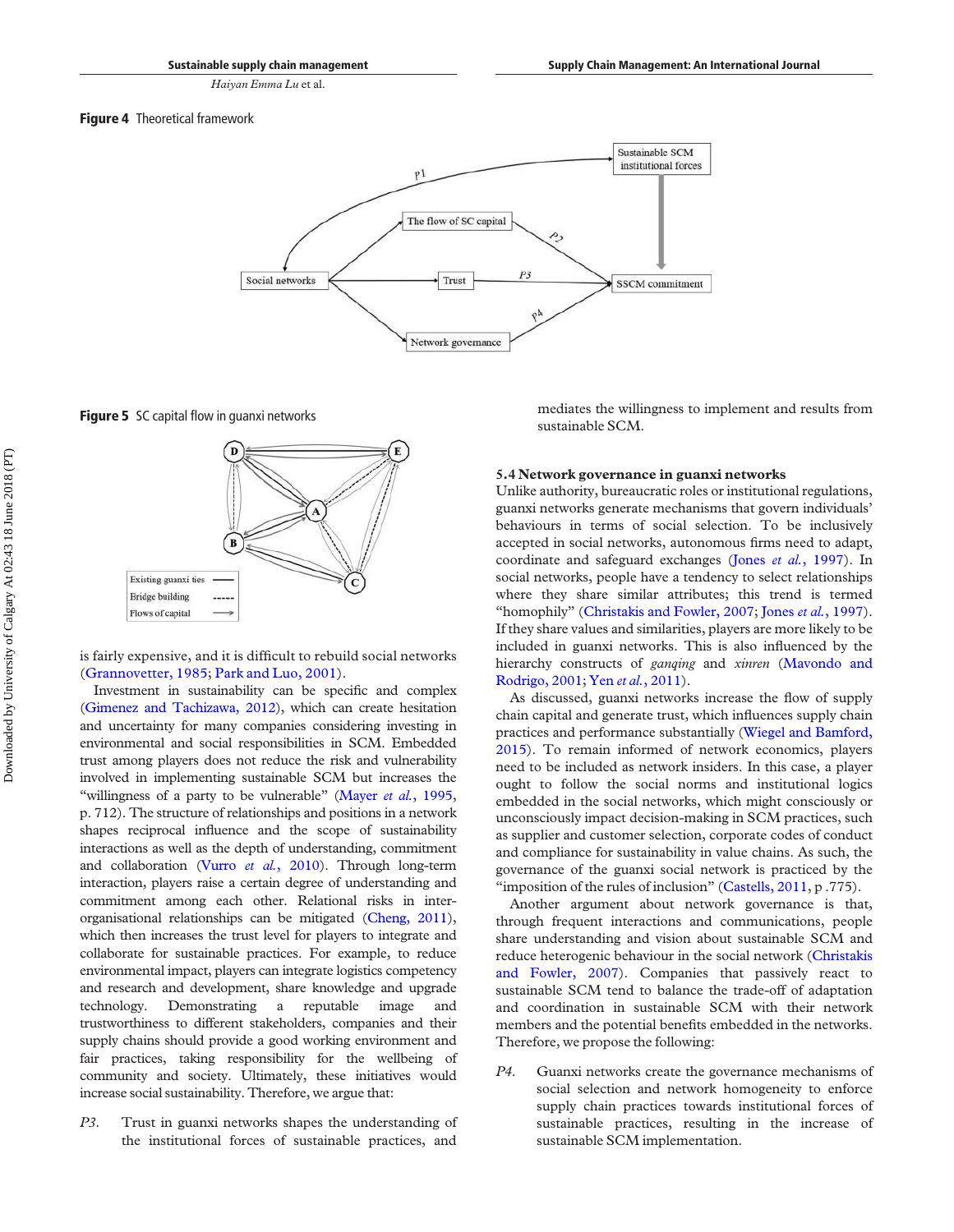# **6. Discussion and implications**

### **6.1 Discussion**

Growing evidence shows the challenges of lacking corporate capitals while managing institutional and stakeholder pressures towards sustainable SCM (Vurro *et al.*[, 2010\)](#page-17-21). Different approaches to sustainable SCM focus on organisational or transaction-specific situations, even though it is commendable to establish a wide range of considerations for sustainability in SCM ([Carter and Jennings, 2004](#page-14-2); Vurro *et al.*[, 2010](#page-17-21)). In the discussion of sustainable implementation and performance measurements in SCM, researchers call for the involvement of all actors to tackle sustainable supply chain issues, such as information asymmetry ([Beske-Janssen](#page-14-1) *et al.*, 2015; [Sarkis,](#page-16-0)  [2012\)](#page-16-0), and to drive sustainability commitment. In emerging areas and transitions, improving accessibility for resources is crucial to assure quality standards and overcome supply chain problems (Dries *et al.*[, 2014](#page-15-30)).

This paper has shed light on the influence of social networks on sustainable SCM implementation. In this study, we have argued that guanxi networks increase the flow of supply chain capital for efficient and effective supply chain practices [\(Figure 5](#page-10-1)). This result addresses the second research objective for the paper. Observations show that the main types of capital influenced by social networks in supply chains are financial, human and social capital, within which social capital influences the flow of financial and human capital ([Figure 3](#page-8-0)). These types of capital are necessary to increase the implementation of sustainable SCM under institutional forces and network governance. Consequently, a conceptual framework was built to meet the final objective of the paper.

Driven by guanxi networks, social capital with various stakeholders reduces uncertainty and risk in supply chain practices. Through efficient communication and behavioural exchanges, guanxi networks strengthen buyer and supplier relationships (Geng *et al.*[, 2017](#page-15-12)) and mitigate uncertainty for sustainable SCM implementation, including green SCM (Zhan *et al.*[, 2016\)](#page-17-10) and green supply chain collaboration ([Luo](#page-16-9)  *et al.*[, 2015](#page-16-9)). The guanxi network is a hierarchical concept advocating long-term satisfaction from both sides [\(Hwang,](#page-15-16)  [1987;](#page-15-16) Yen *et al.*[, 2011](#page-17-14)), which then cultivates prolonged relationships for reserving necessary capital and resources for sustainable SCM implementation.

Building up guanxi networks with stakeholder influence of financial capital in supply chain performance in procurement, production and services is a necessary part of logistics to achieve strategic goals. Social networks decrease transaction costs and so lead to financial gain (Chen *et al.*[, 2011](#page-14-3)). It is not necessary that every firm invest in sustainability practice when they enhance their financial capital; however, in many ways, business and supply chains struggle to show the financial merit of investments in implementing environmental and social responsibilities in a variety of intangible and tangible assets [\(Barnett, 2007](#page-14-28)). Therefore, sufficient financial capital is regarded as the fundamental condition to invest in implementing sustainability responsibilities in a supply chain.

The influence of human capital in sustainable SCM is mainly comprises knowledge and technical skills in improving working capabilities in supplier and employee management. Social network inheres opportunities to spread the technical skills and

professional knowledge of sustainable SCM to a wider audience in supply chain networks. This raises awareness and increases behavioural commitment to the implementation of sustainable SCM. Supply chain capital is spread in social relations with repeated contact between people over a long period ([Burt, 1992](#page-14-19)), meaning the flow of capital is more likely to be increased through the logic of "helping your friends is helping yourself". In reality, not all companies have knowledge of sustainable development or facilitate the capabilities of investing in sustainability (e.g. recycling materials or reducing  $CO<sub>2</sub>$  emissions). The key players, who are not necessarily experts in the field but know more about sustainable SCM, could offer to help and show their willingness to do so by, for example, sharing relevant information [\(Hammond and Glenn,](#page-15-13)  [2004\)](#page-15-13).

Understanding what business is actually about is comprehensive. After building the relational bridge as [Figure 5](#page-10-1)  shows, to what extent actors proactively engage in the flow of supply chain capital remained uncertain. According to Cox (1999), companies can only succeed by possessing their power and control over someone – customers, suppliers, employees or even social network members in the discussion here. Even though social networks mitigate power asymmetry, the flow of supply chain capital may not be equally distributed among supply chain actors – the actors possessing more power could dominate the flow of supply chain capital over other parties. For example, a company can dominate the financial flow in the social networks based on their economies of scale; or a focal company could decide the degree of sharing core information with their suppliers or customers. The discussion of guanxi networks and their impacts on flow of supply chain capital develop the insights of how interpersonal ties influence on supply chain practices. However, it is not a linear relationship when human factors involve.

Guanxi networks create the governance mechanism to constrain behaviour to the minimum requirements for performing sustainability in SCM. This is driven by the requirement of following the social norms of *renqing*, *xinren* and *mianzi* to secure transactional benefits and supply chain capital flow in networks. Conversely, companies positioned in the centre of networks with a certain density would initially participate in implementing and diffusing sustainable SCM due to institutional force and global competitiveness. Organisations would execute collaboration and integration across organisational boundaries to acquire resources embedded in the networks (Chen *et al.*[, 2011](#page-14-3)). To avoid behavioural heterogeneity, they would elect partners who share similarities and help "insiders" implement sustainable SCM with financial and human capital support.

A critique may call attention to a counter-factual case, such as "Are there any comparisons with sustainable businesses with no guanxi or equivalent?" or "Is it possible that guanxi networks can lead to non-sustainable business practices?" The first critique questions the relationship between interpersonal ties and formal governance mechanisms. [Xin and Pearce](#page-17-3)  [\(1996\)](#page-17-3) argue that personal connections are substitutes for formal institutional support. According to their empirical results, particularly in private companies, executives sought to compensate for a lack of formal institutional support (such as financial support from banks) by cultivating personal networks. This is consistent with a study by Hsu *et al.* [\(2011\)](#page-15-14), which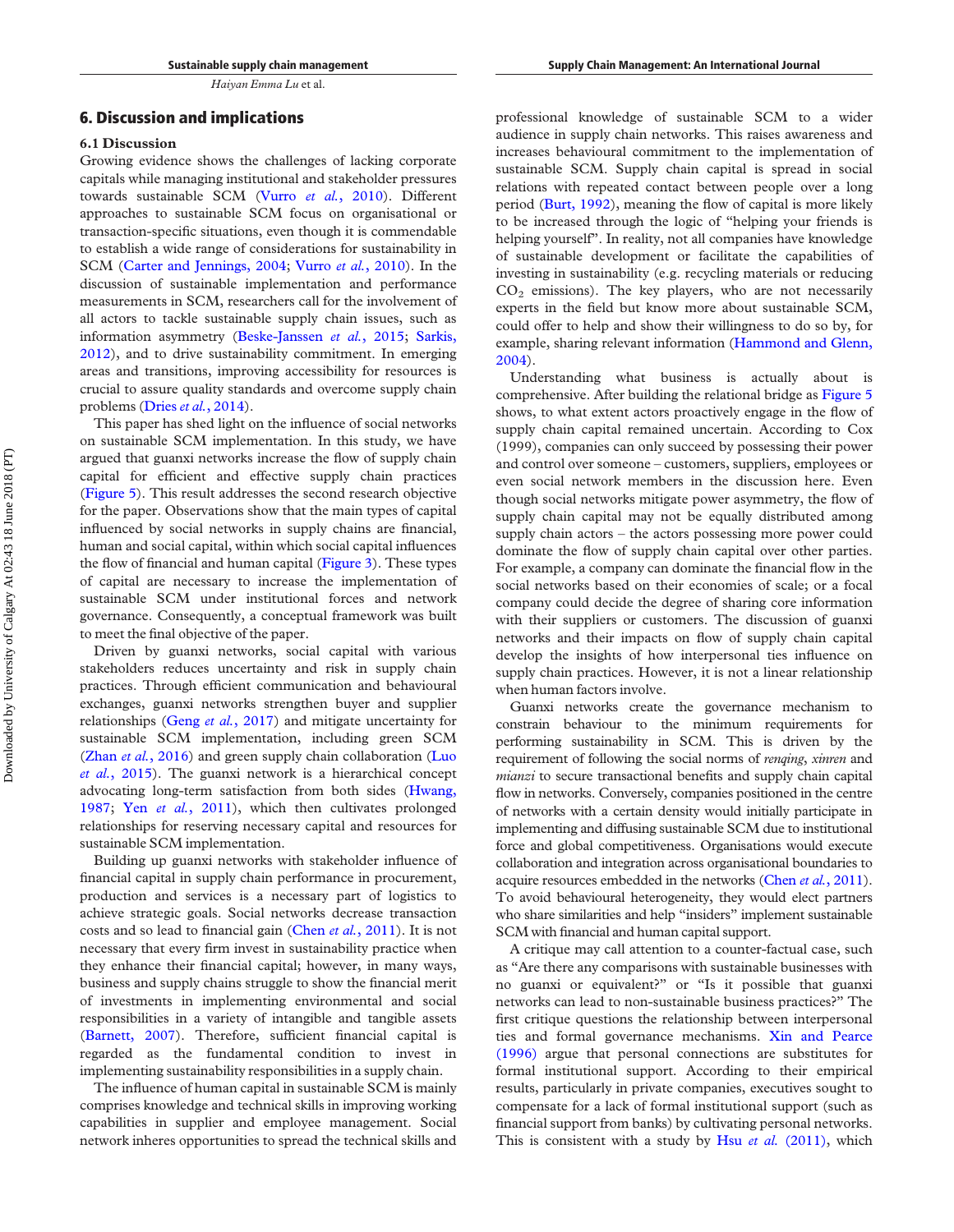shows that private companies tend to be more flexible in using the resources of social networks. Therefore, private companies might find the developed model in [Figure 4](#page-10-0) more applicable to making good use of personal connections for cultivating trust and increasing supply chain capital flows in the networks for sustainable SCM implementations. State-owned companies and foreign companies, though, seem to rely less on personal networks, and they might face more pressure from institutional forces in implementing sustainable practices. However, regardless of firm ownership, it is naïve to draw a clear boundary between the influences of social networks and formal governance. [Heimer \(1992\)](#page-15-6) argues that helping one's friends and colleagues can increase productivity for one's organisation and its supply chains. Therefore, interpersonal relationships will always exist when people interact with each other within and across organisational boundaries.

The second critique questions the possibility of guanxi networks causing non-sustainable business practices. Such evidence, as identified from the systematic review, suggests that the answer is yes. Luo *et al.* (2014) found that guanxi networks can reduce the willingness to implement green supply chain cooperation, though most studies have shown the opposite. A high level of guanxi may require investment of more time and money in cultivating relationships. The dark side of guanxi could be linked with bribery, corruption and high social costs (Chen *et al.*[, 2011](#page-14-3)). Because of these possibilities, this study considered the institutional force of sustainable development in its model. In the short term, firms might take advantage of guanxi networks to achieve economic goals; however, in the long run, under the institutional pressures of sustainable development, practitioners would cognitively select those who share similar values of sustainability to sustain economic development.

# **6.2 Implications**

# *6.2.1 Social network theory and the impact on sustainable supply chain management*

For academic research, this paper first extends the construct of social network theory from the Western context. Without understanding the constructs of guanxi networks, it is difficult to interpret the mechanisms underpinning business and supply chain practices from a social network perspective in Confucianist culture. In Western literature, driving factors for network connectedness usually rely on reciprocity, trust and care in some conditions ([Heimer, 1992\)](#page-15-6) while, in Confucianist culture, *ganqing* and *mianzi* play essential roles in guanxi networks used to sustain long-term relationships and enhance social influence. We also found that *ganqing*, *renqing*, *xinren* and *mianzi* are interconnected [\(Figure 2\)](#page-6-1). From this perspective, the development of trust could be enhanced by exchanging *renqing* and *ganqing* among individuals and increasing reputation and *mianzi* in a society. Social capital and trust have been widely studied in supply chain literature ([Cheng](#page-14-29) *et al.*, [2011\)](#page-14-29). This review provides insight into building and taking advantage of social networks and their constructs in Confucian societies to support supply chain collaboration and sustain supply chain performance.

This study has also attempted to fill the current research gap with regard to sustainable SCM. Literature reviews [\(Touboulic](#page-17-1)  [and Walker, 2015](#page-17-1)) show that the social network perspective of behavioural commitment to sustainable SCM is lacking in insight and that social network research is called for [\(Wichmann and Kaufmann, 2016](#page-17-22)). Sustainable SCM requires involvement from players thorough the supply chain [\(Tachizawa and Wong, 2014](#page-16-31)); however, how to generate this effort remains unspecified in the literature. This study offers an alternative answer: through increasing the flow of supply chain capital, including financial, human and social capital, a company can increase its capability and collaboration in investment in environmental and social responsibilities in the supply chain. In additional, social networks play a complementary role to institutional forces in creating network governance of encouraging organisational behaviour and supply chain practices to implement sustainable development.

In addition, global SCM is rather complex and embraces many cultures, In China and in other emerging areas, such as the Middle East, Brazil and Russia, social networks play an important role in dealing with local stakeholders and institutions [\(Abosag, 2015;](#page-13-4) [Abosag and Naude, 2014](#page-13-1); Chen *et al.*, 2010). Testing the framework in these alternative environments would show the wider generalisability of the propositions and whether cultural uniqueness exists with regard to SCM.

### *6.2.2 Implementation through managerial practice*

Guanxi networks exist objectively and significantly influence SCM observations. By taking advantage of interpersonal ties, companies can gain necessary supply chain capital and increase the flow of capital in the social network, which then enhances the companies' capabilities in dealing with supply chain issues, including sustainability development. Currently, sustainable SCM is yet to be institutional and stakeholder driven (Carter and [Easton, 2011\)](#page-14-7). However, research has indicated that investing in sustainability practice, such as corporate social responsibility, has yielded beneficial financial performance to some extent [\(Barnett,](#page-14-28)  [2007](#page-14-28)). Proactively implementing sustainable SCM helps a company to gain a competitive advantage and ultimately enhance its economic performance. The value of implementing sustainable SCM is clear, and this study explains how (through the flow of supply chain capital and trust in social networks) and why (through institutional force of sustainability development) a company and its supply chain ought to implement environmental and social responsibility apart from simply pursuing economic accountability in the long run.

Practitioners also need to be aware that, in weak institutional environments, materialisation and gift-giving occurs to directly exchange *renqing*, which is considered corrupt, immoral and against company procedures in using guanxi (Huang *et al.*, 2011). Therefore, it is necessary to ensure that behaviours comply with legal regulations and company principles. However, reciprocal benefits for practitioners can also be obtained through *ganqing*, *xinren* and *mianzi*, as addressed in [Figure 2.](#page-6-1) However, given that *ganqing*, *xinren* and *mianzi* are hierarchical processes, actors need to cultivate them during every interaction. As previously noted, *ganqing* is closely linked with a care orientation in western networks, thereby embracing empathy and care are important for relationship development. One's prestige and reputation in the society relates to *Mianzi*  and [Hwang \(1987\)](#page-15-16) has given a thorough discussion of the power of *mianzi* in Confucius culture. To increase *mianzi* and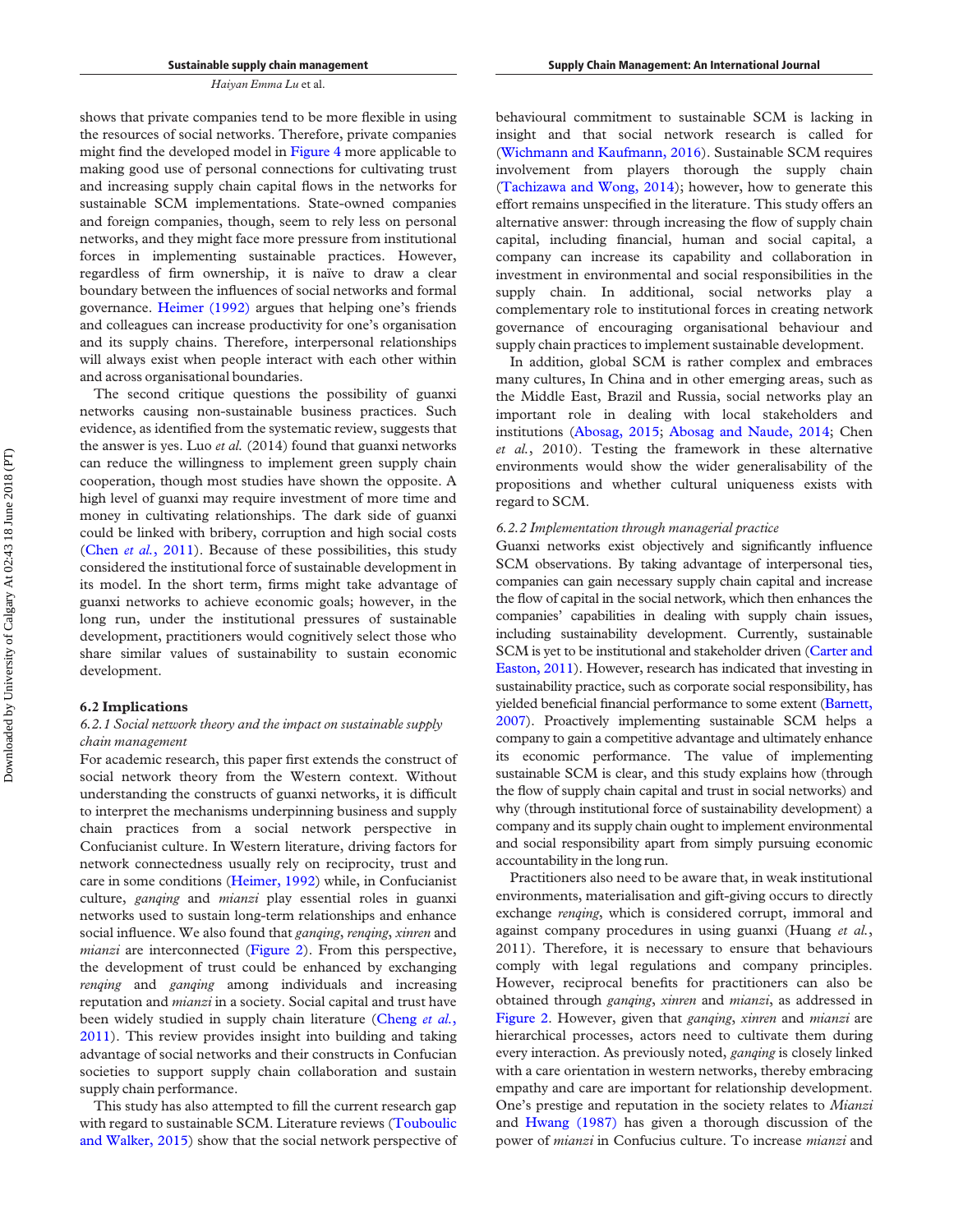social influence, companies and practitioners need to behave trustworthily while sincerely caring for people and the society. [Michelon \(2011](#page-16-32), p. 79) argued that "a company's reputation is a determinant of sustainability disclosure". In other words, implementing sustainable SCM can enhance corporation reputation, which then empower *mianzi* for employees from the corporation. *Xinren* is fundamentally important for relationship management in either the East or West as discussed. It is necessary to behave trustworthily and be responsible for the network members. Therefore, by facilitating the knowledge of the constructs of guanxi networks, actors could be more proactive towards relationship building and engagement in daily business activities and avoid unethical practices.

# **7. Conclusions**

By reflecting the social network perspective put forward by [Grannovetter \(1973](#page-15-5), [1992\)](#page-15-7) and [Burt \(1992\)](#page-14-19), this paper considers how social networks can support the implementation of sustainable SCM. Social networks are socially constructed and, while found in many cultures, there has been a focus on Confucian cultures, and specifically guanxi networks. The systematic literature reviews have provided insights into the current state of the art in the constructs of guanxi networks and their influence on the flow of supply chain capital and sustainable SCM. The constructs of social networks in Confucius cultures are reflected as ganqing, renqing, xinren and mianzi, which affect supply chain practices substantially. Regarding to the research topic, there is a good range of research that address the influence of guanxi networks on the flow of supply chain capital, namely, social, financial and human capital, but a paucity of work that considers sustainable SCM explicitly. General works cover some aspects of sustainable SCM, but opportunities remain for exploring these aspects in more depth.

The proposed theoretical framework and propositions give awareness of how formal institution and personal ties affect the implementation of environmental and social practices in a supply chain. Institutional forces for sustainability have provided the logic of sustainable practices in SCM, whereas implementations in different regions are socially embedded. Research calls for the acknowledgement of the uncertainty adhered in a complex environment (Alexdander *et al.*, 2015). The framework is inherent with this complexity, finding ways to increase network economics, trust and network governance for companies and their supply chains to implement environmental and social practices.

This study makes three main contributions. First, a systematic review of the constructs of guanxi networks extends the context of social network theory from Western literature. This shows the value and necessary approach to building and maintaining guanxi ties in Confucius culture to leverage business and supply chain performance. Second, the study reveals the logic of building trust and increasing supply chain capital flow in social networks. This is essential for assurance of business operation and strategic planning for long-term corporate goals. Finally, by understanding the mechanisms of sustainable SCM implementation from a guanxi network perspective, this study provides propositions through which to develop the research area.

Being conceptual in nature, this paper draws on secondary empirical evidence to support its arguments. This represents a limitation, and further research could draw on empirical evidence to test the proposed propositions. The next phase in the research would be to examine further the conceptual framework addressed in [Figure 4](#page-10-0). Four propositions have been developed with detailed constructs of the variables (e.g. the flow of three capital in supply chains), which supports the development for various quantitative tests. Survey and social network analysis could be adopted to discuss on how the constructs of guanxi influence the network structures, including centralisation and density, and how this affects the levels of flow of supply chain capital and SCM performance. Drawing on the influence of firm ownership ([Xin and Pearce,](#page-17-3)  [1996\)](#page-17-3), moderating tests could establish whether guanxi networks influence sustainable SCM practices more in domestic firms than in foreign-owned companies. These developments reflect on the complex nature of business environment as discussed in Section 6.1.

In addition, investigating the underlying mechanism of implementing sustainable practices requires in-depth insights from qualitative studies, such as case study or ethnography. For instance, is there alignment between the description of social sustainability by companies and the interpretation of this from their employees? How social networks impact on sustainability disclosure and under what circumstances do companies empower their employees and suppliers to drive sustainable SCM? Researchers should also consider how to observe the negative aspects of guanxi, and whether questioning through conventional methods will generate insights.

Finally, the circular economy is another emergent topic in sustainable SCM that requires a highly degree of integration in supply chains ([Ghisellini](#page-15-31) *et al.*, 2016). Given that the literature suggests guanxi networks stimulate recourse and relational integrations in SCM (Cat *et al.*, 2010; [Nonini, 2014](#page-16-21)), further research could be developed to investigate the influence of social networks on the performance of the circular economy.

# **References**

- <span id="page-13-4"></span>Abosag, I. (2015), "The antecedents and consequence of Et-Moone B2B relationships", *[Industrial Marketing Management](https://www.emeraldinsight.com/action/showLinks?doi=10.1108%2FSCM-11-2016-0408&crossref=10.1016%2Fj.indmarman.2015.05.028&isi=000367418800016&citationId=p_5)*, Vol. 51, pp. 150-157.
- <span id="page-13-1"></span>Abosag, I. and Naude, P. (2014), "Development of social forms of B2B relationships: examining the role of interpersonal liking in developing Guanxi and Et-Moone relationships", *[Industrial Marketing Management](https://www.emeraldinsight.com/action/showLinks?doi=10.1108%2FSCM-11-2016-0408&crossref=10.1016%2Fj.indmarman.2014.05.003&isi=000342256800003&citationId=p_6)*, Vol. 43 No. 6, pp. 887-896.
- <span id="page-13-0"></span>Adenso-Diaz, B., Mena, C., Garcia-Carbajal, S. and Liechty, M. (2012), "The impact of supply network characteristics on reliability", *[Supply Chain Management: An International](https://www.emeraldinsight.com/action/showLinks?doi=10.1108%2FSCM-11-2016-0408&system=10.1108%2F13598541211227108&isi=000305434100003&citationId=p_7)  [Journal](https://www.emeraldinsight.com/action/showLinks?doi=10.1108%2FSCM-11-2016-0408&system=10.1108%2F13598541211227108&isi=000305434100003&citationId=p_7)*, Vol. 17 No. 3, pp. 263-276.
- <span id="page-13-2"></span>Alexander, A., Walker, H. and Naim, M. (2015), "Decision theory in sustainable supply chain management: a literature review", *[Supply Chain Management: An International Journal](https://www.emeraldinsight.com/action/showLinks?doi=10.1108%2FSCM-11-2016-0408&system=10.1108%2FSCM-01-2014-0007&isi=000345150800003&citationId=p_8)*, Vol. 19 Nos 5/6, pp. 504-522.
- <span id="page-13-3"></span>Barnes, R.B., Yen, D. and Zhou, L. (2011), "Investigating guanxi dimensions and relationship outcomes: insights from Sino-Anglo business relationships", *[Industrial Marketing](https://www.emeraldinsight.com/action/showLinks?doi=10.1108%2FSCM-11-2016-0408&crossref=10.1016%2Fj.indmarman.2010.12.007&isi=000291138700005&citationId=p_9)  [Management](https://www.emeraldinsight.com/action/showLinks?doi=10.1108%2FSCM-11-2016-0408&crossref=10.1016%2Fj.indmarman.2010.12.007&isi=000291138700005&citationId=p_9)*, Vol. 40 No. 4, pp. 510-521.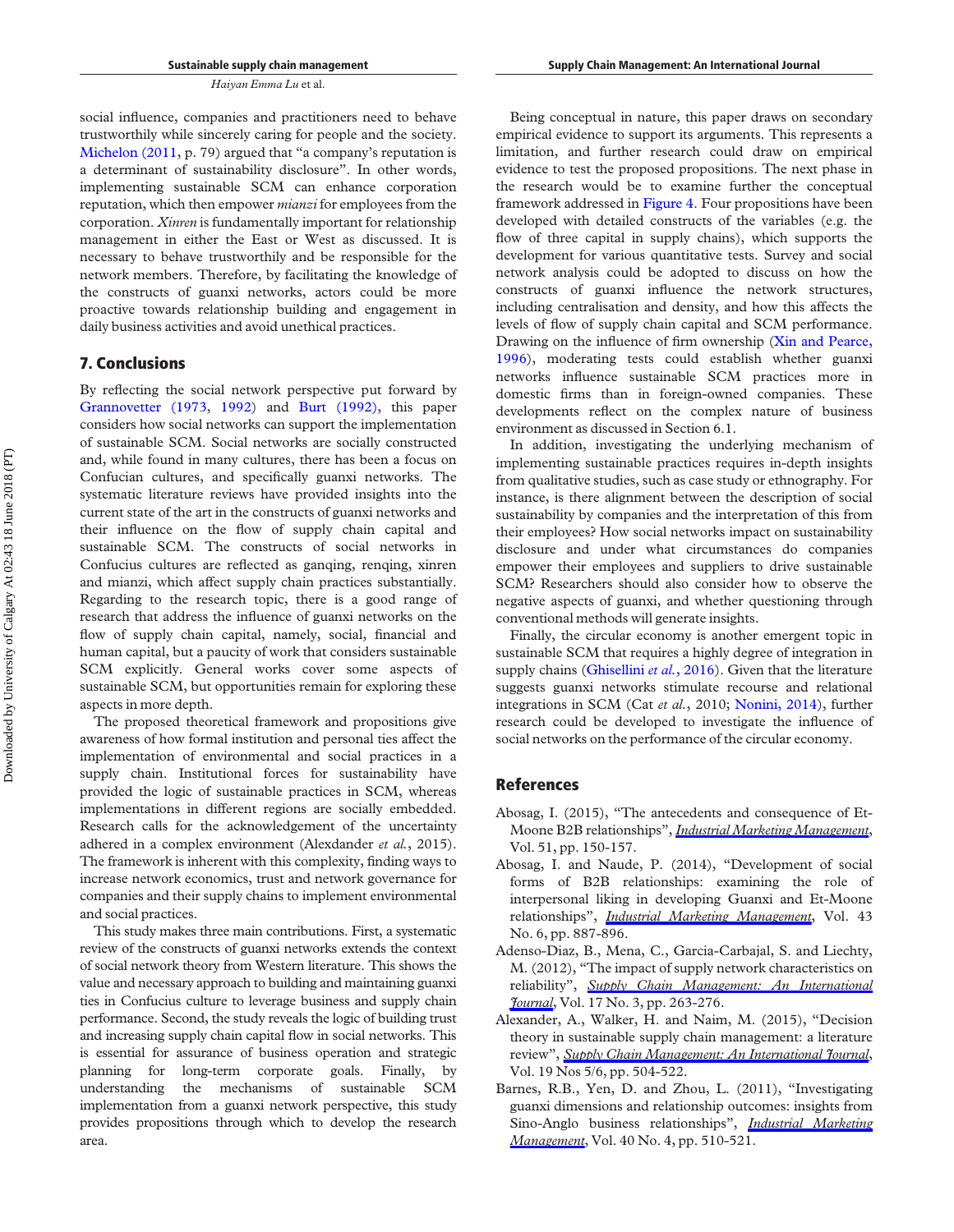- <span id="page-14-28"></span>Barnett, M. (2007), "Stakeholder influence capacity and the variability of financial returns to corporate social responsibility", *[Academy of Management Review](https://www.emeraldinsight.com/action/showLinks?doi=10.1108%2FSCM-11-2016-0408&crossref=10.5465%2Famr.2007.25275520&isi=000247302700008&citationId=p_10)*, Vol. 32 No. 3, pp. 798-816.
- <span id="page-14-8"></span>Berger, P. and Luckmann, T. (1966), *The Social Construction of Knowledge: A Treatise in the Sociology of Knowledge*, Open Road Media, Soho, NY.
- <span id="page-14-20"></span>Berger, R. and Herstein, R. (2015), "Strategies for marketing diamonds in China from the perspective of international diamond SMEs compared to the west", *[Journal of Small Business and Enterprise Development](https://www.emeraldinsight.com/action/showLinks?doi=10.1108%2FSCM-11-2016-0408&system=10.1108%2FJSBED-06-2013-0081&isi=000212278100010&citationId=p_12)*, Vol. 22 No. 3, pp. 549-562.
- <span id="page-14-0"></span>Beske, P. and Seuring, S. (2014), "Putting sustainability into supply chain management", *[Supply Chain Management: An](https://www.emeraldinsight.com/action/showLinks?doi=10.1108%2FSCM-11-2016-0408&system=10.1108%2FSCM-12-2013-0432&isi=000342052600008&citationId=p_13)  [International Journal](https://www.emeraldinsight.com/action/showLinks?doi=10.1108%2FSCM-11-2016-0408&system=10.1108%2FSCM-12-2013-0432&isi=000342052600008&citationId=p_13)*, Vol. 19 No. 3, pp. 322-331.
- <span id="page-14-1"></span>Beske-Janssen, P., Johnson, P.M. and Schaltegger, S. (2015), "20 years of performance measurement in sustainable supply chain management – what has been achieved?", *[Supply Chain](https://www.emeraldinsight.com/action/showLinks?doi=10.1108%2FSCM-11-2016-0408&system=10.1108%2FSCM-06-2015-0216&isi=000368926800007&citationId=p_14)  [Management: An International Journal](https://www.emeraldinsight.com/action/showLinks?doi=10.1108%2FSCM-11-2016-0408&system=10.1108%2FSCM-06-2015-0216&isi=000368926800007&citationId=p_14)*, Vol. 20 No. 6, pp. 664-680.
- <span id="page-14-6"></span>Borgatti, P.S. and Li, X. (2009), "On social network analysis in a supply chain context", *[Journal of Supply Chain](https://www.emeraldinsight.com/action/showLinks?doi=10.1108%2FSCM-11-2016-0408&crossref=10.1111%2Fj.1745-493X.2009.03166.x&isi=000207982400001&citationId=p_15)  [Management](https://www.emeraldinsight.com/action/showLinks?doi=10.1108%2FSCM-11-2016-0408&crossref=10.1111%2Fj.1745-493X.2009.03166.x&isi=000207982400001&citationId=p_15)*, Vol. 45 No. 2, pp. 5-22
- <span id="page-14-13"></span>Burgess, K., Singh, J.P. and Kuroglu, R.S. (2006), "Supply chain management: a structured literature review and implications for future research", *International Journal of [Operations & Production Management](https://www.emeraldinsight.com/action/showLinks?doi=10.1108%2FSCM-11-2016-0408&system=10.1108%2F01443570610672202&isi=000240248800002&citationId=p_16)*, Vol. 26 No. 7, pp. 703-729.
- <span id="page-14-19"></span>Burt, S.R. (1992), "The social structure of competition", in Nohria, N. and Eccles, G.R. (Eds), *Networks and Organizations: Structure, form, and Action*, President and Fellows of Harvard College.
- <span id="page-14-11"></span>Cai, S. and Yang, Z. (2014), "The role of the guanxi institution in skill acquisition between firms: a study of Chinese firms", *[Journal of Supply Chain Management](https://www.emeraldinsight.com/action/showLinks?doi=10.1108%2FSCM-11-2016-0408&crossref=10.1111%2Fjscm.12035&isi=000342801500001&citationId=p_18)*, Vol. 50 No. 4, pp. 3-23.
- <span id="page-14-4"></span>Cai, S., Jun, M. and Yang, Z. (2010), "Implementing supply chain information integration in China: the role of institutional forces and trust", *[Journal of Operations](https://www.emeraldinsight.com/action/showLinks?doi=10.1108%2FSCM-11-2016-0408&crossref=10.1016%2Fj.jom.2009.11.005&isi=000276558000007&citationId=p_19)  [Management](https://www.emeraldinsight.com/action/showLinks?doi=10.1108%2FSCM-11-2016-0408&crossref=10.1016%2Fj.jom.2009.11.005&isi=000276558000007&citationId=p_19)*, Vol. 28 No. 3, pp. 257-268.
- <span id="page-14-17"></span>Chan, B. (2008), "Demystifying Chinese guanxi networks: cultivating and sharing of knowledge for business benefit", *[Business Information Review](https://www.emeraldinsight.com/action/showLinks?doi=10.1108%2FSCM-11-2016-0408&crossref=10.1177%2F0266382108095042&citationId=p_20)*, Vol. 25 No. 3, pp. 183-189.
- <span id="page-14-18"></span>Chang, K. (2011), "A path to understanding guanxi in China's transitional economy: variations on network bahavior", *[Sociological Theory](https://www.emeraldinsight.com/action/showLinks?doi=10.1108%2FSCM-11-2016-0408&crossref=10.1111%2Fj.1467-9558.2011.01401.x&isi=000298286800005&citationId=p_21)*, Vol. 29 No. 4, pp. 315-339.
- <span id="page-14-25"></span>Capo-Vicedo, J., Mula, J. and Capo, J. (2010), "A social network-based organizational model for improving knowledge management in supply chains", *[Supply Chain](https://www.emeraldinsight.com/action/showLinks?doi=10.1108%2FSCM-11-2016-0408&system=10.1108%2F13598541111155884&isi=000295438500006&citationId=p_22)  [Management: An International Journal](https://www.emeraldinsight.com/action/showLinks?doi=10.1108%2FSCM-11-2016-0408&system=10.1108%2F13598541111155884&isi=000295438500006&citationId=p_22)*, Vol. 16 No. 5, pp. 379-388.
- <span id="page-14-2"></span>Carter, C.R. and Jennings, M. (2004), "The role of purchasing in corporate social responsibility: a structural equation analysis", *[Journal of Business Logistics](https://www.emeraldinsight.com/action/showLinks?doi=10.1108%2FSCM-11-2016-0408&crossref=10.1002%2Fj.2158-1592.2004.tb00173.x&citationId=p_23)*, Vol. 25 No. 1, pp. 145-186.
- <span id="page-14-12"></span>Carter, C.R. and Rogers, D.S. (2008), "A framework of sustainable supply chain management: moving toward new theory", *[International Journal of Physical Distribution &](https://www.emeraldinsight.com/action/showLinks?doi=10.1108%2FSCM-11-2016-0408&system=10.1108%2F09600030810882816&isi=000207737500002&citationId=p_24)  [Logistics Management](https://www.emeraldinsight.com/action/showLinks?doi=10.1108%2FSCM-11-2016-0408&system=10.1108%2F09600030810882816&isi=000207737500002&citationId=p_24)*, Vol. 38 No. 5, pp. 360-387.
- <span id="page-14-7"></span>Carter, R.C. and Easton, L.P. (2011), "Sustainable supply chain management: evolution and future direction",

*[International Journal of Physical Distribution and Logistics](https://www.emeraldinsight.com/action/showLinks?doi=10.1108%2FSCM-11-2016-0408&system=10.1108%2F09600031111101420&isi=000289401200004&citationId=p_25)  [Management](https://www.emeraldinsight.com/action/showLinks?doi=10.1108%2FSCM-11-2016-0408&system=10.1108%2F09600031111101420&isi=000289401200004&citationId=p_25)*, Vol. 41 No. 1, pp. 46-62.

- <span id="page-14-27"></span>Castells, M. (2011), "A network theory of power", *[International](https://www.emeraldinsight.com/action/showLinks?doi=10.1108%2FSCM-11-2016-0408&isi=000299223600006&citationId=p_26)  [Journal of Communication](https://www.emeraldinsight.com/action/showLinks?doi=10.1108%2FSCM-11-2016-0408&isi=000299223600006&citationId=p_26)*, Vol. 5, pp. 773-787.
- <span id="page-14-14"></span>Chen, C.C., Chen, X. and Huang, S. (2013), "Chinese guanxi: an integrative review and new directions for future researcher", *[Management and Organization Review](https://www.emeraldinsight.com/action/showLinks?doi=10.1108%2FSCM-11-2016-0408&crossref=10.1111%2Fmore.12010&isi=000315593900007&citationId=p_27)*, Vol. 9 No. 1, pp. 167-207.
- <span id="page-14-3"></span>Chen, H., Ellinger, E.A. and Tian, Y. (2011), "Manufacturersupplier guanxi strategy: an examination of contingent environmental factors", *[Industrial Marketing Management](https://www.emeraldinsight.com/action/showLinks?doi=10.1108%2FSCM-11-2016-0408&crossref=10.1016%2Fj.indmarman.2010.12.011&isi=000291138700009&citationId=p_28)*, Vol. 40 No. 4, pp. 550-560.
- Chen, H., Zemanek, E.J. Jr., Mai, E. and Tian, Y. (2015), "Relationship flexibility in a 3PL context: impacts of network embeddedness, guanxi and explicit contract", *Journal of [Marketing Channels](https://www.emeraldinsight.com/action/showLinks?doi=10.1108%2FSCM-11-2016-0408&crossref=10.1080%2F1046669X.2015.1113490&isi=000415531300002&citationId=p_29)*, Vol. 22 No. 4, pp. 253-264.
- <span id="page-14-16"></span>Chen, M., Chang, Y. and Lee, C. (2015), "Creative entrepreneurs' guanxi networks and success: information and resource", *[Journal of Business Research](https://www.emeraldinsight.com/action/showLinks?doi=10.1108%2FSCM-11-2016-0408&crossref=10.1016%2Fj.jbusres.2014.11.049&isi=000349725900028&citationId=p_30)*, Vol. 68 No. 4, pp. 900-955.
- <span id="page-14-22"></span>Chen, X. and Wu, J. (2011), "Do different guanxi types affect capability building differently? A contingency view", *[Industrial Marketing Management](https://www.emeraldinsight.com/action/showLinks?doi=10.1108%2FSCM-11-2016-0408&crossref=10.1016%2Fj.indmarman.2010.12.014&isi=000291138700012&citationId=p_31)*, Vol. 40 No. 4, pp. 581-592.
- <span id="page-14-29"></span>Chen, Z., Huang, Y. and Sternquist, B. (2011), "Guanxi practice and Chinese buyer-supplier relationships: the buyer's perspective", *[Industrial Marketing Management](https://www.emeraldinsight.com/action/showLinks?doi=10.1108%2FSCM-11-2016-0408&crossref=10.1016%2Fj.indmarman.2010.12.013&isi=000291138700011&citationId=p_32)*, Vol. 40 No. 4, pp. 569-580.
- <span id="page-14-15"></span>Chen, Z.P. and Chen, C.C. (2004), "On the intricacies of the Chinese guanxi: a process model of guanxi development", *[Asia Pacific Journal of Management](https://www.emeraldinsight.com/action/showLinks?doi=10.1108%2FSCM-11-2016-0408&crossref=10.1023%2FB%3AAPJM.0000036465.19102.d5&citationId=p_33)*, Vol. 21 No. 3, pp. 305-324.
- <span id="page-14-10"></span>Cheng, C.E.T., Yip, K.F. and Yeung, L.C.A.Y. (2012), "Supply risk management via guanxi in the Chinese business context: the buyer's perspective", *International Journal of [Production Economics](https://www.emeraldinsight.com/action/showLinks?doi=10.1108%2FSCM-11-2016-0408&crossref=10.1016%2Fj.ijpe.2011.03.017&isi=000306877300002&citationId=p_34)*, Vol. 139 No. 1, pp. 3-13.
- <span id="page-14-5"></span>Cheng, H.J. (2011), "Inter-organizational relationships and knowledge sharing in green supply chains-moderating by relational benefits and guanxi", *[Transportation Research Part](https://www.emeraldinsight.com/action/showLinks?doi=10.1108%2FSCM-11-2016-0408&crossref=10.1016%2Fj.tre.2010.12.008&isi=000294237200005&citationId=p_35)  [E](https://www.emeraldinsight.com/action/showLinks?doi=10.1108%2FSCM-11-2016-0408&crossref=10.1016%2Fj.tre.2010.12.008&isi=000294237200005&citationId=p_35)*, Vol. 47 No. 6, pp. 837-849.
- <span id="page-14-23"></span>Choi, M.T., Chow, S.P. and Liu, C.S. (2012), "Implementation of fashion ERP systems in China: case study of a fashion Brand, review and future challenges", *[International Journal of Production Economics](https://www.emeraldinsight.com/action/showLinks?doi=10.1108%2FSCM-11-2016-0408&crossref=10.1016%2Fj.ijpe.2012.12.004&isi=000326426300008&citationId=p_36)*, Vol. 146 No. 1, pp. 70-81.
- <span id="page-14-26"></span>Christakis, A.N. and Fowler, H.J. (2007), "The spread of obesity in large social network over 32 years", *[New England](https://www.emeraldinsight.com/action/showLinks?doi=10.1108%2FSCM-11-2016-0408&crossref=10.1056%2FNEJMsa066082&isi=000248283500008&citationId=p_37)  [Journal of Medicine](https://www.emeraldinsight.com/action/showLinks?doi=10.1108%2FSCM-11-2016-0408&crossref=10.1056%2FNEJMsa066082&isi=000248283500008&citationId=p_37)*, Vol. 357 No. 4, pp. 370-379.
- <span id="page-14-9"></span>Chua, V. and Wellman, B. (2015), "Social networks in East and Southeast Asia I: national characteristics, institutions, networks capital, and Guanxi', *[American Behavioral Scientist](https://www.emeraldinsight.com/action/showLinks?doi=10.1108%2FSCM-11-2016-0408&crossref=10.1177%2F0002764215580585&isi=000356229100001&citationId=p_38)*, Vol. 59 No. 8, pp. 903-913.
- <span id="page-14-21"></span>Chung, F.L.H., Yang, Z. and Huang, P. (2015), "How does organizational learning matter in strategic business performance? The contingency role of guanxi networking", *[Journal of Business Research](https://www.emeraldinsight.com/action/showLinks?doi=10.1108%2FSCM-11-2016-0408&crossref=10.1016%2Fj.jbusres.2014.11.016&isi=000353004500009&citationId=p_39)*, Vol. 68 No. 6, pp. 1216-1224.
- <span id="page-14-24"></span>Chung, N.C. (2005), "Beyond guanxi: network contingencies in Taiwanese business groups", *[Organization Studies](https://www.emeraldinsight.com/action/showLinks?doi=10.1108%2FSCM-11-2016-0408&crossref=10.1177%2F0170840605058230&isi=000237195000001&citationId=p_40)*, Vol. 27 No. 4, pp. 461-489.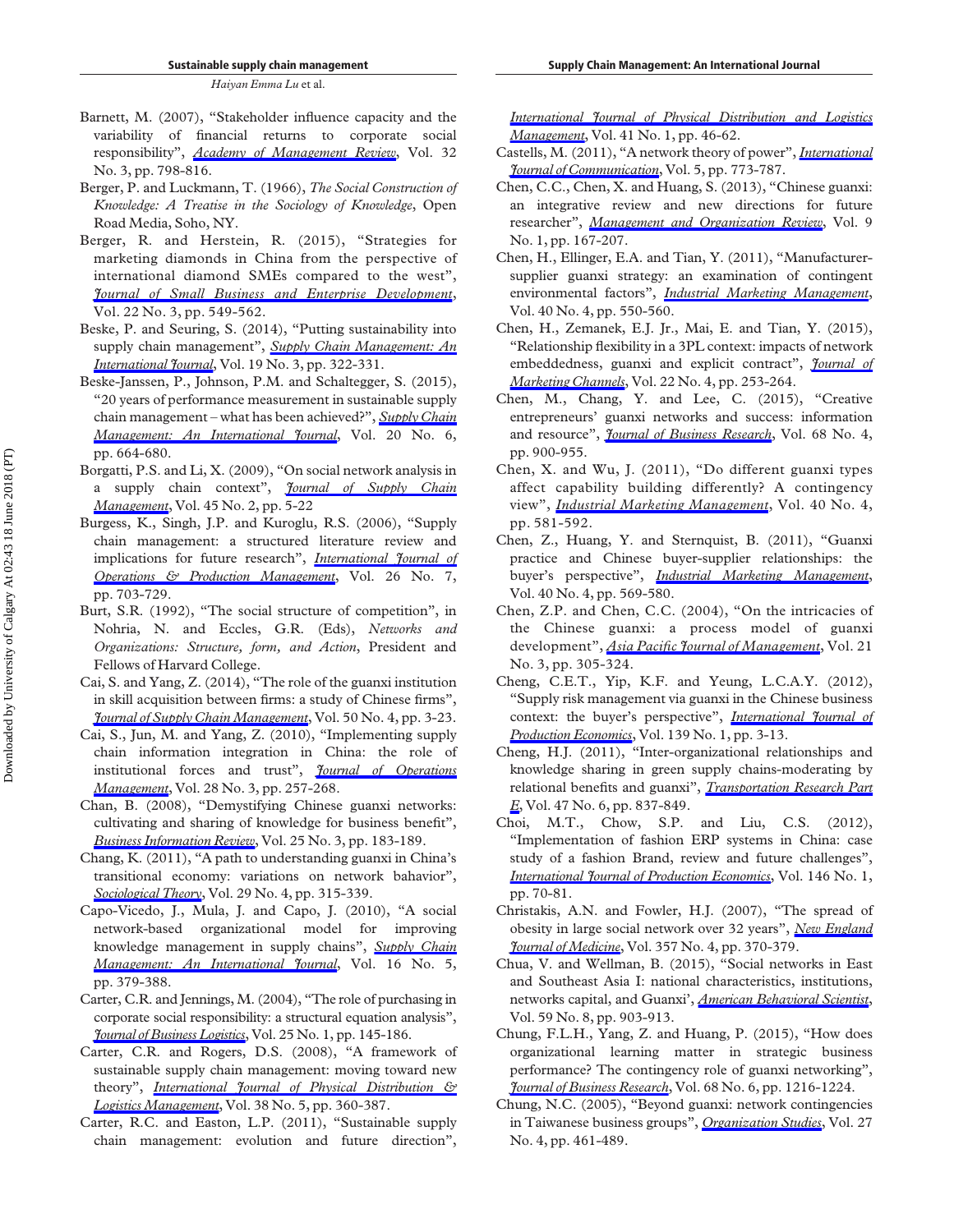- <span id="page-15-8"></span>Coleman, S.J. (1988), "Social capital in the creation of human capital", *[American Journal of Sociology](https://www.emeraldinsight.com/action/showLinks?doi=10.1108%2FSCM-11-2016-0408&crossref=10.1086%2F228943&isi=A1988P262400004&citationId=p_41)*, Vol. 94, pp. S95-S120.
- <span id="page-15-0"></span>Creazza, A., Dallari, F. and Melacini, M. (2010), "Evaluating logistics network configurations for a global supply chain", *Supply Chain Management: An International Journal*, Vol. 38 No. 3, pp. 192-223.
- <span id="page-15-28"></span>DiMaggio, J.P. and Powell, W.W. (1983), "The iron cage revisited: institutional isomorphism and collective rationality in organizational fields", *[American Sociological Review](https://www.emeraldinsight.com/action/showLinks?doi=10.1108%2FSCM-11-2016-0408&crossref=10.2307%2F2095101&isi=A1983QK63300001&citationId=p_43)*, Vol. 48 No. 2, pp. 147-160.
- <span id="page-15-21"></span>Dorothy, A.Y., Yu, Q. and Bradley, R.B. (2007), "Focusing on relationship dimensions to improve the quality of Chinese-Western business-to-business exchange", *[Total Quality](https://www.emeraldinsight.com/action/showLinks?doi=10.1108%2FSCM-11-2016-0408&crossref=10.1080%2F14783360701350813&isi=000250246500005&citationId=p_44)  [Management & Business Excellence](https://www.emeraldinsight.com/action/showLinks?doi=10.1108%2FSCM-11-2016-0408&crossref=10.1080%2F14783360701350813&isi=000250246500005&citationId=p_44)*, Vol. 18 No. 8, pp. 889-899.
- <span id="page-15-30"></span>Dries, L., Gorton, M., Urutyan, V. and White, J. (2014), "Supply chain relationships, supplier support programmes and stimulating investment: evidence from the Armenian dairy sector", *[Supply Chain Management: An International](https://www.emeraldinsight.com/action/showLinks?doi=10.1108%2FSCM-11-2016-0408&system=10.1108%2FSCM-12-2012-0380&isi=000330422200008&citationId=p_45)  [Journal](https://www.emeraldinsight.com/action/showLinks?doi=10.1108%2FSCM-11-2016-0408&system=10.1108%2FSCM-12-2012-0380&isi=000330422200008&citationId=p_45)*, Vol. 19 No. 1, pp. 98-107.
- <span id="page-15-23"></span>Fearon, C., Yang, J. and McLaughlin, H. (2013), "Service orientation and dynamic capabilities in Chinese companies: a macro-analytical approach", *[International Journal of Quality](https://www.emeraldinsight.com/action/showLinks?doi=10.1108%2FSCM-11-2016-0408&system=10.1108%2F02656711311308411&citationId=p_46)  [& Reliability Management](https://www.emeraldinsight.com/action/showLinks?doi=10.1108%2FSCM-11-2016-0408&system=10.1108%2F02656711311308411&citationId=p_46)*, Vol. 30 No. 4, pp. 446-460.
- <span id="page-15-11"></span>Fink, A. (2005), *Conducting Research Literature Reviews: From Paper to the Internet*, Sage Publications Ltd, California.
- <span id="page-15-20"></span>Gabriel, T.C. and Zhao, B.X.S. (2012), "Advanced producer services industries in Hong Kong and Shenzhen: struggels towards integration", *[Asia Pacific Viewpoint](https://www.emeraldinsight.com/action/showLinks?doi=10.1108%2FSCM-11-2016-0408&crossref=10.1111%2Fj.1467-8373.2012.01476.x&isi=000302351100006&citationId=p_48)*, Vol. 53 No. 1, pp. 70-85.
- <span id="page-15-2"></span>Gao, H., Knight, G.J., Yang, Z. and Ballantyne, D. (2014), "Toward a gatekeeping perspective of insider-outsider relationship development in China", *[Journal of World](https://www.emeraldinsight.com/action/showLinks?doi=10.1108%2FSCM-11-2016-0408&crossref=10.1016%2Fj.jwb.2013.06.002&isi=000338613100003&citationId=p_49)  [Business](https://www.emeraldinsight.com/action/showLinks?doi=10.1108%2FSCM-11-2016-0408&crossref=10.1016%2Fj.jwb.2013.06.002&isi=000338613100003&citationId=p_49)*, Vol. 49 No. 3, pp. 312-320.
- <span id="page-15-12"></span>Geng, R., Mansouri, A.S., Aktas, E. and Yen, A.D. (2017), "The role of guanxi in green supply chain management in Asia's emerging economies: a conceptual framework", *[Industrial Marketing Management](https://www.emeraldinsight.com/action/showLinks?doi=10.1108%2FSCM-11-2016-0408&crossref=10.1016%2Fj.indmarman.2017.01.002&isi=000403132800001&citationId=p_50)*, Vol. 63, pp. 1-17.
- <span id="page-15-31"></span>Ghisellini, P., Cialani, C. and Ulgiati, S. (2016), "A review on circular economy: the expected transition to a balanced interplay of environmental and economic systems", *[Journal](https://www.emeraldinsight.com/action/showLinks?doi=10.1108%2FSCM-11-2016-0408&crossref=10.1016%2Fj.jclepro.2015.09.007&citationId=p_51)  [of Cleaner Production](https://www.emeraldinsight.com/action/showLinks?doi=10.1108%2FSCM-11-2016-0408&crossref=10.1016%2Fj.jclepro.2015.09.007&citationId=p_51)*, Vol. 114 No. 7, pp. 11-32.
- <span id="page-15-3"></span>Giannakis, M., Doran, D. and Chen, S. (2012), "The Chinese paradigm of global supplier relationships: social control, formal interactions and the mediating role of culture", *[Industrial](https://www.emeraldinsight.com/action/showLinks?doi=10.1108%2FSCM-11-2016-0408&crossref=10.1016%2Fj.indmarman.2012.06.008&isi=000309643800013&citationId=p_52)  [Marketing Management](https://www.emeraldinsight.com/action/showLinks?doi=10.1108%2FSCM-11-2016-0408&crossref=10.1016%2Fj.indmarman.2012.06.008&isi=000309643800013&citationId=p_52)*, Vol. 41 No. 5, pp. 831-840.
- <span id="page-15-9"></span>Gimenez, C. and Tachizawa, M.E. (2012), "Extending sustainability to suppliers: a systematic literature review", *[Supply Chain Management: An International Journal](https://www.emeraldinsight.com/action/showLinks?doi=10.1108%2FSCM-11-2016-0408&system=10.1108%2F13598541211258591&isi=000309085400005&citationId=p_53)*, Vol. 17 No. 5, pp. 531-543.
- <span id="page-15-5"></span>Grannovetter, M. (1973), "The strength of weak ties", *[American Journal of Sociology](https://www.emeraldinsight.com/action/showLinks?doi=10.1108%2FSCM-11-2016-0408&crossref=10.1086%2F225469&isi=A1973P772600003&citationId=p_54)*, Vol. 78 No. 6, pp. 1360-1380.
- <span id="page-15-29"></span>Grannovetter, M. (1985), "Economic action and social structure: the problem of embeddedness", *[American Journal](https://www.emeraldinsight.com/action/showLinks?doi=10.1108%2FSCM-11-2016-0408&crossref=10.1086%2F228311&isi=A1985AWH8100001&citationId=p_55)  [of Sociology](https://www.emeraldinsight.com/action/showLinks?doi=10.1108%2FSCM-11-2016-0408&crossref=10.1086%2F228311&isi=A1985AWH8100001&citationId=p_55)*, Vol. 91 No. 3, pp. 481-510.
- <span id="page-15-7"></span>Grannovetter, M. (1992), "Problems of explanation in economic sociology", in Nohria, N. and Eccles, R. (Eds), *Networks and Organizations: Structure, Form, and Action*, The President and Fellows of Harvard College.
- <span id="page-15-10"></span>Gunasekaran, A., Subramania, N. and Rahman, S. (2015), "Green supply chain collaboration and incentives: current trends and future directions", *[Transportation Research Part E:](https://www.emeraldinsight.com/action/showLinks?doi=10.1108%2FSCM-11-2016-0408&crossref=10.1016%2Fj.tre.2015.01.002&isi=000350923600001&citationId=p_57)  [Logistics and Transportation Review](https://www.emeraldinsight.com/action/showLinks?doi=10.1108%2FSCM-11-2016-0408&crossref=10.1016%2Fj.tre.2015.01.002&isi=000350923600001&citationId=p_57)*, Vol. 74, pp. 1-10.
- <span id="page-15-25"></span>Gu, F.F., Hung, K. and Tse, D.K. (2009), "When does guanxi matter? Issues of capitalization and its dark sides", *[Journal of](https://www.emeraldinsight.com/action/showLinks?doi=10.1108%2FSCM-11-2016-0408&crossref=10.1509%2Fjmkg.72.4.12&isi=000257335800002&citationId=p_58)  [Marketing](https://www.emeraldinsight.com/action/showLinks?doi=10.1108%2FSCM-11-2016-0408&crossref=10.1509%2Fjmkg.72.4.12&isi=000257335800002&citationId=p_58)*, Vol. 72 No. 4,.pp. 12-28.
- <span id="page-15-13"></span>Hammond, C.S. and Glenn, M.L. (2004), "The ancient practice of Chinese social networking: guanxi and social network theory", *ECO Special Double Issue*, Vol. 6 Nos 1/2, pp. 24-31.
- <span id="page-15-6"></span>Heimer, A.C. (1992), "Doing your job and helping your friends: universalistics norms about obligations to particular others in networks", in Nohria, N. and Eccles, R. (Eds), *Networks and Organizations: Structure, form, and Action*, The President and Fellows of Harvard College.
- <span id="page-15-26"></span>Herfindahl, O. and Kneese, A.V. (1974), *Natural Theory of Natural Resources*, Charles E. Merill, Columbus, OH.
- <span id="page-15-18"></span>Herndon, C.N. (2008), "Jumping into the mouth of the dragon: profits and perils for channel managers in the emerging China market", *[Journal of Marketing Channels](https://www.emeraldinsight.com/action/showLinks?doi=10.1108%2FSCM-11-2016-0408&crossref=10.1080%2F10466690802013825&citationId=p_62)*, Vol. 15 Nos 2/3, pp. 95-119.
- <span id="page-15-15"></span>Hills, P. and Man, S.C. (1998), "Environmental regulation and the industrial sector in China: the role of informal relationships in policy implementation", *[Business Strategy](https://www.emeraldinsight.com/action/showLinks?doi=10.1108%2FSCM-11-2016-0408&crossref=10.1002%2F%28SICI%291099-0836%28199805%297%3A2%3C53%3A%3AAID-BSE140%3E3.0.CO%3B2-D&citationId=p_63)  [and the Environment](https://www.emeraldinsight.com/action/showLinks?doi=10.1108%2FSCM-11-2016-0408&crossref=10.1002%2F%28SICI%291099-0836%28199805%297%3A2%3C53%3A%3AAID-BSE140%3E3.0.CO%3B2-D&citationId=p_63)*, Vol. 7 No. 2, pp. 53-70.
- <span id="page-15-17"></span>Hong, J. and Engestrom, Y. (2004), "Changing principles of communication between Chinese managers and workers: Confucian authority chains and Guanxi as social networking", *[Management Communication Quarterly](https://www.emeraldinsight.com/action/showLinks?doi=10.1108%2FSCM-11-2016-0408&crossref=10.1177%2F0893318903262266&citationId=p_64)*, Vol. 17 No. 4, pp. 552-585.
- <span id="page-15-14"></span>Hsu, C.H.C., Liu, Z. and Huang, S. (2011), "Managerial ties in economy hotel chains in China: comparison of different ownership types during entrepreneurial processes", *[International Journal of Contemporary Hospitality Management](https://www.emeraldinsight.com/action/showLinks?doi=10.1108%2FSCM-11-2016-0408&isi=000305050000018&citationId=p_65)*, Vol. 24 No. 3, pp. 77-495.
- <span id="page-15-16"></span>Hwang, K.K. (1987), "Face and favor: the Chinese power game", *[The American Journal of Sociology](https://www.emeraldinsight.com/action/showLinks?doi=10.1108%2FSCM-11-2016-0408&crossref=10.1086%2F228588&isi=A1987F633000007&citationId=p_66)*, Vol. 92 No. 4, pp. 944-974.
- <span id="page-15-19"></span>Jeffries, L.F. and Reed, R. (2000), "Trust and adaptation in relational contracting", *Academy of Management*, Vol. 25 No. 4, pp. 873-882.
- <span id="page-15-22"></span>Jia, F. and Zsidisin, A.G. (2014), "Supply relational risk: what role does guanxi play?", *[Journal of Business Logistics](https://www.emeraldinsight.com/action/showLinks?doi=10.1108%2FSCM-11-2016-0408&crossref=10.1111%2Fjbl.12050&isi=000342823300008&citationId=p_68)*, Vol. 35 No. 3, pp. 259-267.
- <span id="page-15-1"></span>Johnston, A.D. and Linton, D.J. (2000), "Social networks and the implementation of environmental technology", *[IEEE](https://www.emeraldinsight.com/action/showLinks?doi=10.1108%2FSCM-11-2016-0408&crossref=10.1109%2F17.895341&isi=000166506300005&citationId=p_69)  [Transactions on Engineering Management](https://www.emeraldinsight.com/action/showLinks?doi=10.1108%2FSCM-11-2016-0408&crossref=10.1109%2F17.895341&isi=000166506300005&citationId=p_69)*, Vol. 47 No. 4, pp. 465-477.
- <span id="page-15-27"></span>Jones, C., Hesterly, S.W. and Borgatti, P.S. (1997), "A general theory of network governance: exchange conditions and social mechanisms", *[Academy of Management Review](https://www.emeraldinsight.com/action/showLinks?doi=10.1108%2FSCM-11-2016-0408&crossref=10.5465%2Famr.1997.9711022109&isi=000073228300010&citationId=p_70)*, Vol. 22 No. 4, pp. 911-945.
- <span id="page-15-24"></span>Kam, H.B. and Chen, L. (2011), "Managing production outsourcing risks in China's apparel industry: a case study of two apparel retailers", *[Supply Chain Management: An](https://www.emeraldinsight.com/action/showLinks?doi=10.1108%2FSCM-11-2016-0408&system=10.1108%2F13598541111171147&isi=000297037300005&citationId=p_71)  [International Journal](https://www.emeraldinsight.com/action/showLinks?doi=10.1108%2FSCM-11-2016-0408&system=10.1108%2F13598541111171147&isi=000297037300005&citationId=p_71)*, Vol. 16 No. 6, pp. 428-445.
- <span id="page-15-4"></span>Laumann, O.E., Galaskiewicz, J. and Marsden, V.P. (1978), "Community structure as interorganizational linkages", *[Annual review of Sociology](https://www.emeraldinsight.com/action/showLinks?doi=10.1108%2FSCM-11-2016-0408&crossref=10.1146%2Fannurev.so.04.080178.002323&citationId=p_72)*, Vol. 4 No. 1, pp. 455-484.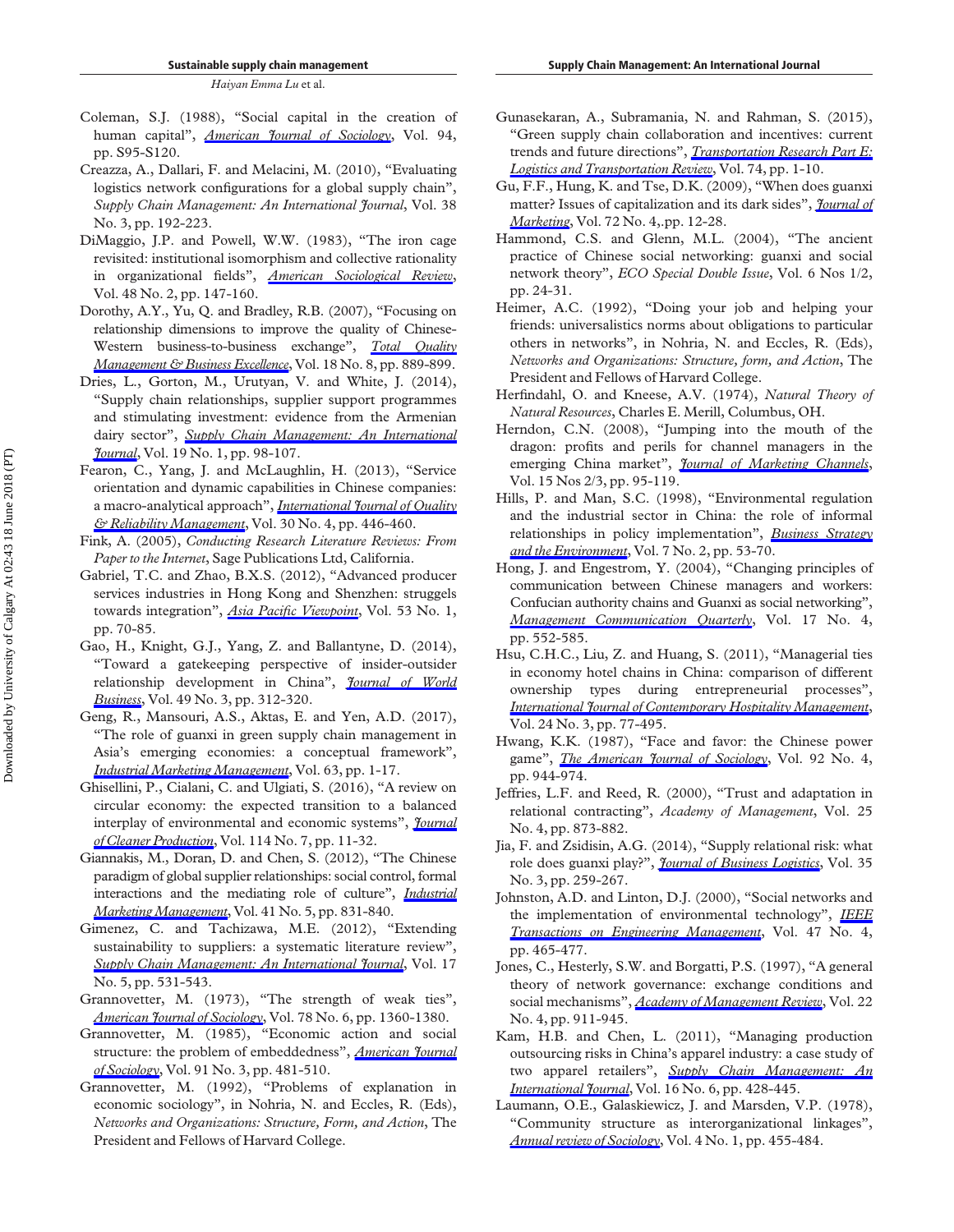- <span id="page-16-14"></span>Leung, P.K.T. and Wong, H.Y. (2001), "The ethics and positioning of guanxi in China", *[Marketing Intelligence &](https://www.emeraldinsight.com/action/showLinks?doi=10.1108%2FSCM-11-2016-0408&system=10.1108%2F02634500110363826&citationId=p_73)  [Planning](https://www.emeraldinsight.com/action/showLinks?doi=10.1108%2FSCM-11-2016-0408&system=10.1108%2F02634500110363826&citationId=p_73)*, Vol. 19 No. 1, pp. 55-64.
- <span id="page-16-18"></span>Leung, P.K.T., Chan, Y.R., Lai, K. and Ngai, T.W.E. (2011), "An examination of the influence of guanxi and xinyong (utilization of personal trust) on negotiation outcome in China: an old friend approach", *[Industrial Marketing](https://www.emeraldinsight.com/action/showLinks?doi=10.1108%2FSCM-11-2016-0408&crossref=10.1016%2Fj.indmarman.2010.12.020&isi=000298906300016&citationId=p_74)  [Management](https://www.emeraldinsight.com/action/showLinks?doi=10.1108%2FSCM-11-2016-0408&crossref=10.1016%2Fj.indmarman.2010.12.020&isi=000298906300016&citationId=p_74)*, Vol. 40 No. 7, pp. 1193-1205.
- <span id="page-16-28"></span>Levin, Z.D. and Cross, R. (2004), "The strength of weak ties you can trust: the mediating role of trust in effective knowledge transfer", *[Management Science](https://www.emeraldinsight.com/action/showLinks?doi=10.1108%2FSCM-11-2016-0408&crossref=10.1287%2Fmnsc.1030.0136&isi=000225126600002&citationId=p_75)*, Vol. 50 No. 11, pp. 1477-1490.
- <span id="page-16-24"></span>Li, C.P. and Lin, W.B. (2006), "Building global logistics competence with Chinese OEM suppliers", *[Technology in](https://www.emeraldinsight.com/action/showLinks?doi=10.1108%2FSCM-11-2016-0408&crossref=10.1016%2Fj.techsoc.2006.06.003&citationId=p_76)  [Society](https://www.emeraldinsight.com/action/showLinks?doi=10.1108%2FSCM-11-2016-0408&crossref=10.1016%2Fj.techsoc.2006.06.003&citationId=p_76)*, Vol. 28 No. 3, pp. 333-348.
- <span id="page-16-25"></span>Lin, M.H., Huang, C.H., Lin, P., Chih and Hsu, C.W. (2012), "How to manage strategic alliances in OEM-based industrial clusters: network embeddedness and formal governance mechanisms", *[Industrial Marketing Management](https://www.emeraldinsight.com/action/showLinks?doi=10.1108%2FSCM-11-2016-0408&crossref=10.1016%2Fj.indmarman.2011.04.003&isi=000303700300009&citationId=p_77)*, Vol. 41 No. 3, pp. 449-459.
- <span id="page-16-12"></span>Ling, Y.Y.F. and Li, S. (2011), "Using social network strategy to manage construction projects in China", *[International](https://www.emeraldinsight.com/action/showLinks?doi=10.1108%2FSCM-11-2016-0408&crossref=10.1016%2Fj.ijproman.2011.05.010&isi=000301325700012&citationId=p_78)  [Journal of Project Management](https://www.emeraldinsight.com/action/showLinks?doi=10.1108%2FSCM-11-2016-0408&crossref=10.1016%2Fj.ijproman.2011.05.010&isi=000301325700012&citationId=p_78)*, Vol. 30 No. 3, pp. 398-406.
- <span id="page-16-10"></span>Lobo, A., Leckie, C. and Li, C. (2013), "The impact of guanxi, Xinyong and buyer collaboration on the loyalty and financial performance of vegetable farmers in China", *[Asia](https://www.emeraldinsight.com/action/showLinks?doi=10.1108%2FSCM-11-2016-0408&system=10.1108%2FAPJML-01-2013-0018&citationId=p_79)*  Pacific *fournal of Marketing and Logistics*, Vol. 25 No. 5, pp. 745-764.
- <span id="page-16-17"></span>Lu, H., Trienekens, H.J. and OMTA, F.W.S. (2009), "The role of guanxi networks in vegetable supply chains: empirical evidence from P. R. China", *[Journal of International Food &](https://www.emeraldinsight.com/action/showLinks?doi=10.1108%2FSCM-11-2016-0408&crossref=10.1080%2F08974430802587612&citationId=p_80)  [Agribusiness Marketing](https://www.emeraldinsight.com/action/showLinks?doi=10.1108%2FSCM-11-2016-0408&crossref=10.1080%2F08974430802587612&citationId=p_80)*, Vol. 21 Nos 2/3, pp. 98-115.
- <span id="page-16-26"></span>Luk, C., Yau, O.H.M., Sin, L.Y.M., Tse, A.C.B., Chow, R.P. M. and Lee, J.S.Y. (2008), "The effects of social capital and organizational innovativeness in different institutional contexts", *[Journal of International Business Studies](https://www.emeraldinsight.com/action/showLinks?doi=10.1108%2FSCM-11-2016-0408&crossref=10.1057%2Fpalgrave.jibs.8400373&isi=000255984400005&citationId=p_81)*, Vol. 39 No. 4, pp. 589-612.
- <span id="page-16-9"></span>Luo, J., Chong, Y.A., Ngai, W.T.E. and Liu, J.M. (2015), "Green supply chain collaboration implementation in China: the mediating role of guanxi", *[Transportation Research Part E](https://www.emeraldinsight.com/action/showLinks?doi=10.1108%2FSCM-11-2016-0408&crossref=10.1016%2Fj.tre.2014.09.005&isi=000345723900006&citationId=p_82)*, Vol. 71, pp. 98-110.
- <span id="page-16-15"></span>Luo, Y., Huang, Y. and Wang, L.S. (2011), "Guanxi and organizational performance: a meta-analysis", *[Management](https://www.emeraldinsight.com/action/showLinks?doi=10.1108%2FSCM-11-2016-0408&crossref=10.1111%2Fj.1740-8784.2011.00273.x&isi=000302014100008&citationId=p_83)  [and Organization Review](https://www.emeraldinsight.com/action/showLinks?doi=10.1108%2FSCM-11-2016-0408&crossref=10.1111%2Fj.1740-8784.2011.00273.x&isi=000302014100008&citationId=p_83)*, Vol. 8 No. 1, pp. 139-172.
- <span id="page-16-30"></span>Mavondo, F.T. and Rodrigo, E.M. (2001), "The effect of relationship dimensions on interpersonal and interorganizational commitment in organizations conducting business between Australia and China", *[Journal of Business Research](https://www.emeraldinsight.com/action/showLinks?doi=10.1108%2FSCM-11-2016-0408&crossref=10.1016%2FS0148-2963%2899%2900064-8&isi=000168331500003&citationId=p_84)*, Vol. 52 No. 2, pp. 111-121.
- <span id="page-16-29"></span>Mayer, R.C., Davis, J.H. and Schoorman, F.D. (1995), "An integrative model of organizational trust", *[Academy of](https://www.emeraldinsight.com/action/showLinks?doi=10.1108%2FSCM-11-2016-0408&crossref=10.5465%2Famr.1995.9508080335&isi=A1995RJ62200009&citationId=p_85)  [Management Review](https://www.emeraldinsight.com/action/showLinks?doi=10.1108%2FSCM-11-2016-0408&crossref=10.5465%2Famr.1995.9508080335&isi=A1995RJ62200009&citationId=p_85)*, Vol. 20 No. 3, pp. 709-734.
- <span id="page-16-8"></span>Mayring, P. (2000), "Qualitative content analysis", *Forum Qualitative Sozialforschung*, Vol. 1 No. 2, pp. 1-10.
- <span id="page-16-11"></span>Michailova, S. and Worm, V. (2003), "Personal network in Russia and China: blat and guanxi", *[European Management](https://www.emeraldinsight.com/action/showLinks?doi=10.1108%2FSCM-11-2016-0408&crossref=10.1016%2FS0263-2373%2803%2900077-X&citationId=p_87)  [Journal](https://www.emeraldinsight.com/action/showLinks?doi=10.1108%2FSCM-11-2016-0408&crossref=10.1016%2FS0263-2373%2803%2900077-X&citationId=p_87)*, Vol. 21 No. 4, pp. 509-519.
- <span id="page-16-32"></span>Michelon, G. (2011), "Sustainability disclosure and reputation: a comparative study", *[Corporate Reputation](https://www.emeraldinsight.com/action/showLinks?doi=10.1108%2FSCM-11-2016-0408&crossref=10.1057%2Fcrr.2011.10&citationId=p_88)  [Review](https://www.emeraldinsight.com/action/showLinks?doi=10.1108%2FSCM-11-2016-0408&crossref=10.1057%2Fcrr.2011.10&citationId=p_88)*, Vol. 14 No. 2, pp. 79-96.
- <span id="page-16-1"></span>Miemczyk, J., Johnsen, E.T. and Macquet, M. (2012), "Sustainable purchasing and supply management: a structured literature review of definitions and measures at the dyad, chain and network levels", *[Supply Chain Management:](https://www.emeraldinsight.com/action/showLinks?doi=10.1108%2FSCM-11-2016-0408&system=10.1108%2F13598541211258564&isi=000309085400002&citationId=p_89)  [An International Journal](https://www.emeraldinsight.com/action/showLinks?doi=10.1108%2FSCM-11-2016-0408&system=10.1108%2F13598541211258564&isi=000309085400002&citationId=p_89)*, Vol. 17 No. 5, pp. 478-496.
- <span id="page-16-5"></span>Morgan, R. and Hunt, S. (1994), "The commitment-trust theory of relationship marketing", *[Journal of Marketing](https://www.emeraldinsight.com/action/showLinks?doi=10.1108%2FSCM-11-2016-0408&crossref=10.2307%2F1252308&isi=A1994NW35300002&citationId=p_90)*, Vol. 58 No. 3, pp. 20-38.
- <span id="page-16-21"></span>Nonini, M.D. (2014), "Is China becoming neoliberal?", *[Critique of Anthropology](https://www.emeraldinsight.com/action/showLinks?doi=10.1108%2FSCM-11-2016-0408&crossref=10.1177%2F0308275X08091364&citationId=p_91)*, Vol. 28 No. 2, pp. 145-176.
- <span id="page-16-4"></span>Park, H.S. and Luo, Y. (2001), "Guanxi and organizational dynamics: organizational networking in Chinese firms", *[Strategic Management Journal](https://www.emeraldinsight.com/action/showLinks?doi=10.1108%2FSCM-11-2016-0408&crossref=10.1002%2Fsmj.167&isi=000168323600004&citationId=p_92)*, Vol. 22 No. 5, pp. 455-477.
- <span id="page-16-27"></span>Owen-Smith, J. and Powell, W.W. (2008), "Networks and [institutions",](https://www.emeraldinsight.com/action/showLinks?doi=10.1108%2FSCM-11-2016-0408&crossref=10.4135%2F9781849200387.n26&citationId=p_93) in Greenwood, R., Oliver, C., Sahlin, K. and Suddaby, R. (Eds), *The Sage Handbook of Organizaitonal Instituionalism*, SAGE Publications Ltd, London.
- <span id="page-16-22"></span>Ramasamy, B., Goh, W.K. and Yeung, C.H.M. (2006), "Is guanxi (relationship) a bridge to knowledge transfer?", *[Journal of Business Research](https://www.emeraldinsight.com/action/showLinks?doi=10.1108%2FSCM-11-2016-0408&crossref=10.1016%2Fj.jbusres.2005.04.001&isi=000233498700015&citationId=p_94)*, Vol. 59 No. 1, pp. 130-139.
- <span id="page-16-23"></span>Ranfagni, S. and Guercini, S. (2014), "Guanxi and distribution in China: the case of Ferrero group", *[The international Review](https://www.emeraldinsight.com/action/showLinks?doi=10.1108%2FSCM-11-2016-0408&crossref=10.1080%2F09593969.2013.862506&citationId=p_95)  [of Retail, Distribution and Consumer Research](https://www.emeraldinsight.com/action/showLinks?doi=10.1108%2FSCM-11-2016-0408&crossref=10.1080%2F09593969.2013.862506&citationId=p_95)*, Vol. 24 No. 3, pp. 294-310.
- <span id="page-16-6"></span>Rennings, K. and Wiggering, H. (1997), "Steps towards indivators of sustainable development: linking economic and ecological concepts", *[Ecological Economics](https://www.emeraldinsight.com/action/showLinks?doi=10.1108%2FSCM-11-2016-0408&crossref=10.1016%2FS0921-8009%2896%2900108-5&isi=A1997WC54600003&citationId=p_96)*, Vol. 20 No. 1, pp. 25-36.
- <span id="page-16-16"></span>Ring, P.S. and Van de Ven, A.H. (1994), "Developmental processes of cooperative interorganizational relationships", *[Academy of Management Review](https://www.emeraldinsight.com/action/showLinks?doi=10.1108%2FSCM-11-2016-0408&crossref=10.5465%2Famr.1994.9410122009&isi=A1994MQ78800006&citationId=p_97)*, Vol. 19 No. 1, pp. 90-118.
- <span id="page-16-13"></span>Robins, G. (2015), *Doing Social Network Research: Network-Based Research Design for Social Scientists*, SAGE Publications, California.
- <span id="page-16-3"></span>Rydin, Y. and Holman, N. (2004), "Re-evaluating the contribution of social Capital in achieving sustainable development", *[Local Environment](https://www.emeraldinsight.com/action/showLinks?doi=10.1108%2FSCM-11-2016-0408&crossref=10.1080%2F1354983042000199561&citationId=p_99)*, Vol. 9 No. 2, pp. 117-133.
- <span id="page-16-0"></span>Sarkis, J. (2012), "A boundaries and flows perspectives of green supply chain management", *[Supply Chain Management: An](https://www.emeraldinsight.com/action/showLinks?doi=10.1108%2FSCM-11-2016-0408&system=10.1108%2F13598541211212924&isi=000303091900007&citationId=p_100)  [International Journal](https://www.emeraldinsight.com/action/showLinks?doi=10.1108%2FSCM-11-2016-0408&system=10.1108%2F13598541211212924&isi=000303091900007&citationId=p_100)*, Vol. 17 No. 2, pp. 202-216.
- <span id="page-16-7"></span>Seuring, S. and Gold, S. (2012), "Conducting content-analysis based literature reviews in supply chain management", *[Supply Chain Management: An International Journal](https://www.emeraldinsight.com/action/showLinks?doi=10.1108%2FSCM-11-2016-0408&system=10.1108%2F13598541211258609&isi=000309085400006&citationId=p_101)*, Vol. 17 No. 5, pp. 544-555.
- <span id="page-16-2"></span>Seuring, S. and Muller, M. (2008), "From a literature review to a conceptual framework for sustainable supply chain management", *[Journal of Cleaner Production](https://www.emeraldinsight.com/action/showLinks?doi=10.1108%2FSCM-11-2016-0408&crossref=10.1016%2Fj.jclepro.2008.04.020&isi=000258698600016&citationId=p_102)*, Vol. 16 No. 15, pp. 1699-710.
- <span id="page-16-19"></span>Shou, Z., Guo, R., Zhang, Q. and Su, C. (2011), "The many faces of trust and guanxi behavior: evidence from marketing channels in China", *[Industrial Marketing Management](https://www.emeraldinsight.com/action/showLinks?doi=10.1108%2FSCM-11-2016-0408&crossref=10.1016%2Fj.indmarman.2010.12.006&isi=000291138700004&citationId=p_103)*, Vol. 40 No. 4, pp. 503-509.
- <span id="page-16-20"></span>Standifird, S.S. and Marshall, S.R. (2000), "The transaction cost advantage of guanxi-based business practices", *[Journal](https://www.emeraldinsight.com/action/showLinks?doi=10.1108%2FSCM-11-2016-0408&crossref=10.1016%2FS1090-9516%2899%2900032-2&isi=000085882300002&citationId=p_104)  [of Would Business](https://www.emeraldinsight.com/action/showLinks?doi=10.1108%2FSCM-11-2016-0408&crossref=10.1016%2FS1090-9516%2899%2900032-2&isi=000085882300002&citationId=p_104)*, Vol. 35 No. 1, pp. 21-41.
- <span id="page-16-31"></span>Tachizawa, M.E. and Wong, Y.C. (2014), "Towards a theory of multi-tier sustainable supply chains: a systematic literature review", *[Supply Chain Management: An International Journal](https://www.emeraldinsight.com/action/showLinks?doi=10.1108%2FSCM-11-2016-0408&system=10.1108%2FSCM-02-2014-0070&isi=000345150800010&citationId=p_105)*, Vol. 19 Nos 5/6, pp. 643-663.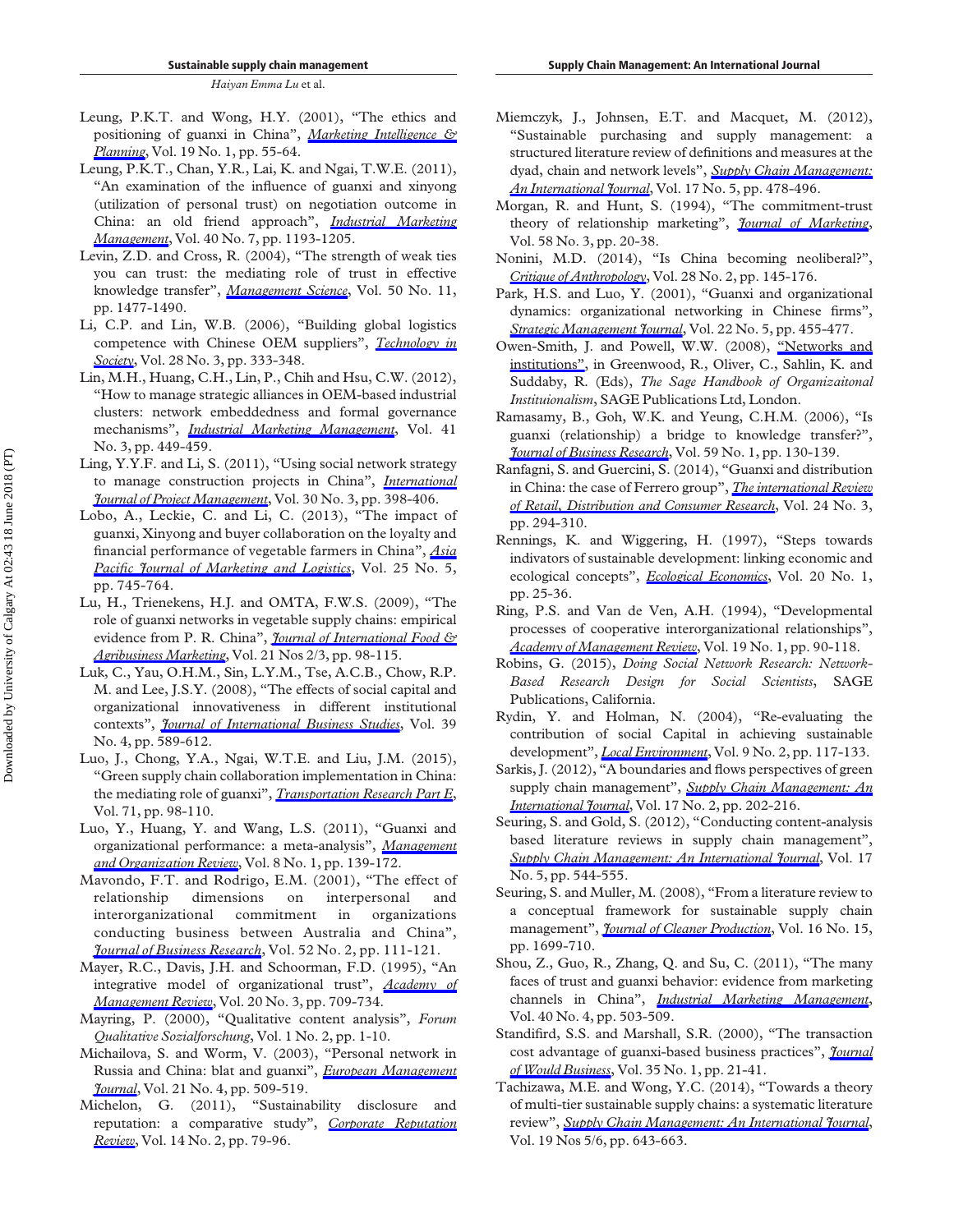- <span id="page-17-1"></span>Touboulic, A. and Walker, H. (2015), "Theories in sustainable supply chain management: a structured literature review", *[International Journal of Physical Distribution & Logistics](https://www.emeraldinsight.com/action/showLinks?doi=10.1108%2FSCM-11-2016-0408&system=10.1108%2FIJPDLM-05-2013-0106&isi=000352714700002&citationId=p_106)  [Management](https://www.emeraldinsight.com/action/showLinks?doi=10.1108%2FSCM-11-2016-0408&system=10.1108%2FIJPDLM-05-2013-0106&isi=000352714700002&citationId=p_106)*, Vol. 45 Nos 1/2, pp. 16-42.
- <span id="page-17-8"></span>Tranfield, R.D., Denyer, D. and Smart, P. (2003), "Towards a methodology for developing evidence-informed management knowledge by means of systematic review", *[British Journal of](https://www.emeraldinsight.com/action/showLinks?doi=10.1108%2FSCM-11-2016-0408&crossref=10.1111%2F1467-8551.00375&isi=000185800500002&citationId=p_107)  [Management](https://www.emeraldinsight.com/action/showLinks?doi=10.1108%2FSCM-11-2016-0408&crossref=10.1111%2F1467-8551.00375&isi=000185800500002&citationId=p_107)*, Vol. 14 No. 3, pp. 207-222.
- <span id="page-17-0"></span>Victor, A.P. (1991), "Indicators of sustainable development: some lessons from capital theory", *[Ecological Economics](https://www.emeraldinsight.com/action/showLinks?doi=10.1108%2FSCM-11-2016-0408&crossref=10.1016%2F0921-8009%2891%2990051-F&citationId=p_108)*, Vol. 4 No. 3, pp. 1991-1213.
- <span id="page-17-7"></span>Vorro, C., Russo, A. and Perrini, F. (2009), "Shaping sustainable value chains: network determinants of supply chain governance models", *[Journal of Business Ethics](https://www.emeraldinsight.com/action/showLinks?doi=10.1108%2FSCM-11-2016-0408&crossref=10.1007%2Fs10551-010-0595-x&isi=000283514100012&citationId=p_109)*, Vol. 90, pp. 607-621.
- <span id="page-17-21"></span>Vurro, C., Russo, A. and Perrini, F. (2010), "Shaping sustainable value chains: network determinants of supply chain governance models", *Journal of Business Ethics*, Vol. 90 No. 4, pp. 607-621.
- <span id="page-17-9"></span>Walker, H., Chicksand, D., Radnor, Z. and Watson, G. (2015), "Theoretical perspectives in operations management: an analysis of the literature", *[International Journal of](https://www.emeraldinsight.com/action/showLinks?doi=10.1108%2FSCM-11-2016-0408&system=10.1108%2FIJOPM-02-2014-0089&isi=000359053500004&citationId=p_111) [Operations & Production Management](https://www.emeraldinsight.com/action/showLinks?doi=10.1108%2FSCM-11-2016-0408&system=10.1108%2FIJOPM-02-2014-0089&isi=000359053500004&citationId=p_111)*, Vol. 35 No. 8, pp. 1182-1206.
- <span id="page-17-12"></span>Wang, M.C. and Woods, M. (2013), "The role of guanxi in rural social movements: two case studies from Taiwan", *[Journal of Agrarian Change](https://www.emeraldinsight.com/action/showLinks?doi=10.1108%2FSCM-11-2016-0408&crossref=10.1111%2Fj.1471-0366.2012.00359.x&isi=000316273300001&citationId=p_112)*, Vol. 13 No. 2, pp. 197-212.
- <span id="page-17-17"></span>Wang, J.J., Li, J.J. and Chang, J. (2016), "Product co-development in an emerging market: the role of buyersupplier compatibility and institutional environment", *[Journal of Operations Management](https://www.emeraldinsight.com/action/showLinks?doi=10.1108%2FSCM-11-2016-0408&crossref=10.1016%2Fj.jom.2016.07.002&isi=000385055100006&citationId=p_113)*, Vol. 46, pp. 69-83.
- <span id="page-17-15"></span>Wiegel, W. and Bamford, D. (2015), "The role of guanxi in buyer-supplier relationships in Chinese small-and mediumsized enterprises – a resource-based perspective", *[Production](https://www.emeraldinsight.com/action/showLinks?doi=10.1108%2FSCM-11-2016-0408&isi=000354552200005&citationId=p_114)  [Planning & Control: The Management of Operation](https://www.emeraldinsight.com/action/showLinks?doi=10.1108%2FSCM-11-2016-0408&isi=000354552200005&citationId=p_114)*, Vol. 26 No. 4, pp. 308-327.
- <span id="page-17-22"></span>Wichmann, B.K. and Kaufmann, W.L. (2016), "Social network analysis in supply chain management research", *[International Journal of Physical Distribution & Logistics](https://www.emeraldinsight.com/action/showLinks?doi=10.1108%2FSCM-11-2016-0408&system=10.1108%2FIJPDLM-05-2015-0122&isi=000393032200002&citationId=p_115)  [Management](https://www.emeraldinsight.com/action/showLinks?doi=10.1108%2FSCM-11-2016-0408&system=10.1108%2FIJPDLM-05-2015-0122&isi=000393032200002&citationId=p_115)*, Vol. 46 No. 8, pp. 740-762.
- <span id="page-17-19"></span>Wong, M. (2010), "Guanxi management in lean production system- an empirical study of Taiwan-Japanese firms", *[American Journal of Economics and Sociology](https://www.emeraldinsight.com/action/showLinks?doi=10.1108%2FSCM-11-2016-0408&crossref=10.1111%2Fj.1536-7150.2010.00733.x&isi=000279155100010&citationId=p_116)*, Vol. 69 No. 3, pp. 1079-1106.
- <span id="page-17-18"></span>Wong, A. and Tjosvold, D. (2010), "Guanxi and conflict management for effective partnering with competitors in China", *[British Journal of Management](https://www.emeraldinsight.com/action/showLinks?doi=10.1108%2FSCM-11-2016-0408&crossref=10.1111%2Fj.1467-8551.2010.00690.x&isi=000280989200011&citationId=p_117)*, Vol. 21 No. 3, pp. 772-788.
- <span id="page-17-20"></span>Wong, C., Wong, Y., Hui, C. and Law, S.K. (2001), "The significant role of Chinese employees' organizational commitment: implications for managing employees in Chinese societies", *[Journal of World Business](https://www.emeraldinsight.com/action/showLinks?doi=10.1108%2FSCM-11-2016-0408&crossref=10.1016%2FS1090-9516%2801%2900058-X&isi=000170956100006&citationId=p_118)*, Vol. 36 No. 3, pp. 326-340.
- <span id="page-17-3"></span>Xin, K.R. and Pearce, J.L. (1996), "Guanxi: connections as substitutes for formal institutional support", *[Academy of](https://www.emeraldinsight.com/action/showLinks?doi=10.1108%2FSCM-11-2016-0408&crossref=10.2307%2F257072&isi=A1996WG80700008&citationId=p_119)  [Management Journal](https://www.emeraldinsight.com/action/showLinks?doi=10.1108%2FSCM-11-2016-0408&crossref=10.2307%2F257072&isi=A1996WG80700008&citationId=p_119)*, Vol. 39 No. 6, pp. 1641-1658.
- <span id="page-17-2"></span>Yang, M.M. (1994), *Gifts, Favors, and Banquets: The Art of Social Relationships in China*, Cornell University Press, Ithaca & London.
- <span id="page-17-5"></span>Yang, Z. and Wang, L.C. (2011), "Guanxi as a governance mechanism in business markets: its characteristics, relevant theories, and future research directions", *[Industrial](https://www.emeraldinsight.com/action/showLinks?doi=10.1108%2FSCM-11-2016-0408&crossref=10.1016%2Fj.indmarman.2010.12.004&isi=000291138700002&citationId=p_121)  [Makarting Management](https://www.emeraldinsight.com/action/showLinks?doi=10.1108%2FSCM-11-2016-0408&crossref=10.1016%2Fj.indmarman.2010.12.004&isi=000291138700002&citationId=p_121)*, Vol. 40 No. 4, pp. 492-495.
- <span id="page-17-16"></span>Yen, A.D. and Barnes, R.B. (2011), "Analyzing stage and duration of Anglo-Chinese business-to-business relationships", *[Industrial Marketing Management](https://www.emeraldinsight.com/action/showLinks?doi=10.1108%2FSCM-11-2016-0408&crossref=10.1016%2Fj.indmarman.2010.08.003&isi=000289452900004&citationId=p_122)*, Vol. 40 No. 3, pp. 346-357.
- <span id="page-17-14"></span>Yen, A.D., Barnes, R.B. and Wang, L.C. (2011), "The measurement of guanxi: introducing the GRX scale", *[Industrial Marketing Management](https://www.emeraldinsight.com/action/showLinks?doi=10.1108%2FSCM-11-2016-0408&crossref=10.1016%2Fj.indmarman.2010.09.014&isi=000287789000012&citationId=p_123)*, Vol. 40 No. 1, pp. 97-108.
- <span id="page-17-10"></span>Zhan, Y., Tan, H.K., Ji, G., Chung, L. and Chiu, A.S.F. (2016), "Green and lean sustainable development path in China: guanxi, practices and performance", *[Resources,](https://www.emeraldinsight.com/action/showLinks?doi=10.1108%2FSCM-11-2016-0408&crossref=10.1016%2Fj.resconrec.2016.02.006&isi=000417658500026&citationId=p_124)  [Conservation and Recycling](https://www.emeraldinsight.com/action/showLinks?doi=10.1108%2FSCM-11-2016-0408&crossref=10.1016%2Fj.resconrec.2016.02.006&isi=000417658500026&citationId=p_124)*, Vol. 128, pp. 240-249.
- <span id="page-17-6"></span>Zhu, Q., Sarkis, J. and Lai, K. (2013), "Institutional-based antecedents and performance outcomes of internal and external green supply chain management practices", *[Journal](https://www.emeraldinsight.com/action/showLinks?doi=10.1108%2FSCM-11-2016-0408&crossref=10.1016%2Fj.pursup.2012.12.001&isi=000321936800007&citationId=p_125)  [of Purchasing and Supply Management](https://www.emeraldinsight.com/action/showLinks?doi=10.1108%2FSCM-11-2016-0408&crossref=10.1016%2Fj.pursup.2012.12.001&isi=000321936800007&citationId=p_125)*, Vol. 19 No. 2, pp. 106-111.
- <span id="page-17-11"></span>Zhuang, G., Herndon, N.C. and Tsang, A.S.L. (2014), "Impact of firms' policies on Chinese industrial purchasers' ethical decision making", *[Journal of Purchasing & Supply](https://www.emeraldinsight.com/action/showLinks?doi=10.1108%2FSCM-11-2016-0408&crossref=10.1016%2Fj.pursup.2014.05.005&isi=000345476600004&citationId=p_126)  [Management](https://www.emeraldinsight.com/action/showLinks?doi=10.1108%2FSCM-11-2016-0408&crossref=10.1016%2Fj.pursup.2014.05.005&isi=000345476600004&citationId=p_126)*, Vol. 20 No. 4, pp. 251-262.
- <span id="page-17-4"></span>Zhuang, G., Xi, Y. and El-Ansary, A. (2008), "The impact of interpersonal Guanxi on exercise of power in a Chinese marketing channel", *[Journal of Marketing Channels](https://www.emeraldinsight.com/action/showLinks?doi=10.1108%2FSCM-11-2016-0408&crossref=10.1080%2F10466690802014104&citationId=p_127)*, Vol. 15 Nos 2/3, pp. 185-210.
- <span id="page-17-13"></span>Zhuang, G., Xi, Y. and Tsang, S.L.A. (2010), "Power, conflict, and cooperation: the impact of guanxi in chinese marketing channels", *[Industrial Marketing Management](https://www.emeraldinsight.com/action/showLinks?doi=10.1108%2FSCM-11-2016-0408&crossref=10.1016%2Fj.indmarman.2008.07.002&isi=000274971100015&citationId=p_128)*, Vol. 39 No. 1, pp. 137-149.

# **Further reading**

- Ashby, A., Leat, M. and Hudson-Smith, M. (2012), "Making connections: a review of supply chain management and sustainability literature", *[Supply Chain Management: An](https://www.emeraldinsight.com/action/showLinks?doi=10.1108%2FSCM-11-2016-0408&system=10.1108%2F13598541211258573&isi=000309085400003&citationId=p_129)  [International Journal](https://www.emeraldinsight.com/action/showLinks?doi=10.1108%2FSCM-11-2016-0408&system=10.1108%2F13598541211258573&isi=000309085400003&citationId=p_129)*, Vol. 17 No. 5, pp. 497-516.
- Barratt, M. (2004), "Understanding the meaning of collaboration in the supply chain", *[Supply Chain Management:](https://www.emeraldinsight.com/action/showLinks?doi=10.1108%2FSCM-11-2016-0408&system=10.1108%2F13598540410517566&isi=000220114000005&citationId=p_130)  [An International Journal](https://www.emeraldinsight.com/action/showLinks?doi=10.1108%2FSCM-11-2016-0408&system=10.1108%2F13598540410517566&isi=000220114000005&citationId=p_130)*, Vol. 9 No. 1, pp. 30-42.
- Cao, Q., Baker, J. and Schniederjans, D. (2014), "Bullwhip effect reduction and improved business performance through guanxi: an empirical study", *[International Journal of](https://www.emeraldinsight.com/action/showLinks?doi=10.1108%2FSCM-11-2016-0408&crossref=10.1016%2Fj.ijpe.2014.07.030&isi=000345729500021&citationId=p_131)  [Production Economic](https://www.emeraldinsight.com/action/showLinks?doi=10.1108%2FSCM-11-2016-0408&crossref=10.1016%2Fj.ijpe.2014.07.030&isi=000345729500021&citationId=p_131)*, Vol. 158, pp. 217-230.
- Cui, N., Wen, N., Xu, L. and Qin, Y. (2013), "Contingent effects of managerial guanxi on new product development success", *[Journal of Business Research](https://www.emeraldinsight.com/action/showLinks?doi=10.1108%2FSCM-11-2016-0408&crossref=10.1016%2Fj.jbusres.2013.05.044&isi=000326214300023&citationId=p_132)*, Vol. 66 No. 12, pp. 2522-2528.
- Detomasi, D.A. (2007), "The multinational corporation and global governance: modelling global public policy networks", *[Journal of Business Ethics](https://www.emeraldinsight.com/action/showLinks?doi=10.1108%2FSCM-11-2016-0408&crossref=10.1007%2Fs10551-006-9141-2&isi=000244309700006&citationId=p_133)*, Vol. 71 No. 3, pp. 321-334.
- Jacobs, B.J. (1979), "A preliminary model of particularistic ties in Chinese political alliances: Kan-ch'ing nad Kuan-his a Rual Taiwanese township", *[The China Quarterly](https://www.emeraldinsight.com/action/showLinks?doi=10.1108%2FSCM-11-2016-0408&crossref=10.1017%2FS0305741000040467&citationId=p_134)*, Vol. 78, pp. 237-273.
- Jiang, B. (2009), "Implementing supplier codes of conduct in global supply chains: process explanations from theoretic and empirical perspectives", *[Journal of Business Ethics](https://www.emeraldinsight.com/action/showLinks?doi=10.1108%2FSCM-11-2016-0408&crossref=10.1007%2Fs10551-008-9750-z&isi=000263378900007&citationId=p_135)*, Vol. 85 No. 1, pp. 911-945.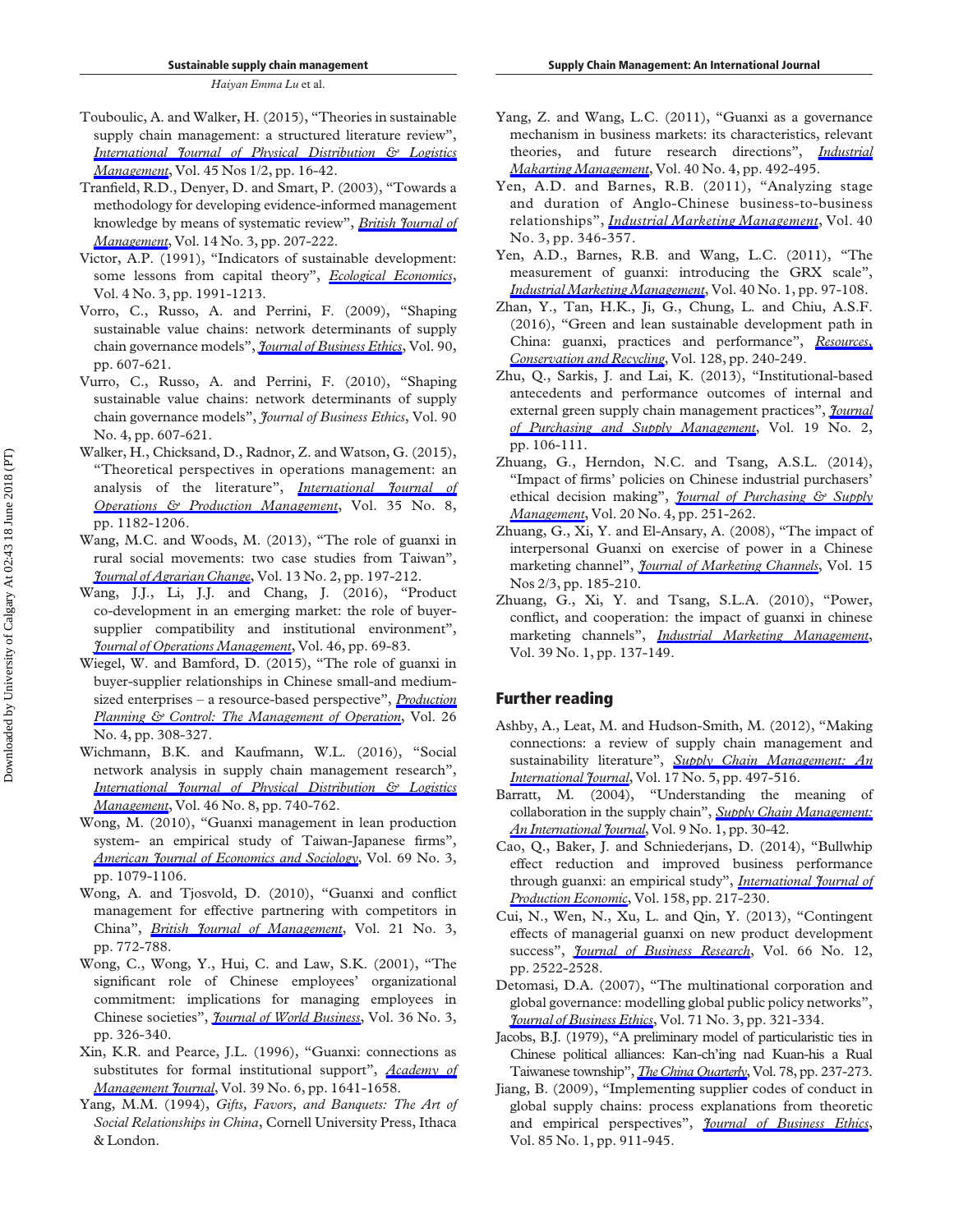- Kong, X. (2011), "Why are social network transactions important? Evidence based on the concertration of key suppliers and customers in China", *China Journal of [Accounting Research](https://www.emeraldinsight.com/action/showLinks?doi=10.1108%2FSCM-11-2016-0408&crossref=10.1016%2Fj.cjar.2011.06.003&citationId=p_136)*, Vol. 4 No. 3, pp. 121-133.
- Levi-Strauss, C. (1965), "The principle of reciprocity", in Coser, L.A. and Rosenberg, B. (Eds), *Sociological Theory*, Macmillan, New York, NY, pp. 61-70.
- Murphy, H.W. and Li, N. (2015), "Government, company, and dyadic factors affecting key account management performance in China: propositions to provoke research", *[Industrial Marketing Management](https://www.emeraldinsight.com/action/showLinks?doi=10.1108%2FSCM-11-2016-0408&crossref=10.1016%2Fj.indmarman.2015.05.007&isi=000367418800012&citationId=p_138)*, Vol. 51, pp. 15-121.
- Nohria, N. (1992), "Introduction: is a network perspective a useful way of studying organizations?", in Nohria, N. and Eccles, R. (Eds), *Networks and organizations: Structure, form, and Action*, The President and Fellows of Harvard College.
- Qin, Z. (2011), "Models of trust-sharing in Chinese private enterprises", *[Economic Modelling](https://www.emeraldinsight.com/action/showLinks?doi=10.1108%2FSCM-11-2016-0408&crossref=10.1016%2Fj.econmod.2010.11.013&isi=000290005600029&citationId=p_140)*, Vol. 28 No. 3, pp. 1017-1029.
- Rowley, T.J. (1997), "Moving beyond dyadic ties: a network theory of stakeholder influences", *[Academy of Management](https://www.emeraldinsight.com/action/showLinks?doi=10.1108%2FSCM-11-2016-0408&crossref=10.5465%2Famr.1997.9711022107&isi=000073228300009&citationId=p_141)  [Review](https://www.emeraldinsight.com/action/showLinks?doi=10.1108%2FSCM-11-2016-0408&crossref=10.5465%2Famr.1997.9711022107&isi=000073228300009&citationId=p_141)*, Vol. 22 No. 4, pp. 887-910.
- Tian, X., Song, M. and Tian, R. (2012), "A strategic management approach to guanxi in China", *Asia-Pacific journal of Management Research and Innovation*, Vol. 8 No. 1, pp. 31-38.
- Wang, C.L. (2007), "Guanxi vs Relationship marketing, exploring underlying differences", *[Industrial Marketing](https://www.emeraldinsight.com/action/showLinks?doi=10.1108%2FSCM-11-2016-0408&crossref=10.1016%2Fj.indmarman.2005.08.002&isi=000243290700010&citationId=p_143)  [Management](https://www.emeraldinsight.com/action/showLinks?doi=10.1108%2FSCM-11-2016-0408&crossref=10.1016%2Fj.indmarman.2005.08.002&isi=000243290700010&citationId=p_143)*, Vol. 36 No. 1, pp. 81-86.
- Walker, H. and Jones, N. (2012), "Sustainable supply chain management acros the UK private sector", *[Supply Chain](https://www.emeraldinsight.com/action/showLinks?doi=10.1108%2FSCM-11-2016-0408&system=10.1108%2F13598541211212177&isi=000301694700003&citationId=p_144) [Management: An International Journal](https://www.emeraldinsight.com/action/showLinks?doi=10.1108%2FSCM-11-2016-0408&system=10.1108%2F13598541211212177&isi=000301694700003&citationId=p_144)*, Vol. 17 No. 1, pp. 15-28.
- Yang, L. (1957), "The concept of 'Pao' as a basis for social relationship in China", in Fairbank, J.K. (Ed.), *Chinese Thought and Institutions*, University of Chicago Press, Chicago, pp. 291-309.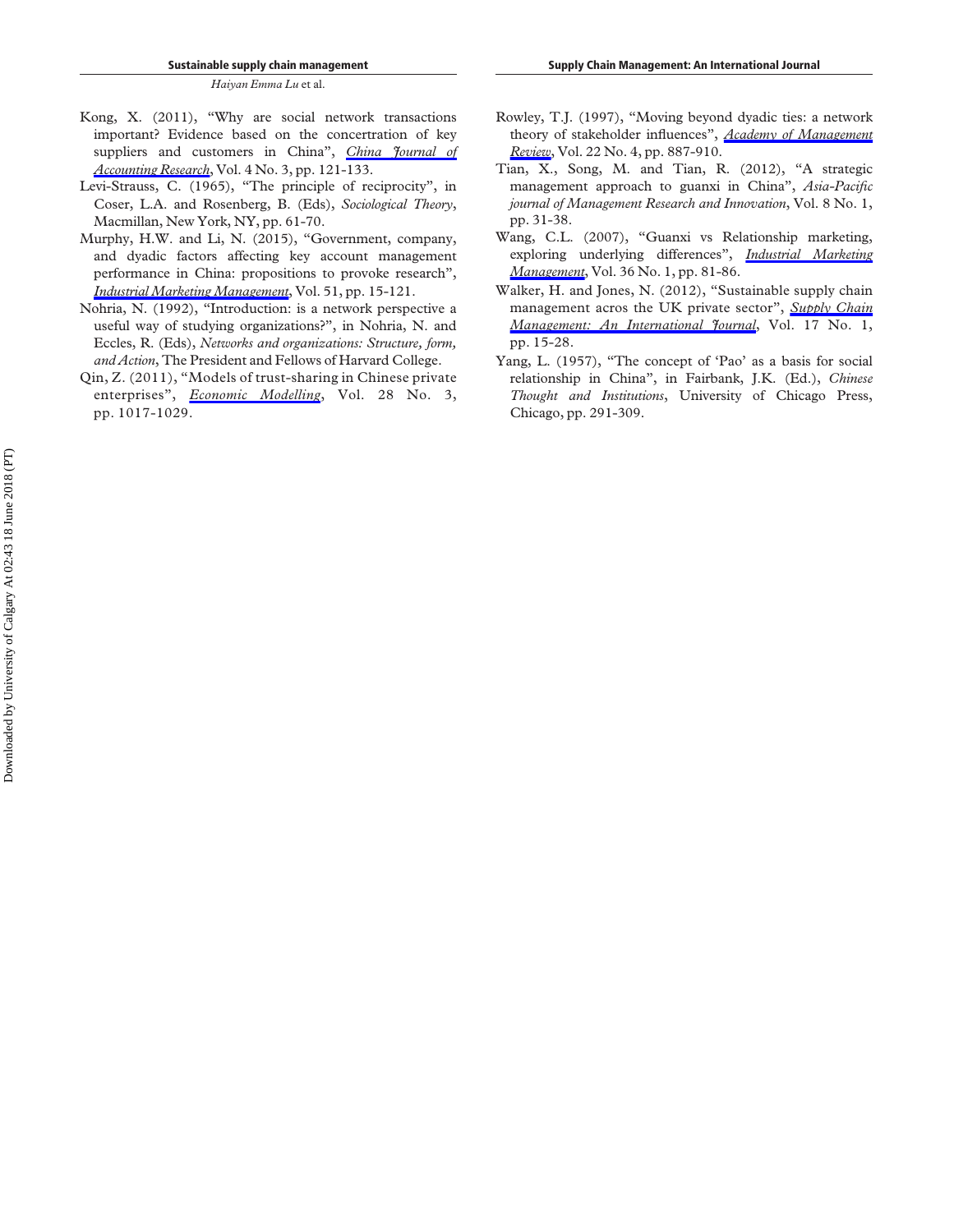# <span id="page-19-0"></span>**Appendix 1**

**Table AI** Research protocol of the literature review I

| <b>Research protocol</b>       | Context: set of "sustainable SCM" and quanxi<br><b>Descriptions</b>                                                                                                                                                                                                |  |
|--------------------------------|--------------------------------------------------------------------------------------------------------------------------------------------------------------------------------------------------------------------------------------------------------------------|--|
| <b>Conducts of review</b>      |                                                                                                                                                                                                                                                                    |  |
| <b>Publishers and database</b> | Scopus and ABI                                                                                                                                                                                                                                                     |  |
| <b>Publication type</b>        | Peer-reviewed papers only: These papers represent the final stage of completion                                                                                                                                                                                    |  |
| Language                       | English only: this ensures the wide range of coverage, while avoiding heterogeneity in translation. Also, this ensures<br>transparency and the ability to replicate the review                                                                                     |  |
| Data range                     | Exploring all peer-review papers published in all date range                                                                                                                                                                                                       |  |
| Search terms and Search fields | (TITLE-ABS-KEY (quanxi) AND TITLE-ABS-KEY (green OR (environment* OR sustainab* OR ethic* OR responsib*<br>OR "triple bottom line" OR "ecol" ) ) AND TITLE-ABS-KEY ( "supply chain" OR ( supply OR purchasing OR<br>procurement)))                                 |  |
| <b>Exclusion criteria</b>      | In total, 15 papers were circulated in Scopus and ABI. Exclusion criteria include<br>1) duplicated papers from the database;<br>2) Relevance to the research topic. For example, some papers appear "environmental" in the searching areas but it<br>is irrelevant |  |
| <b>Source: Authors</b>         |                                                                                                                                                                                                                                                                    |  |

# <span id="page-19-1"></span>**Appendix 2**

**Table AII** Research protocol of the literature review II

| <b>Research protocol</b>                                  | Context: set of "SCM" and guanxi                                                                                                                                                                                                                                                 |  |
|-----------------------------------------------------------|----------------------------------------------------------------------------------------------------------------------------------------------------------------------------------------------------------------------------------------------------------------------------------|--|
| <b>Conducts of review</b>                                 | <b>Descriptions</b>                                                                                                                                                                                                                                                              |  |
| <b>Publishers and database</b>                            | Elsevier (Science Direct), Emerald, Taylor & Francis, Sage and Wiley: publishers which covered the most relevant<br>management journals while not filtering out other related sources                                                                                            |  |
|                                                           | Scopus is used to cross check the coverage and comprehensiveness of the study                                                                                                                                                                                                    |  |
| <b>Publication type</b>                                   | Peer-reviewed papers only: These papers represent the final stage of completion. There is no restriction on the<br>journals included because this is an international research topic which could be published to audiences with<br>various interests                             |  |
| Language                                                  | English only: this ensures the wide range of coverage, while avoiding heterogeneity in translation. Also, this<br>ensures transparency and the ability to replicate the review                                                                                                   |  |
| Data range                                                | After running initial search, no major studies were published before 1995. Therefore, the data range started from<br>1995                                                                                                                                                        |  |
| Search terms and Search fields                            | Supply (OR logistics OR procure* OR production OR inventory OR warehous* OR manufactur*) in all fields AND<br>"guanxi" in title, abstract or keywords<br>This approach captures a full picture of the influence of guanxi in a broad range of supply chain functions             |  |
| <b>Exclusion criteria</b><br>#1 Semantic relevance to the | In the subject area selections, some topic areas are less relevant to the research topic, such as engineering,<br>medicine, chemical engineering and could therefore be excluded directly in the sample                                                                          |  |
| research topic                                            | However, some areas, such as social science, psychology and humanities, could be relevant to the research topic<br>depending on the contents of individual studies. In this case, the authors checked each paper one by one to select<br>the most relevant to the research topic |  |
| <b>Exclusion criteria</b>                                 | In some cases, even though papers cover both research themes in the relevant topics, they did not provide                                                                                                                                                                        |  |
| #2 Relevance to the research<br>problem                   | evidence showing the interaction between two themes. Therefore, efforts were made to exclude such cases as they<br>provide limited knowledge contributing to the research objects of this study                                                                                  |  |
| Source: Authors                                           |                                                                                                                                                                                                                                                                                  |  |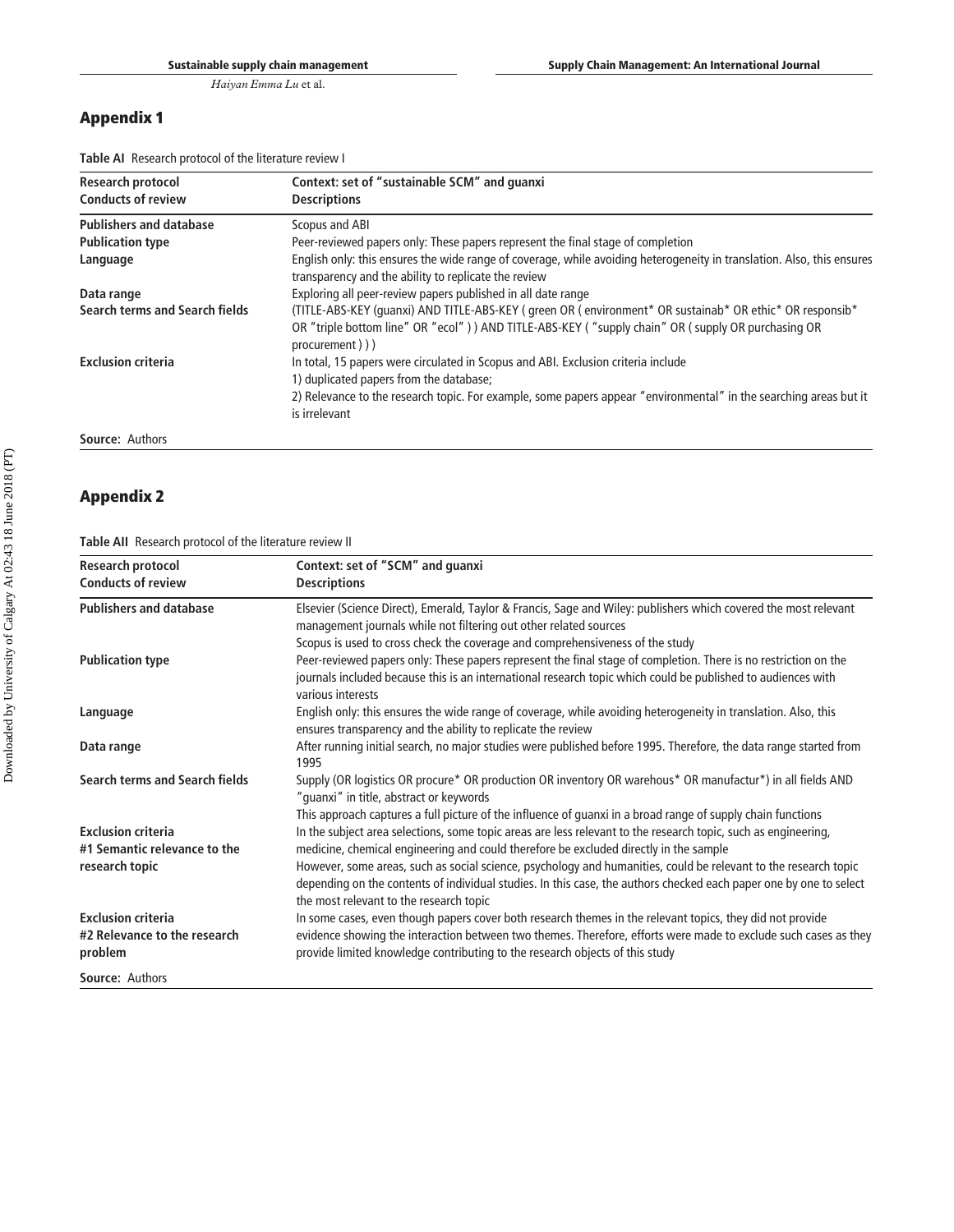# <span id="page-20-0"></span>**Appendix 3**

**Table AIII** Constructs of guanxi networks

| <b>Clusters</b>              | <b>Definition</b>                                                                                                                                                                              | <b>Included aspects</b>                                                           | No. of<br>papers |
|------------------------------|------------------------------------------------------------------------------------------------------------------------------------------------------------------------------------------------|-----------------------------------------------------------------------------------|------------------|
| Renging                      |                                                                                                                                                                                                |                                                                                   | 153              |
| Reciprocity                  | People within interpersonal relationships expect reciprocity concerning<br>equity and the exchange of favours                                                                                  | Reciprocal expectation, utilitarian                                               | 62               |
| Obligation                   | Informal relationships require one to fulfil obligations in the form of<br>reciprocation of gifts and favours                                                                                  | Social obligations                                                                | 44               |
| <b>Favour</b>                | This refers to the exchange of favours to promote cooperation and<br>shared social experience among individuals                                                                                | Favouritism, indebtedness,<br>personal favours                                    | 38               |
| <b>Behavioural exchanges</b> | Informal relationships refer to the interactive relationship between or<br>among individuals with behavioural exchanges to establish mutual<br>trust and cooperation                           | Mutual impacts, mutual benefits,<br>personal exchanges                            | 9                |
| Ganging                      |                                                                                                                                                                                                |                                                                                   | 106              |
| <b>Emotional closeness</b>   | This reflects the tenor of a social relationship between individuals or                                                                                                                        | Human affection, human                                                            | 78               |
|                              | organisations and the emotional attachment that exists among parties<br>in a network                                                                                                           | sympathy, interpersonal harmony                                                   |                  |
| Commitment                   | This type of Confucianist relationship is holistic and embraces the<br>involved long-term support of social, psychological and economic<br>welfare of the whole person across all life domains | Protection, shared interests,<br>cooperation, long-term orientation,<br>longevity | 28               |
| <b>Xinren</b>                |                                                                                                                                                                                                |                                                                                   | 130              |
| <b>Trust</b>                 | This refers to the confidence for the exchange within the partner and<br>the willingness to take risks                                                                                         | Interpersonal trust, trusting<br>relationships                                    | 109              |
| <b>Credibility</b>           | Credibility between individuals can increase trust, reliability and<br>reputation                                                                                                              | Social reputation, assurances                                                     | 21               |
| <b>Mianzi</b>                |                                                                                                                                                                                                |                                                                                   | 46               |
| "Facework"                   | Saving "face" includes a set of behaviours aimed at preserving one's<br>own and the other's dignity                                                                                            | saving face                                                                       | 46               |
| <b>Others</b>                |                                                                                                                                                                                                |                                                                                   | 33               |
| Dependency                   | One party who is dependent on its partner's resources and capabilities<br>values the relationship and therefore seeks to advance and stabilise it                                              | Interdependency                                                                   | 23               |
| <b>Adaptation</b>            | This refers to a form of international inter-firm and external cultural<br>and social learning and localisation                                                                                | Localisation, adaptation                                                          | 10               |

**Note:** The total numbers of papers for renqing, ganqing, xinren, mianzi and other are calculated by adding up the number of papers in each sub-category **Source:** Authors